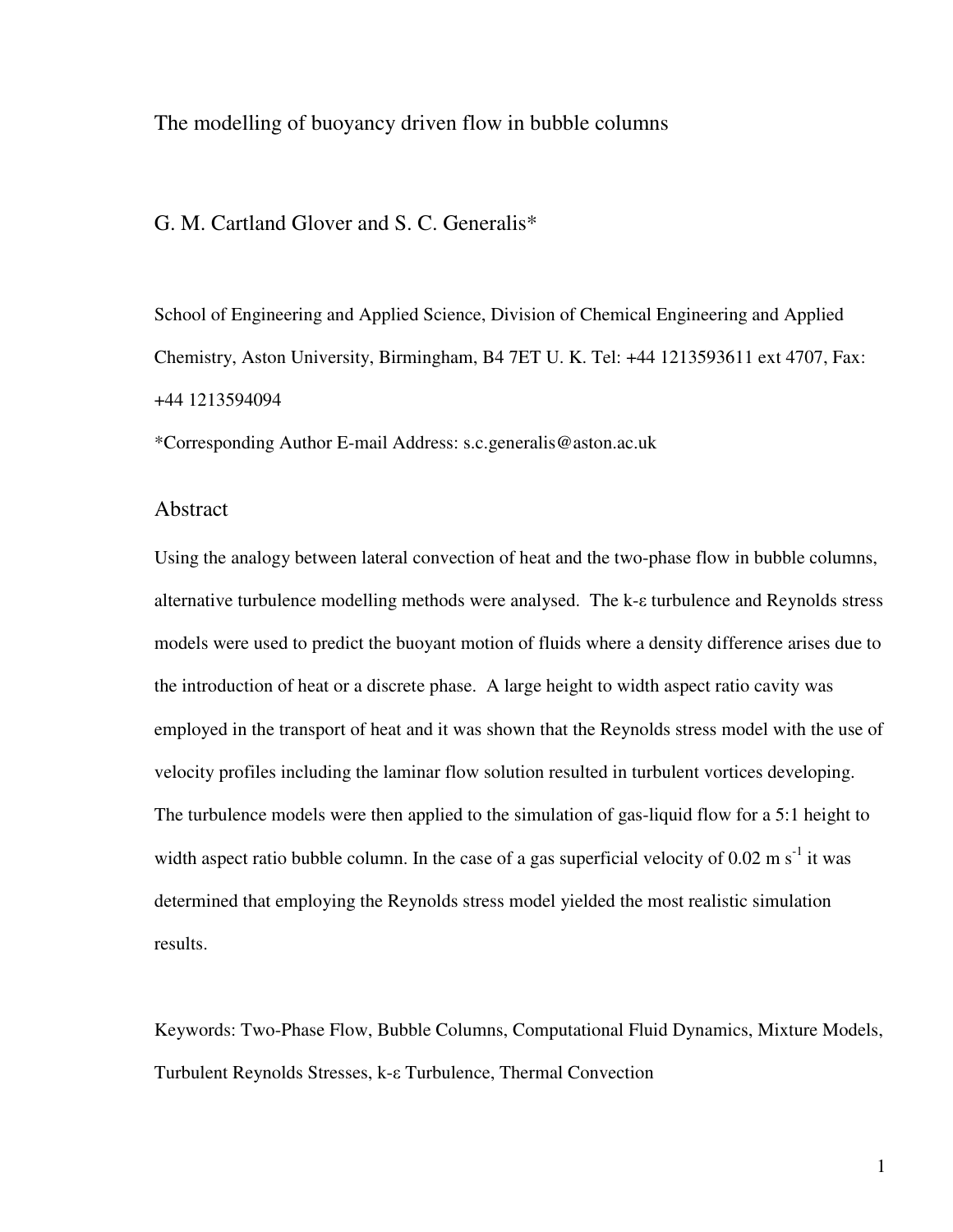# Introduction

Bubble columns are seen as good tools for the reaction and transfer of mass, but design procedures reduce the effectiveness of reactor design [1]. Understanding of the complexity of the fluid dynamics in bubble columns is important due to their application in the chemical and bioprocess industries. Many parameters control the flow of the fluid phases through bubble columns, where the relative buoyancy of the discrete phase is the major driving force for the flow regime. Other factors that impact on the complex flow phenomena include the coalescence and dispersion of bubbles, surface tension, viscosity and pressure effects. The value of these parameters can influence the size, shape and volume fraction of the bubbly gas phase [1-2].

In an effort to enhance the performance of equipment over the past two decades, many attempts have been made to develop accurate and workable predictive models of the flow regimes that are present. However, many of these models are one-dimensional and do not account for the threedimensional transient turbulent interactions that increase the complexity of any solution attempted [2]. Computational fluid dynamics is a tool that can be used to demonstrate the influence of the multi-dimensional transport of discrete phases on the hydrodynamics. Nevertheless, there are limitations to the effectiveness of the mathematical models employed when averaging the gas and liquid phases to specific particle sizes and fluid properties.

Over the last decade modelling techniques applied to multiphase flow in bubble columns have shown improvement in representing the flow regimes (Torvik and Svendsen [3-4], Sokolichin and Eigenberger [5-9], Lapin and Luebbert [7], [9], Delnoij et al. [11] and Ranade [12]). The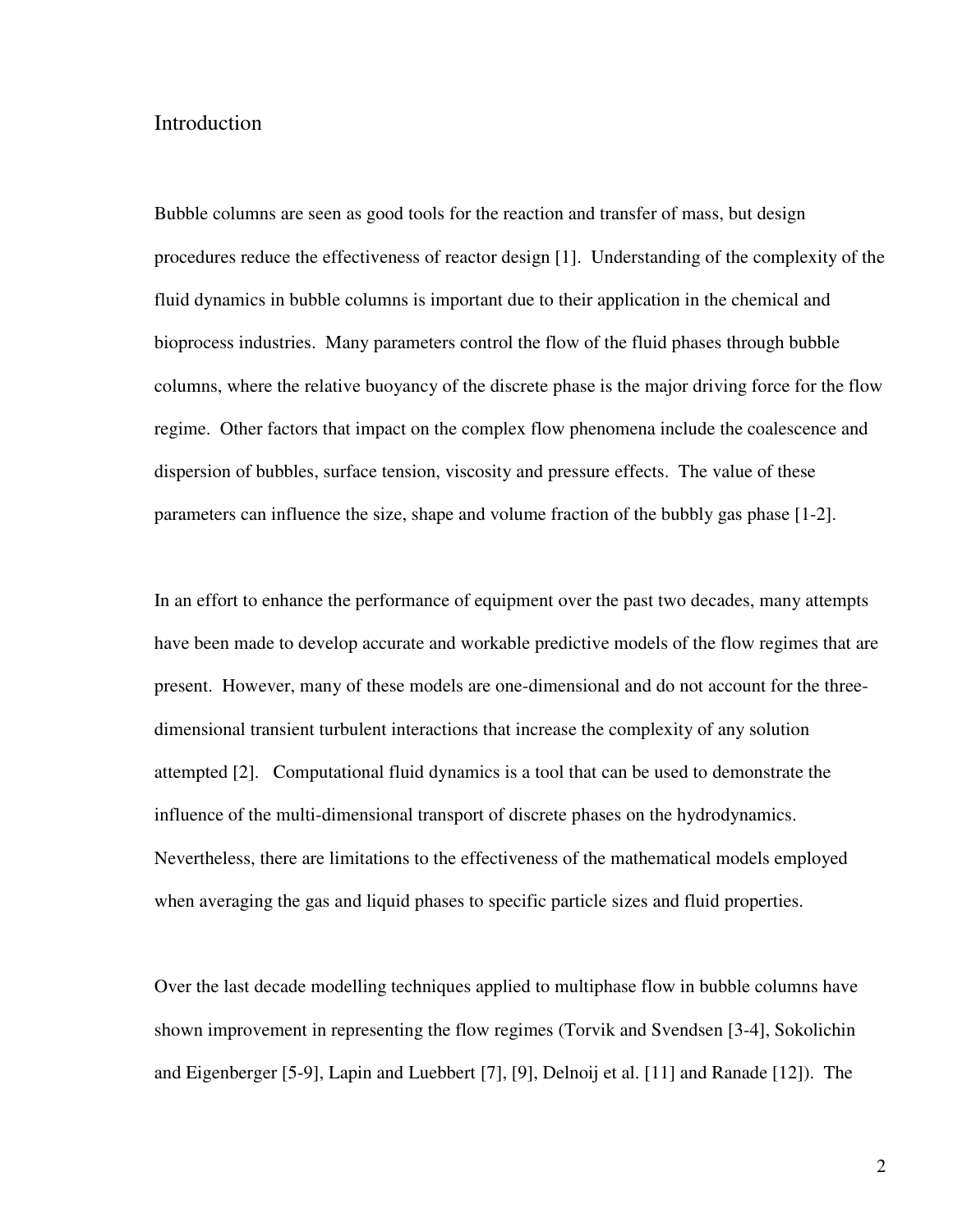two-fluid model represents both phases as pseudo-continua with continuity of mass and momentum equations independently predicting the motion of each phase and has been rigorously examined with flows in two-dimensional bubble columns [3-9] and [11]. The mixture model employs a transport equation (to predict the discrete phase volume fraction) along with the continuity of mass and momentum equations that treat the phases as a pseudo-continuous mixture of both the continuous and discrete phases [13-16]. An alternative method of modelling the motion of the gas bubbles in a batch liquid column is discrete particle tracking [7][10-11], where individual bubble motion is predicted in a Lagrangian frame of reference. The particle tracking method is computationally intensive, even for low gas phase fractions, as the motion of each bubble/particle is considered in the calculation of multiphase flow phenomena. The two-fluid and mixture model methods can predict gas phase motion more efficiently, but at a reduced accuracy as the influence of bubble rotation and wake effects are generally ignored [2].

The discrete phase models we present were derived from earlier simulations of a 5:1 bubble column for both two and three dimensions cases [13-16], which in turn were based on the experimental investigations of Degaleesan et al [13]. The dynamics of gas-liquid mixture were analysed along with consideration of discrete particle motion and initial developments in pseudocontinua representations of the solid phase fraction [13-16]. Comparing vector fields for the experimental [17] and numerical investigations [3] [15] in Figs. 1-3, the vortices observed in Fig. 1 do not correspond to the flow structures depicted in axisymmetric (Fig. 2) and plane fields (Fig. 3a.), when solving gas-liquid motion with k-ε the two-dimensional turbulence model [22]. The corresponding structures are only observed within the fully three-dimensional simulation where the corresponding vector fields are depicted in Fig. 3b [15]. Restricting the complexity of the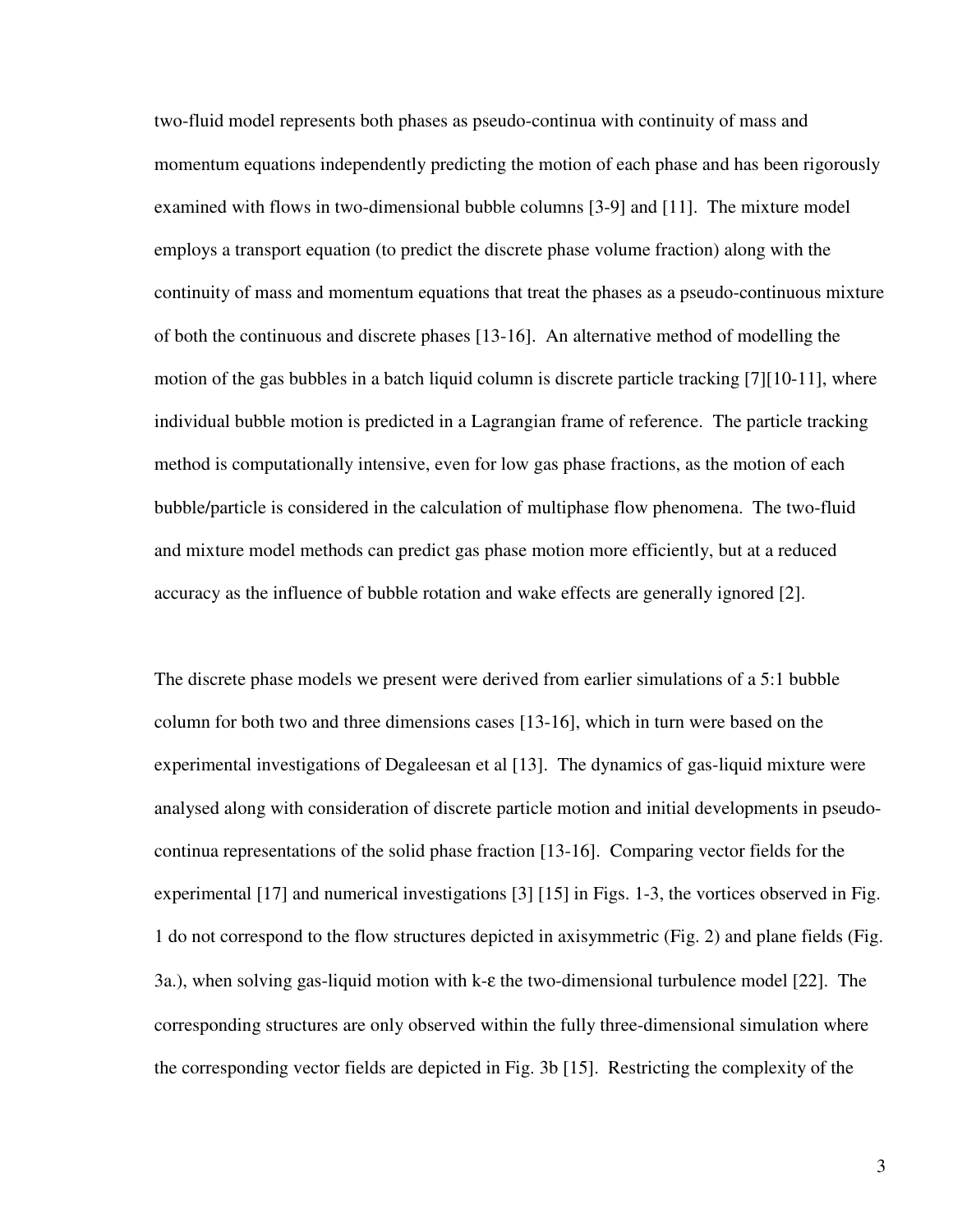flow to two-dimensions therefore greatly reduces the reproducibility of the experimentally observed eddies, particularly when k- $\varepsilon$  turbulence models are employed. A reduction in the computational demand was observed when ignoring the third-dimension [15]. The aim of the present project is to assist in the implementation of the computationally intensive two and threephase flow models when solved with the transport of turbulent Reynolds stresses. Including all these models increases the time required to obtain a flow solution and would therefore significantly increase the time required to obtain a three-dimensional flow solution. Therefore, we considered meshes that are either axisymmetric or plane in form. The use of the axisymmetric mesh is limited as only the radius of the column is considered, whereas the plane mesh is a slice over the whole diameter of the column. Using the whole column diameter enables the modelling of the column diameter non-axisymmetric scaled vortices. Restricting the domain to just the radius of the column limits the modelling of these vortices, therefore the plane mesh was employed here. We have chosen to investigate under homogeneous flow conditions so that the influence of coalescence and break-up is negligible [2]. Therefore, a fixed bubble size of 5 mm was used with a superficial gas velocity of  $0.02 \text{ m s}^{-1}$  [17].

Heat transport has been long established in the modelling of turbulent flows particularly when simulating natural convection in cavities with large height to diameter ratios [21-22]. The convection of heat across the width of the mesh provides an excellent example of how to simulate the turbulent interactions in buoyancy driven flows. Applying the analogy, between lateral multiphase flow in bubble columns and lateral convection [23] it would seem of interest to attempt to model the transport of the discrete phase using the same techniques that are applied when modelling the buoyant motion of air between two infinite plates at differing temperatures. To employ this technique effectively, it would be wise to test the capacity of the solver employed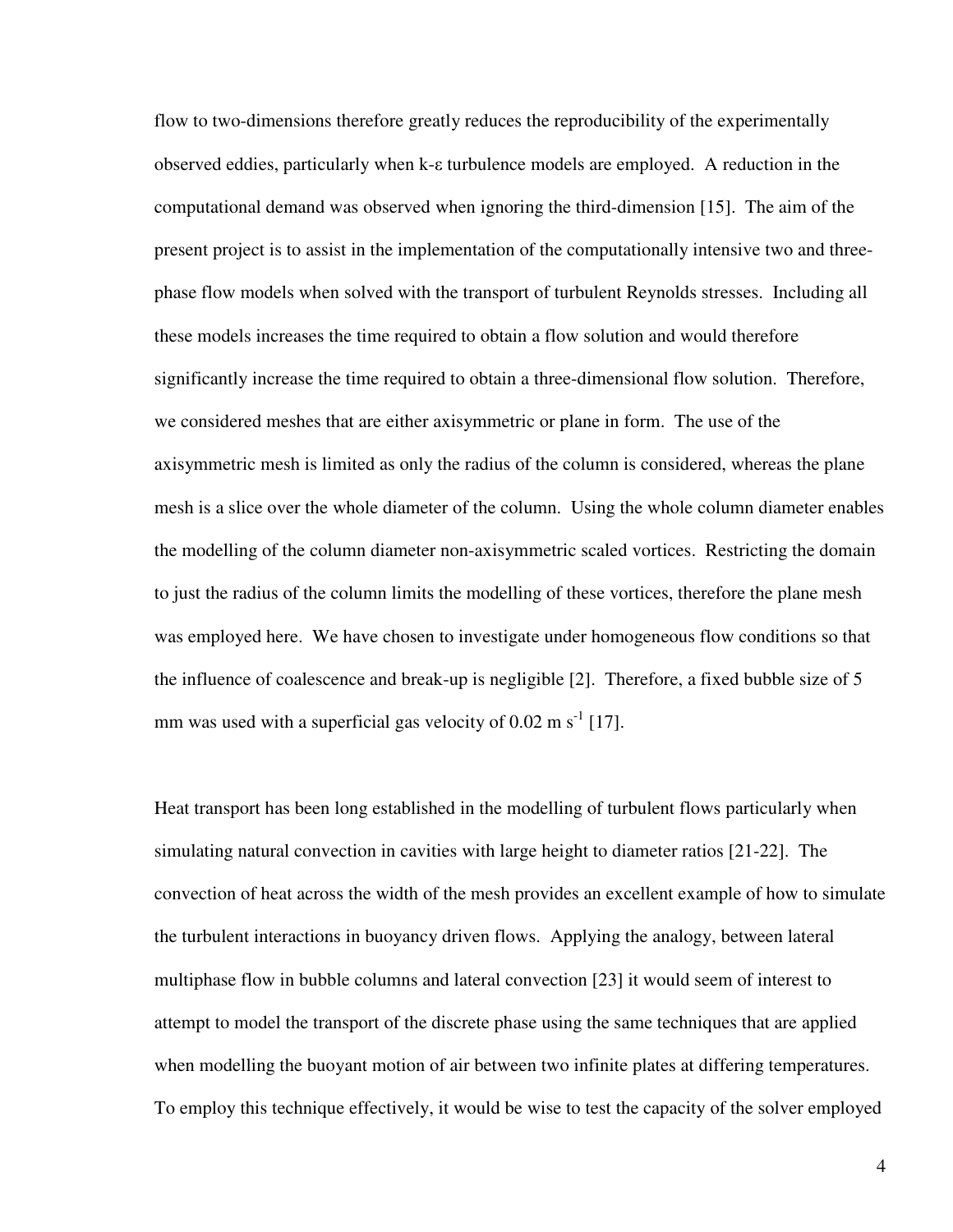(Fluent [28-29]) by simulating lateral convection of heat in a long vertical channel. The investigations of Chait and Korpela [22] provide the basis for the simulation of buoyancy driven flows where heat causes local differences in the fluid density.

## Mathematical Models

### Energy Transport

The thermal transport equation (1) has the general form of a transport equation with time dependent and the non-linear velocity terms on the left hand side. On the right had side is the temperature gradient and the velocity coupling term. These last two terms are intrinsic to the accurate prediction of the structure of both the velocity and temperature fields and how each of the variables influences the other. Along with the energy transport equation, the conservation of mass (2) and momentum (3) are used to predict and check the pressure and velocity fields. The fluid density considered was temperature-dependent and was calculated by using the Boussinesq approximation (5), which was then applied to the transport equations  $((1)-(3))$ . The coefficient of thermal expansion,  $\beta$ , is an average value for the temperature range considered.

#### Algebraic Slip Mixture Model [13][28-29]

The investigations of Zuber, Findlay, Ishii and Mishima provide the physical and theoretical basis for the application of a continuum mixture approach to the simulation of multiphase flow [24-26]. Considering the discrete and continuous phases as a pseudo-continuous mixture, a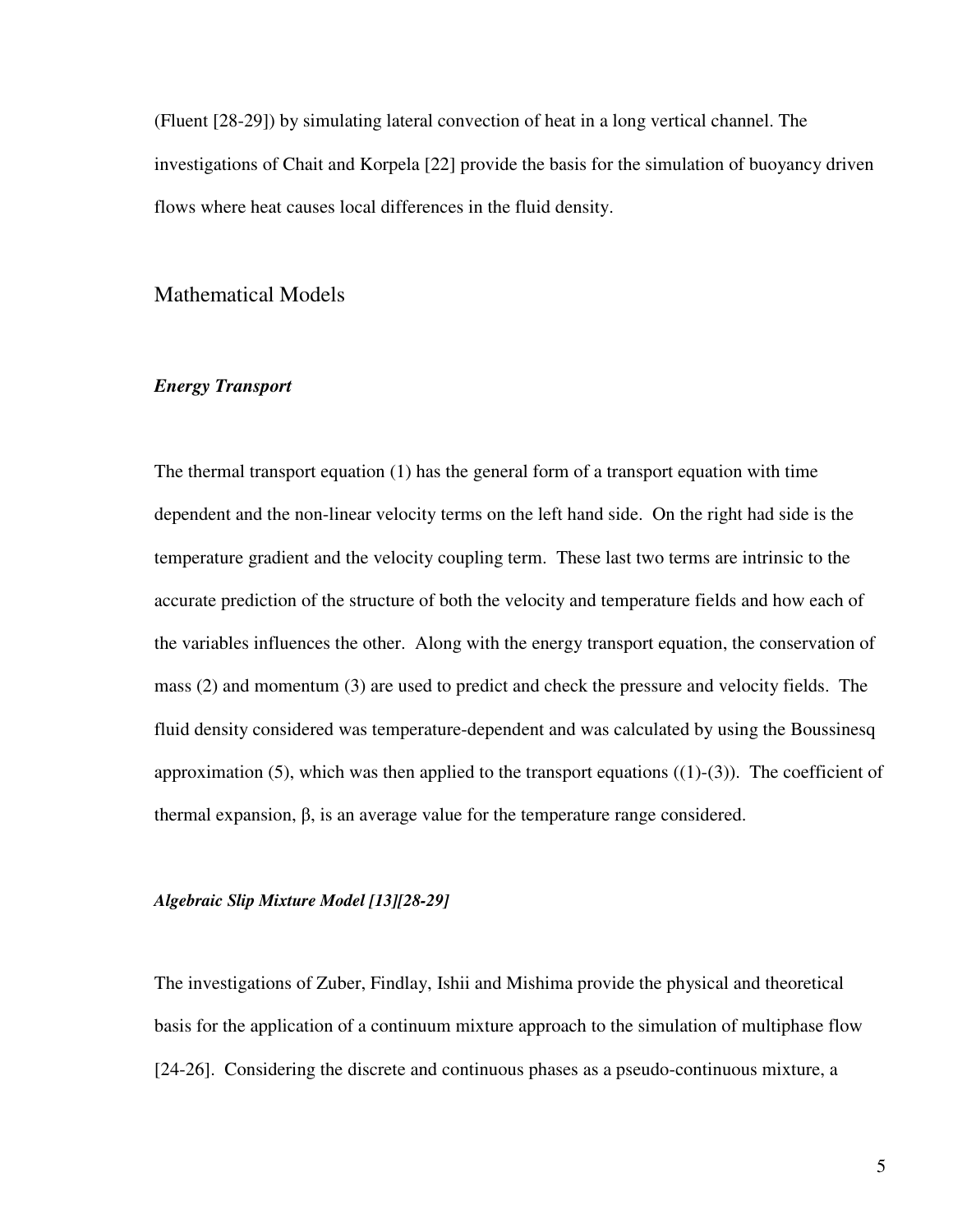single continuity equation (9) and a single momentum equation (10) were employed to assess mixture phase transport. To predict the mixture phase composition a volume fraction equation for the discrete phase (11), a mixture density (12) and a mixture viscosity (13) must be employed to characterise gas-liquid or solid-liquid interactions.

Each phase has distinct interactions that influence the transport of one phase through the other. This was characterised by the use of mass-averaged (14), drift (15) and slip (16) velocities. The slip or relative velocity was obtained by averaging a combined momentum equation for the discrete phase and the mixture according to the principles of local equilibrium and Favre averaging. The assumptions made, in the averaging procedure, were that the pressure was the same for all phases and that only viscous drag influences particle motion leading to fluctuating form of slip velocity. A constitutive equation was then employed to account for the fluctuating terms to further simplify the relative velocity [27].

Frictional effects depend on the flow regime (equations (17)). This is considered when modelling such flows [24-26]. The Reynolds number, equation (18), was based on the particle diameter that serves as the characteristic dimension. The regimes vary according to discrete particle size, the volume has a critical influence on the driving forces fraction and the distribution of particle sizes. Predicting flow phenomena in the heterogeneous regime increases the complexity of the description of the mixture phase, as different bubble sizes are prevalent. Therefore as mentioned above, in order to simplify the models employed we concentrate our flow predictions on the homogeneous regime, where a single bubble size was assumed.

6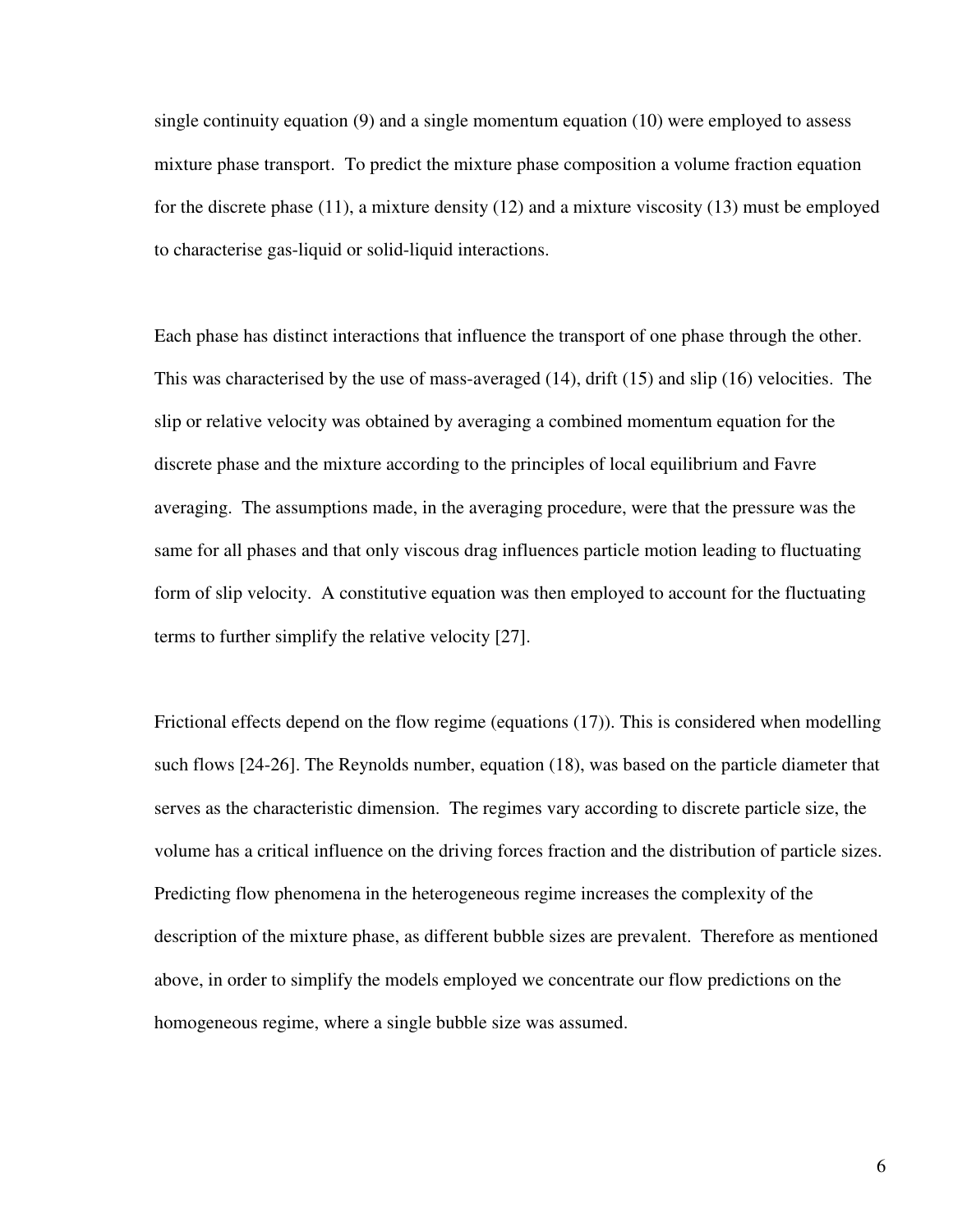#### Modified Scalar Equation Mixture Model

The scalar transport model can be used to model the transport of any parameter where the volume fraction of a phase, heat or the influence of electromagnetism [28-29] are some examples. The scalar equation (19) employed here models the transport of a pseudo-continuous discrete phase in conjunction with the basic continuity and momentum equations. We note here that the solver specifies all the terms on the left hand side of equation (19). To produce a relevant solution, a diffusion coefficient was used,  $\Gamma$ , and this was defined as 0.1 m<sup>2</sup> s<sup>-1</sup>, though correlations could be used to predict the dispersion of each phase [27]. To depict the transport of the discrete phase source terms are applied to the right hand side of the scalar equation (19). The last term on the right hand side of (19) is the deviatoric stress tensor to include the influence of turbulence on the bubble plume in a similar manner to the energy equation (1) by using the analogy to thermal convection. The third term is the inter-phase interaction term that is calculated by the drift velocity. The second term on the right hand side of (19) is the convective flux of the discrete phase. We note that there are two convective fluxes with one for the mixture phase and that the scalar equation (which predicts the volume fraction) is different to the volume fraction formulation used in the algebraic slip mixture model [13][28-29]. Comparing both volume fraction equations, equations (11) and (19), it is apparent that the diffusive flux term and the deviatoric stress tensor are not found in (11). The continuity of mass and momentum equations that are solved with equation (19) have the same form as the continuity equations, equations (9) and (10), used in the algebraic slip mixture model [13][28-29]. The drift velocity was also calculated in a similar manner using equations (12)-(16). The mixture viscosity was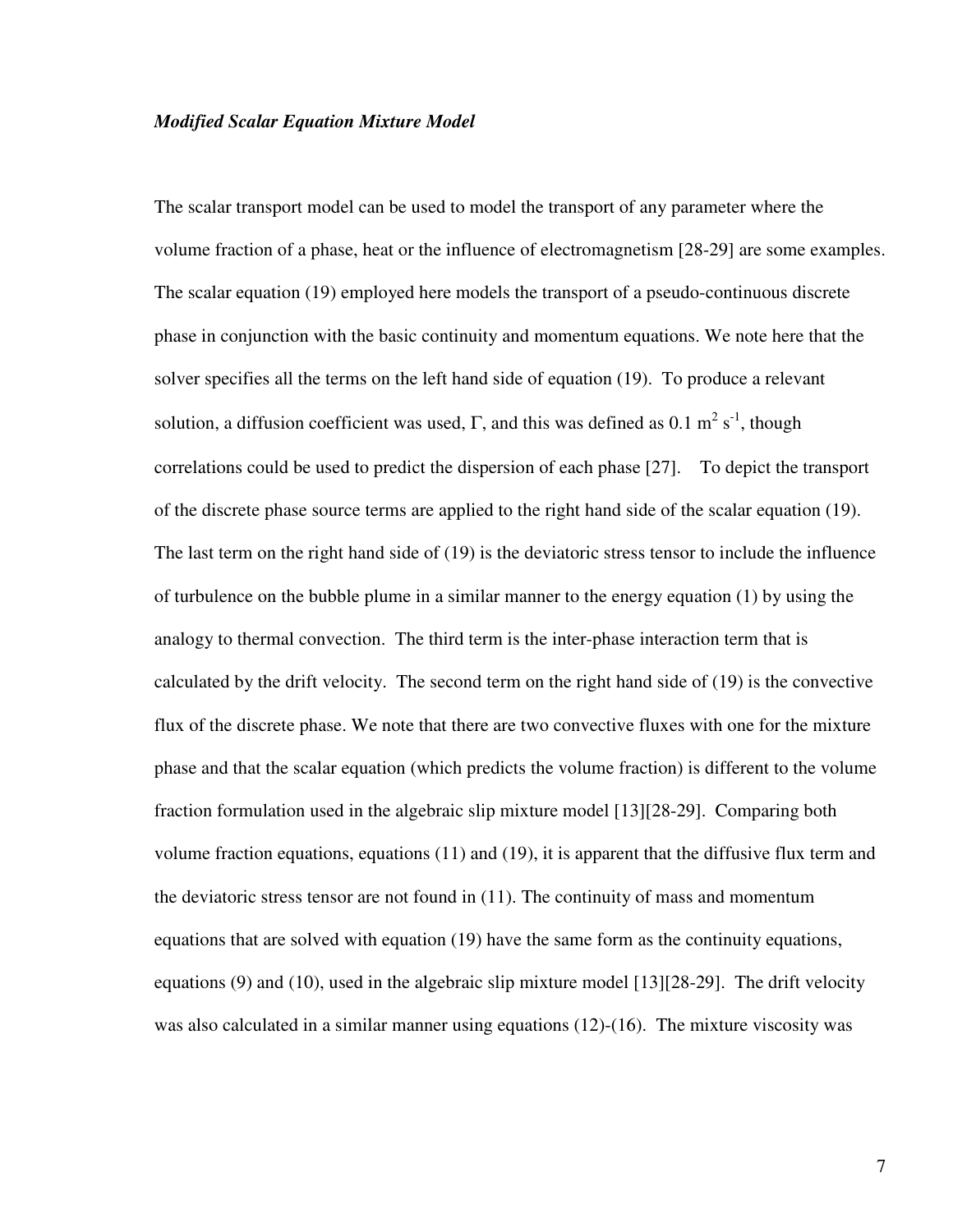predicted with the aid of equations  $(20)-(21)$  and this differs from the algebraic slip mixture model [13][28-29], which only employs (13).

#### Transport of Turbulence

The k- $\epsilon$  turbulence equations are used to depict the transport of energy between large and small vortices in the velocity field. The transport of turbulent energy was modelled through the use of a pair of coupled transport equations (22) and (23) that describes the generation of energy due to motion (conversion from one source i.e. due to density difference) in one equation (22) and dissipation of that energy in the other (23). This effectively characterises the growth and evolution of vortices caused by some form energy input be that agitation from heat, another fluid or the motion of a solid object.

The exact Reynolds stress equation (28) is a more complex model and is simplified into several different equations to reduce the complexity of the formulation and to enable closure of the exact equation in the mathematical models [28-29]. This includes the use of both equations (22) and (23) plus the inclusion of the effects of buoyancy, pressure, pressure-strain and any rotation through equations (29)-(37).

In the prediction of the lateral convection of heat, it is beneficial to the numerical solution of the transport equations to split the flow into basic flow and secondary mean flow quantities [21-22]. The basic flow quantity was determined from a known profile that was obtained under laminar flow conditions (38). The secondary mean flow is determined by taking an x-y average of the Navier-Stokes equation and this then represents the effect of the Reynolds Stresses. Using such a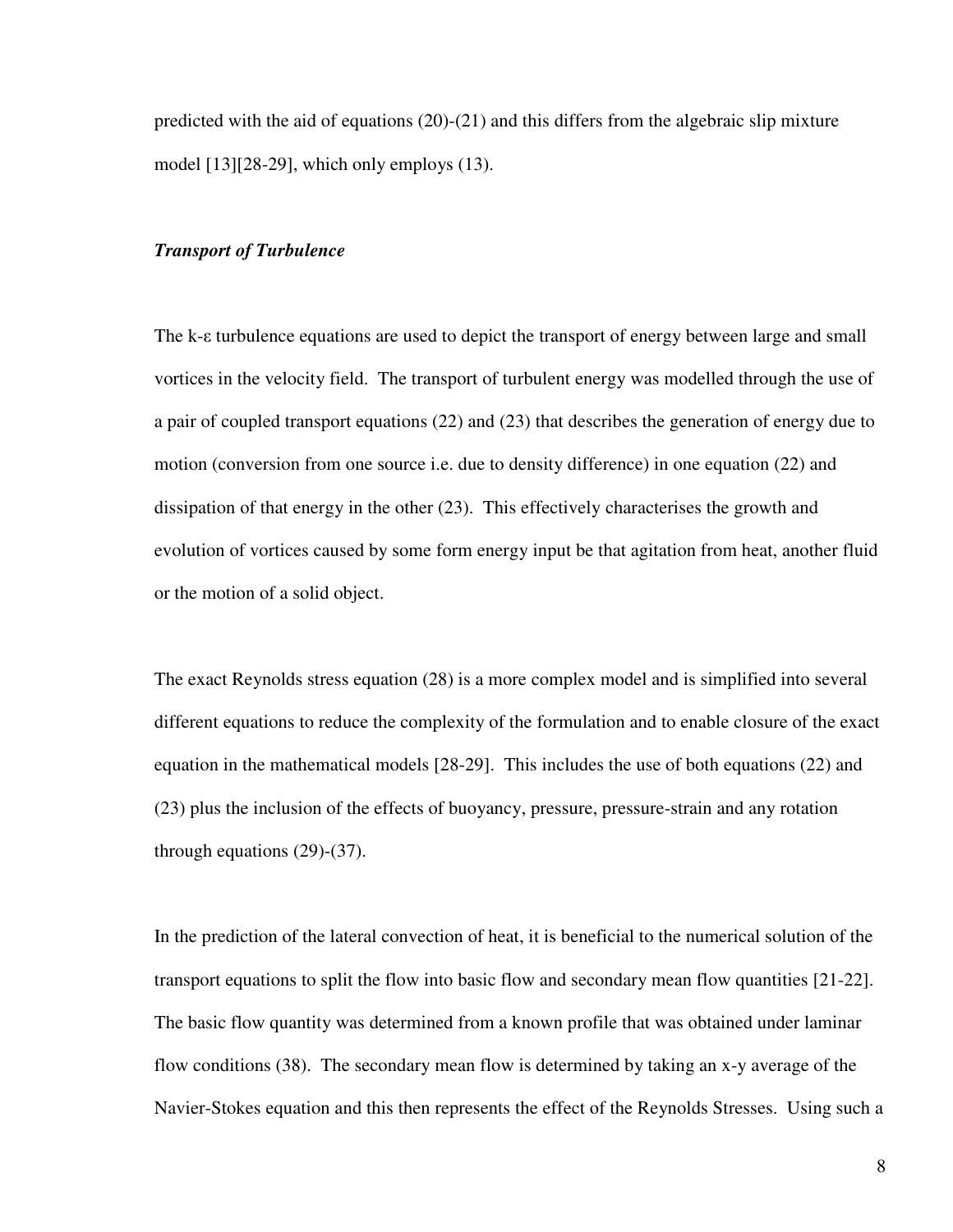profile is relevant to multiphase flow that is based on the density difference driving force, therefore, exploiting the analogy with natural convection [23]. The velocity profiles for the lateral convection of heat and the gas-liquid flow cases are in the form of equations (39) and (40). The basic profile for the gas-liquid flow (40) was obtained from the reported experimental velocity profiles of Degaleesan et al. [13][17-19] and the lateral heat convection profile (39) was the laminar flow profile of Chait and Korpela [22]. Reynolds stresses therefore are intrinsically important in attempting to capture the turbulence effects in the fluid flow that arises from the differences in density.

Model Parameters

#### Boundary Conditions and Physical Properties

The meshed domains are two-dimensional planes with height to width ratios of either 50:1 (in an attempt to model a vertical cavity of infinite extent) or 5:1 (that corresponds to previous investigations [13-19]). The high aspect ratio mesh contains 5000 cells in a plane 500 cells high by 10 cells wide (where each cell is  $0.1m$  high  $\times$  0.1m wide). The lower aspect ratio mesh contains 2000 cells (with the ratio 100:20 cells, where each cell is 0.01m high  $\times$  0.01m wide). Four walls surround the large aspect ratio mesh to which temperature conditions are applied. For the small height to width ratio mesh, velocity-inlet and pressure-inlet conditions are applied to the bottom and the top of the mesh respectively, with the remaining boundaries being treated as walls. The velocity-inlet condition is only applied to 80% of the base of the column that mimics a multi-orifice plate distributor and the pressure-inlet was used to represent the liquid surface.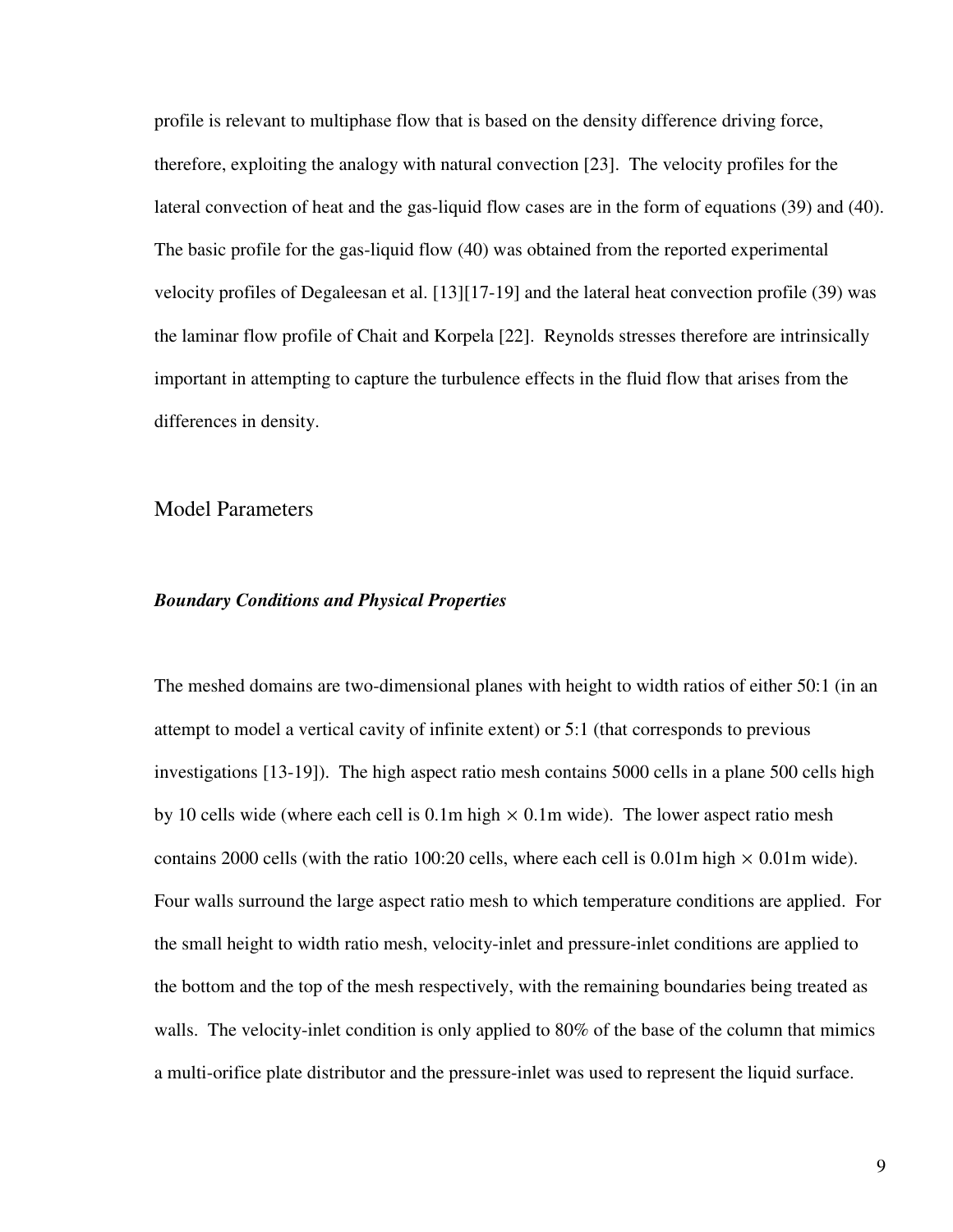The conditions applied to the inlet boundaries include the volume fraction, the pressure and the inlet velocity of the discrete phase.

The physical properties of the fluids simulated include the density, the viscosity, the specific heat capacity, the thermal expansion coefficient and the thermal conductivity of each of the fluids. The fluid phase density and viscosity are defined as 1.225 kg m<sup>-3</sup> and 1.7894\*10<sup>-5</sup> kg m<sup>-1</sup> s<sup>-1</sup> for air, 998.2 kg m<sup>-3</sup> and  $1.003*10^{-3}$  kg m<sup>-1</sup> s<sup>-1</sup> for water. The diameter for the air bubbles was 5 mm assuming that the form of the particles is spherical. The definition of the fluid phase for lateral convection of air required the specific heat capacity, the thermal expansion coefficient and the thermal conductivity to be defined as 1006.43 J kg<sup>-1</sup> K<sup>-1</sup>, 1.77\*10<sup>-8</sup> K<sup>-1</sup> and 2.42\*10<sup>-2</sup> W m<sup>-1</sup> K<sup>-1</sup> respectively. The expansion coefficient was determined by using the Grashof number formulation, equation (6), assuming a value of 8500 [22]. This ensured strong non-linearity as the maximum Grashof number for which the basic flow exists is 8037 [22]. The Prandtl number, equation (41), for air under ambient conditions was assumed.

#### Lateral Convection of Heat

A cubic velocity profile is applied to the vertical velocity field, with an inflection point at the mid-point of the mesh in the horizontal direction (39). A temperature of 300 K was applied to the left wall and 310 K to the right wall and the fluid or air temperature was initialised as 305 K.

To describe the influence of each turbulent flow modelling method three cases were implemented. These were thermal convection using the  $k$ - $\varepsilon$  turbulence model (A) or the Reynolds stresses model (B). The Reynolds stress model was also used with a profile for the velocity that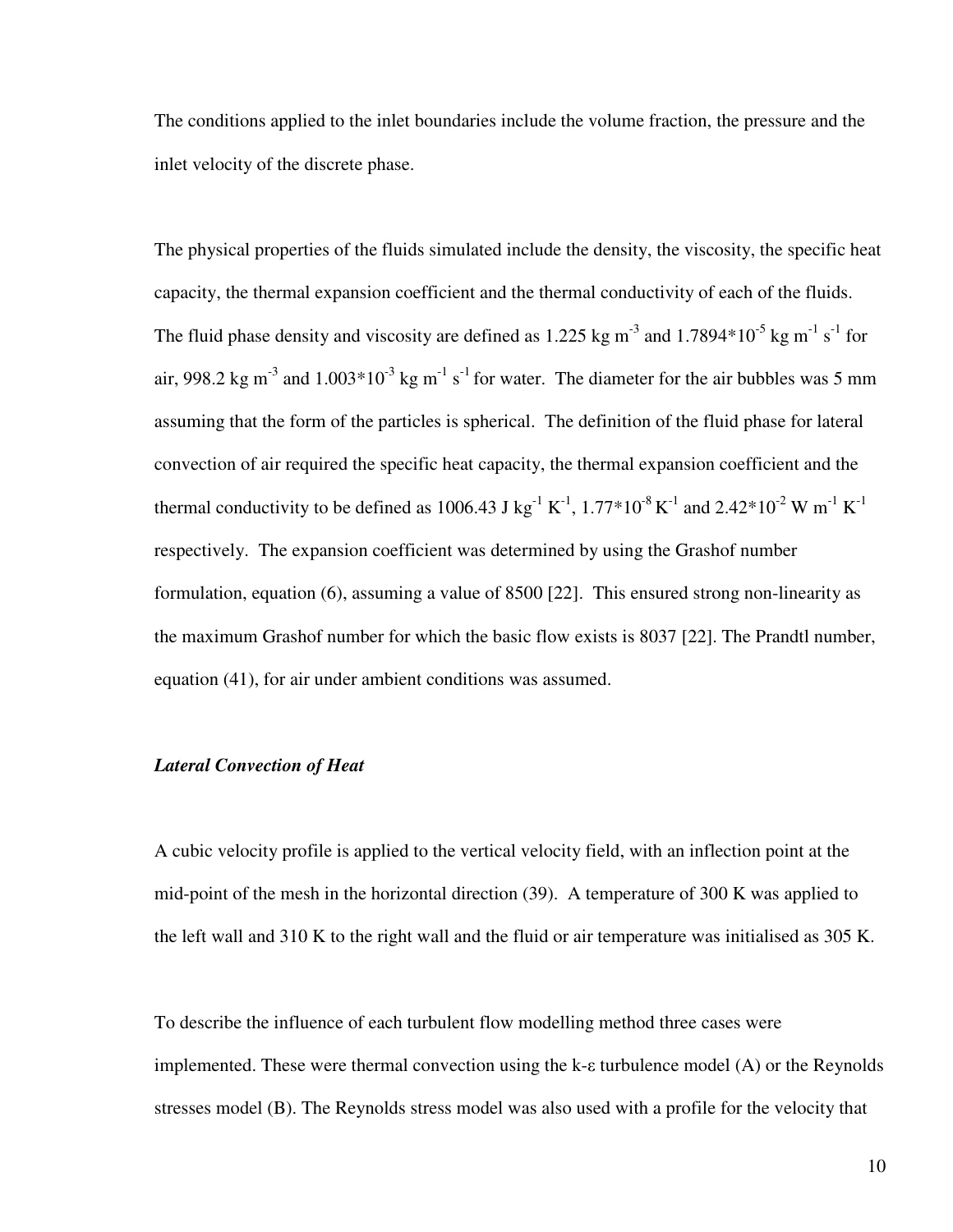was added to the solution (updating the velocity field) after each time-step (C). Each case was solved for 500 seconds of flow time, with a time-step size of 0.2 seconds to ensure that the correct flow phenomena were observed for validating the use of the energy and turbulence transport models in the software code [28]. All under-relaxation factors for the last ten cases were set to 1 except for the k- $\varepsilon$  and Reynolds stress transport equations, which were defined as 0.1.

#### Gas-Liquid Transport

Two models were employed in the prediction of the gas-liquid mixture, the algebraic slip (A1- A3) mixture model [13] and the modified scalar equation (S1-S3) form of the mixture model. Three different applications of the turbulence models were applied to both mixture-modelling methods and comparisons with the experimental investigations of Degaleesan et al [17-19] were made. As for the lateral convection of heat, the three turbulence models applied to the fluid mixture include the k- $\epsilon$  turbulence transport (A1 and S1), the Reynolds stress turbulence transport without applying the velocity profile (A2 and S2) and Reynolds stress turbulence transport with the updating of the laminar velocity profile after each time-step (A3 and S3).

For cases S1 to S3 the fraction of the gas phase at the inlet was defined as 0.6 for reasons of solution stability. The superficial gas velocity applied at the inlet was  $2 \text{ cm s}^{-1}$  (within the homogeneous flow regime) that is 3.125 cm  $s^{-1}$  if one considers that only 80% of the inlet diameter are concerned. Therefore, the mass flow-rate of the gas phase through the inlet was calculated to be  $7.7*10^{-4}$  kg s<sup>-1</sup>. As only 16 of the 20 cells were used at the base (the gas phase inlet and the porosity or free surface area for the experimental distributor was  $0.1\%$ ), a flux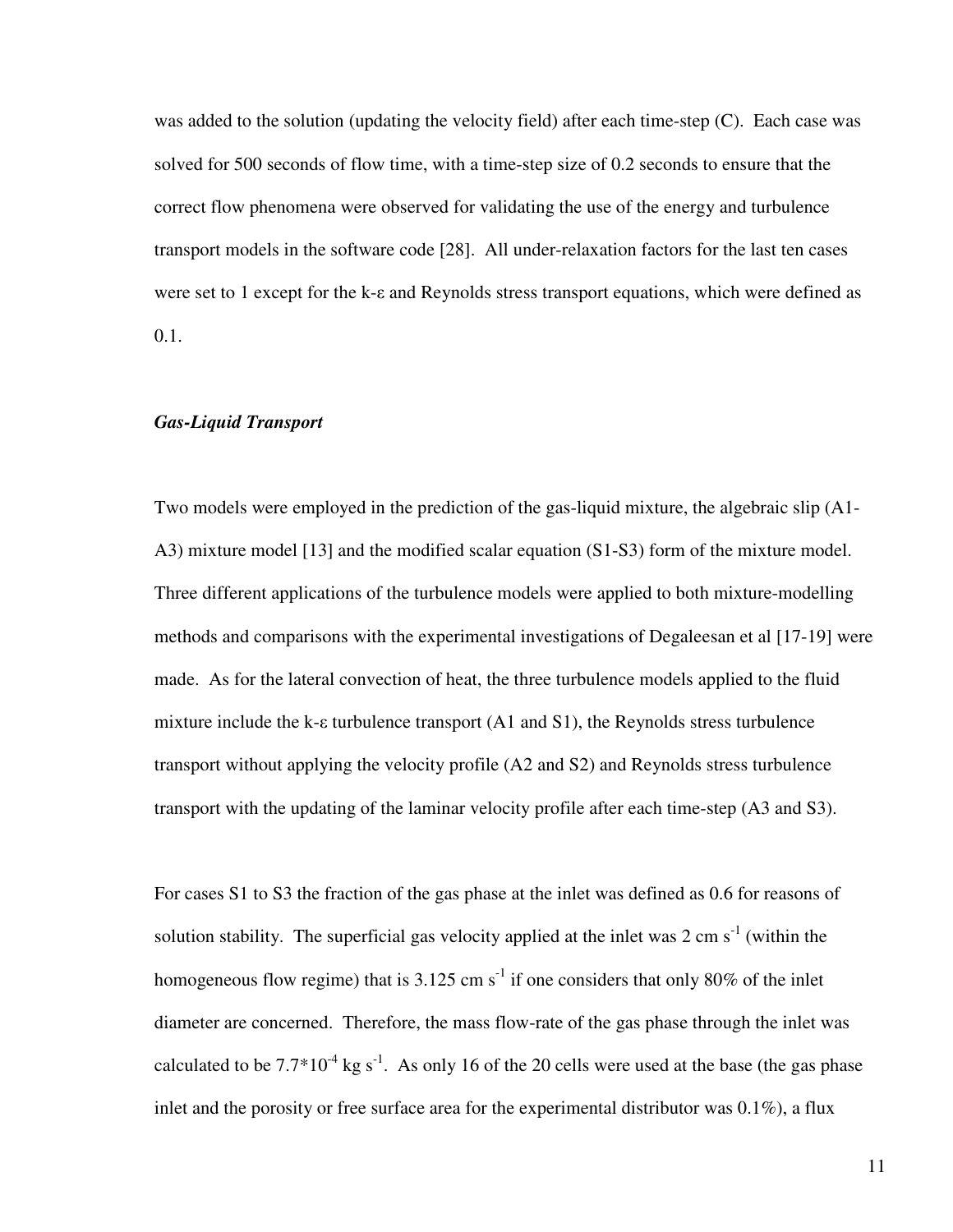through each cell was estimated to be 0.6. The boundary condition for the gas fraction at the inlet velocity in cases A1 to A3 was 1. The time step was 0.1 seconds (it was found that no difference in the solutions was obtained at a smaller time-step size). The flow fields were solved for 6000 steps or 600 seconds of flow time.

The discretization techniques applied to the discrete phase models include the use of the body force weighted scheme for pressure effects [28-29], the QUICK [30] scheme for the momentum equation and the SIMPLEC [31-34] algorithm that couples the velocity field to the pressure field. The volume fraction equation for the discrete phase was solved using a second order form of the UPWIND scheme [31-34] (due to a limitation in the solver). Under-relaxation factors were set at 0.1, 0.3, 0.7 for slip velocity, pressure, volume fraction and momentum equations respectively and all the remaining terms are set to 1 [13][15], except for the Reynolds stress turbulence model that has an under-relaxation factor of 0.1.

## Results and Discussion

#### Lateral Convection of Heat

Applying the energy equation to model the transport of heat in a 50:1 aspect ratio mesh for the three turbulence models resulted in velocity vector fields (Fig. 4) and stream function contours (Fig. 5). Only case C displays the expected vortices in Fig. 4 that are approximately two to three of the mesh widths in height. The stream-function contours for case C also display structures of the same scale in Fig. 5. The vector and contour plots for cases A and B do not show any of the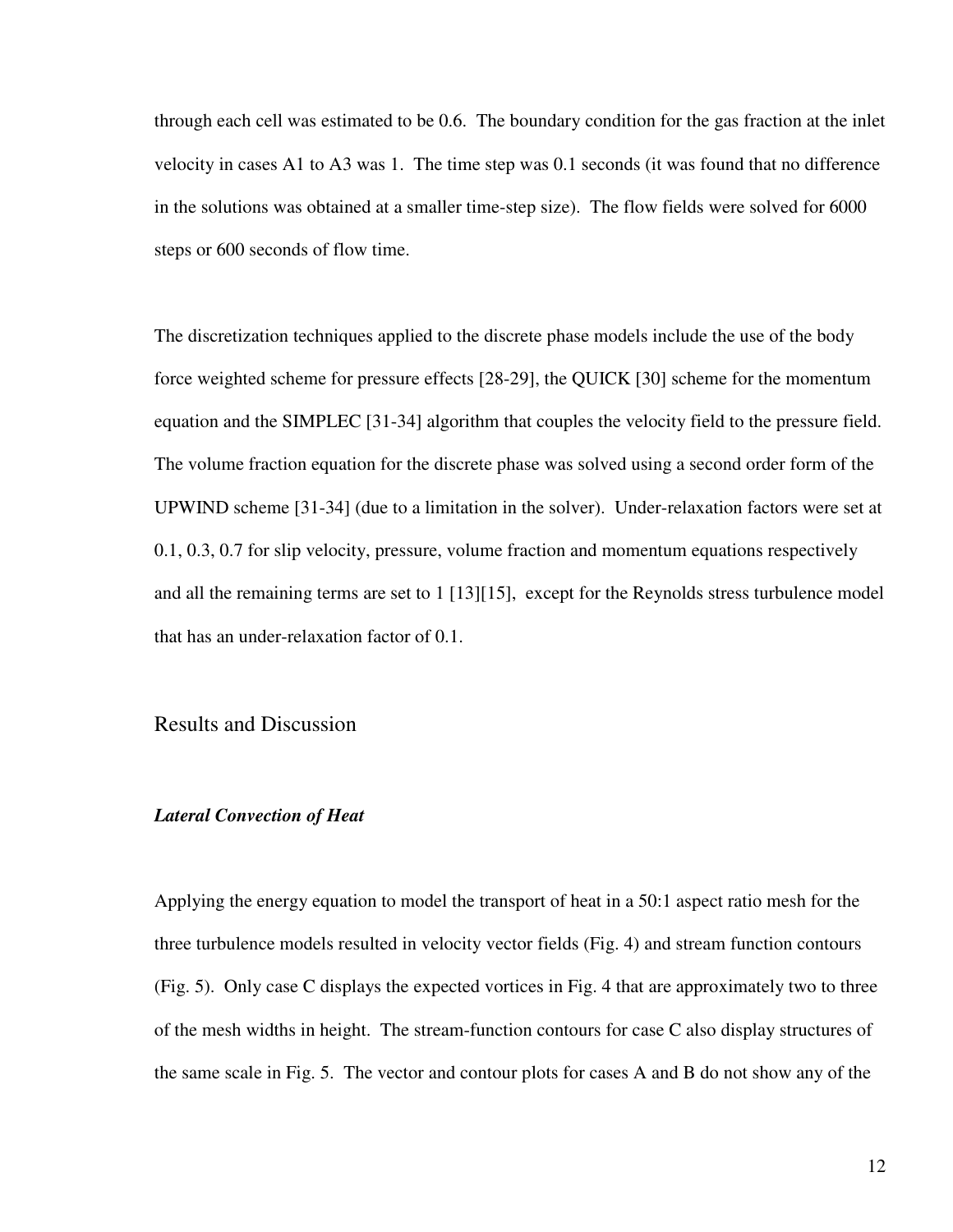flow phenomena that were observed in case C. The velocity for cases A and B was several orders of magnitude less than for case C, resulting in the non-existent stream function contours observed in Fig. 5. Comparing the vector-fields and contours of stream function with earlier lateral convection models [22-23] it is apparent that only case C corresponds to the expected flow structure.

#### Gas-Liquid Transport

To characterise the gas-liquid flow phenomena modelled, time series of the vertical mixture velocity (Fig. 6), time-averaged profiles of vertical velocity (Fig. 7) and the volume fraction of the gas phase (Fig. 8) are presented. Field plots of velocity vectors and contours of the volume fraction of the gas phase depict the influence of each turbulence model on the mixture model employed (Fig. 9 for cases A1 to A3 and Fig. 10 for cases S1 to S3).

The time series of the vertical mixture velocity (Fig. 6) was recorded at half-second intervals from a point location on the column centreline at a height of 0.5 m above the base of the column for cases A1, S1, A2 and S2. For the A1 time series there is little or no change to the velocity, except for the initial 20-second period during which time the gas-liquid flow interactions and structures develop. This differs with the S1 time series, which displays a regular oscillation with a time-period of 25 seconds that first appears within 25 seconds of the gas flow starting. The time-period for the two-dimensional scalar equation case is almost 1.5 times greater than the regular oscillation that was observed for the three-dimensional simulation [15]. The increase in the time-period for the scalar equation model could be a result of ignoring the third dimension and therefore suppressing the motion of the vortices through the tangential axis of the column.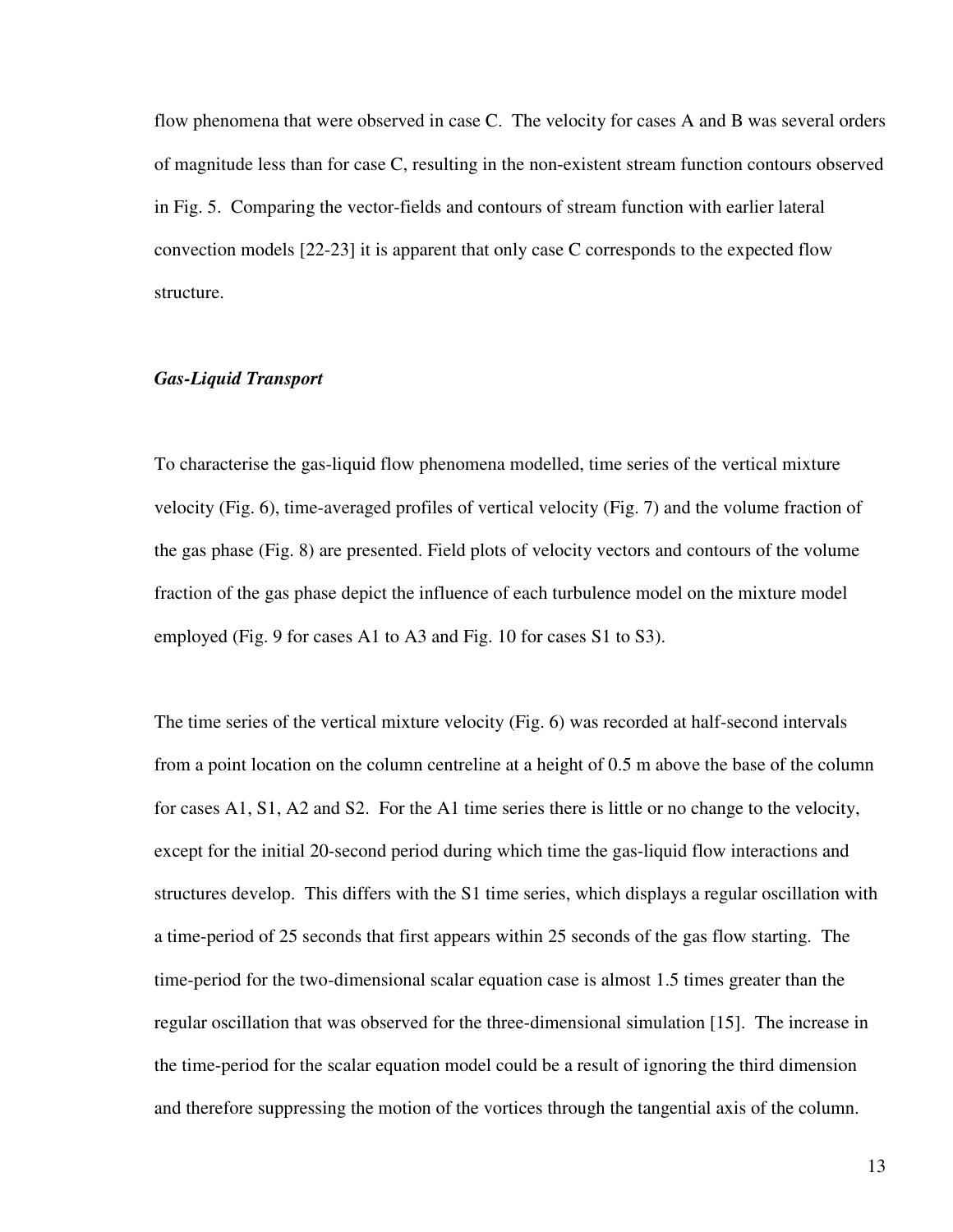Unsteady series for cases A2, S2, A3 and S3 were observed, where only the A2 and S2 curves are presented in Fig. 6. There is a difference between the A2 and S2 cases, as the regular oscillations that were observed for the A2 case do not occur for the S2 case. The time-period of the oscillation in the velocity for the A2 case was approximately 10 seconds and becomes regular after 30 seconds of time. The oscillations observed with the S2 case begin within 5 to 10 seconds of the flow being initialised. The time series for the A3 and S3 cases were little different from the A2 and S2 cases except that the velocity ranges were slightly higher. This was due to the influence of the velocity profile being updated after each time-step.

Profiles of the time-averaged vertical mixture velocity across the width of the mesh at a height of 0.5 m or 2.5 column widths are illustrated in Fig. 7. The curves for all the cases show parabolic forms, but only the S1 case is asymmetric. Most of the cases over-predict the velocities, particularly the A2, A3, S1 and S3 profiles. The S2 case is the most accurate case with profile that closely matches the experimental profile [17-19]. At the column centreline the S2 case was 0.011 m s<sup>-1</sup> less than experimental profile [17-19] and the S3, A2 and A3 cases were 0.067, 0.096 and 0.145 m  $s^{-1}$  greater than the S2 case. At the column wall the S2 case was 0.02 m  $s^{-1}$  less than the experimental velocities. The increase in the velocities predicted at this point by the S3, A2 and A3 cases over the S2 case increased to  $0.091$ ,  $0.138$  and  $0.216$  m s<sup>-1</sup> respectively.

Fig. 8 depicts the corresponding profiles for the volume fraction of the gas phase. The S2 and S3 profiles lay across the range of the experimental data with a flat, plug flow profile and correlate to hold-up profiles presented by Joshi [2], though the S2 case is 2 % greater than the S3 case. The A2 and A3 profiles under-predict the volume fraction of the S2 case by 2 % but with a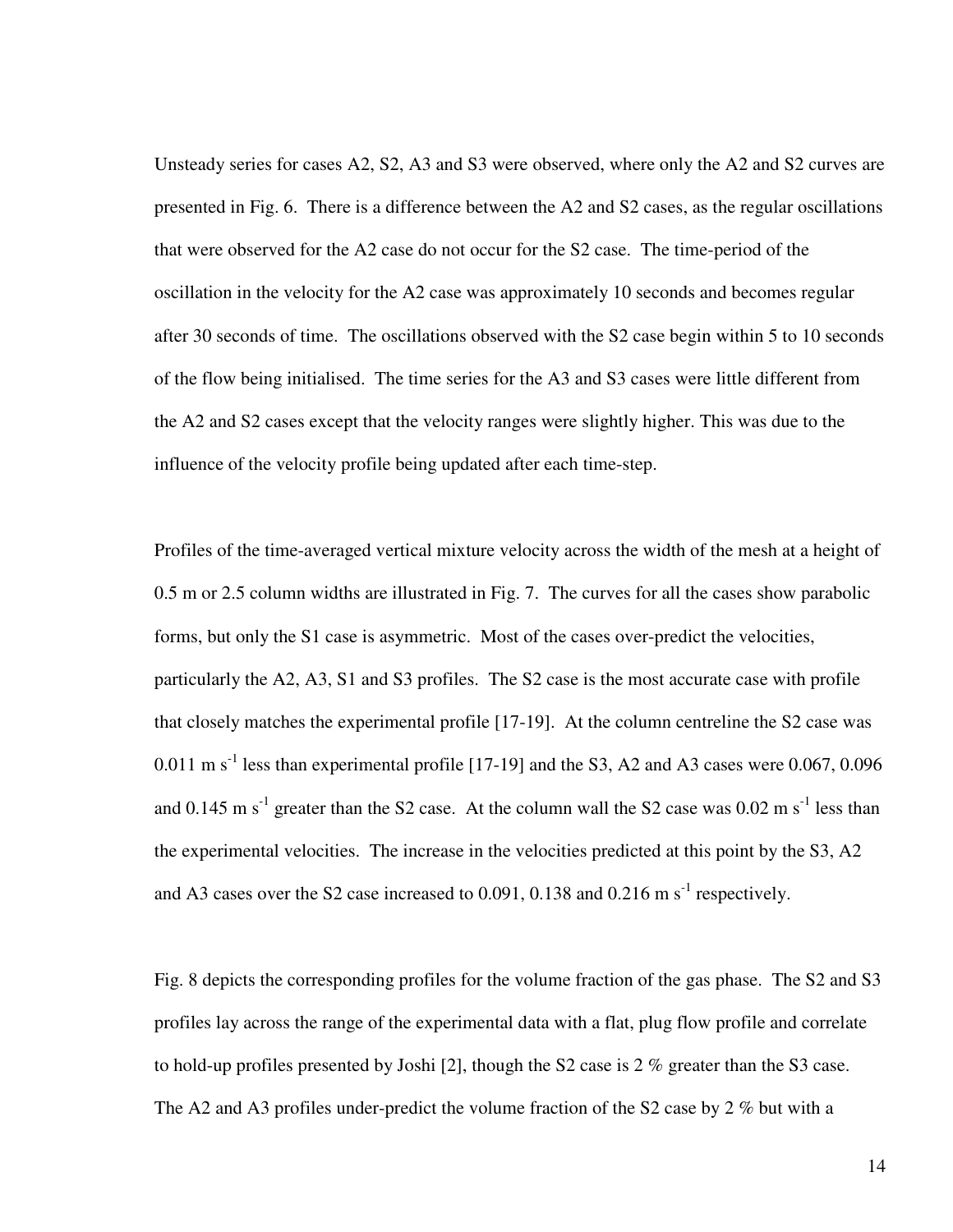parabolic form instead. Both models produce curves that are unlike experimental data, which have a discontinuous form that could be said to peak at  $\sim$ 14% between 10.031 and 10.071 m from the column centre. Both the A1 and S1 cases differ from the cases solved with the Reynolds stress model, the A1 case has two distinct peaks either side of the column centreline and the S1 case is asymmetric with a peak on the right hand side of Fig. 8 that maps to the velocity profile.

Fig. 9 illustrates the vector and contour fields for the cases A1 to A3 and Fig. 10 displays the corresponding fields for cases S1 to S3. The vector fields for the A1 case are steady and consist of two large circulation patterns, with the bulk of the flow in the vertical direction. The influence that the steady vortices have on contours of the volume fraction of the gas phase with a steady gas plume can also be seen.

The flow pattern that arises from the scalar mixture model when solved with the S1 case is different, with unsteady elongated vortices on top of a large column diameter eddy at the base of the column. The vector field for the S1 case in Fig. 10 corresponds to phenomena observed in a cylindrical column model that are depicted in Fig. 3b [15] and the experimental fields in Fig.1 [13]. The influence of the vortices on the gas phase motion is shown through the meandering of the plume at the base of the column. The flow structures depicted by the field plots for the S1 case indicates why the profile is asymmetric with vortex pushing the main upward flow to the right side of the column.

Unsteady vortices of column diameter scale are observed for cases A2, A3, S2 and S3. The vector fields resemble the complex structures that were predicted in simulations by Sokolichin and Eigenberger [5-9]. The vortices in the S3 case are smaller than the vortices in the S1 and S2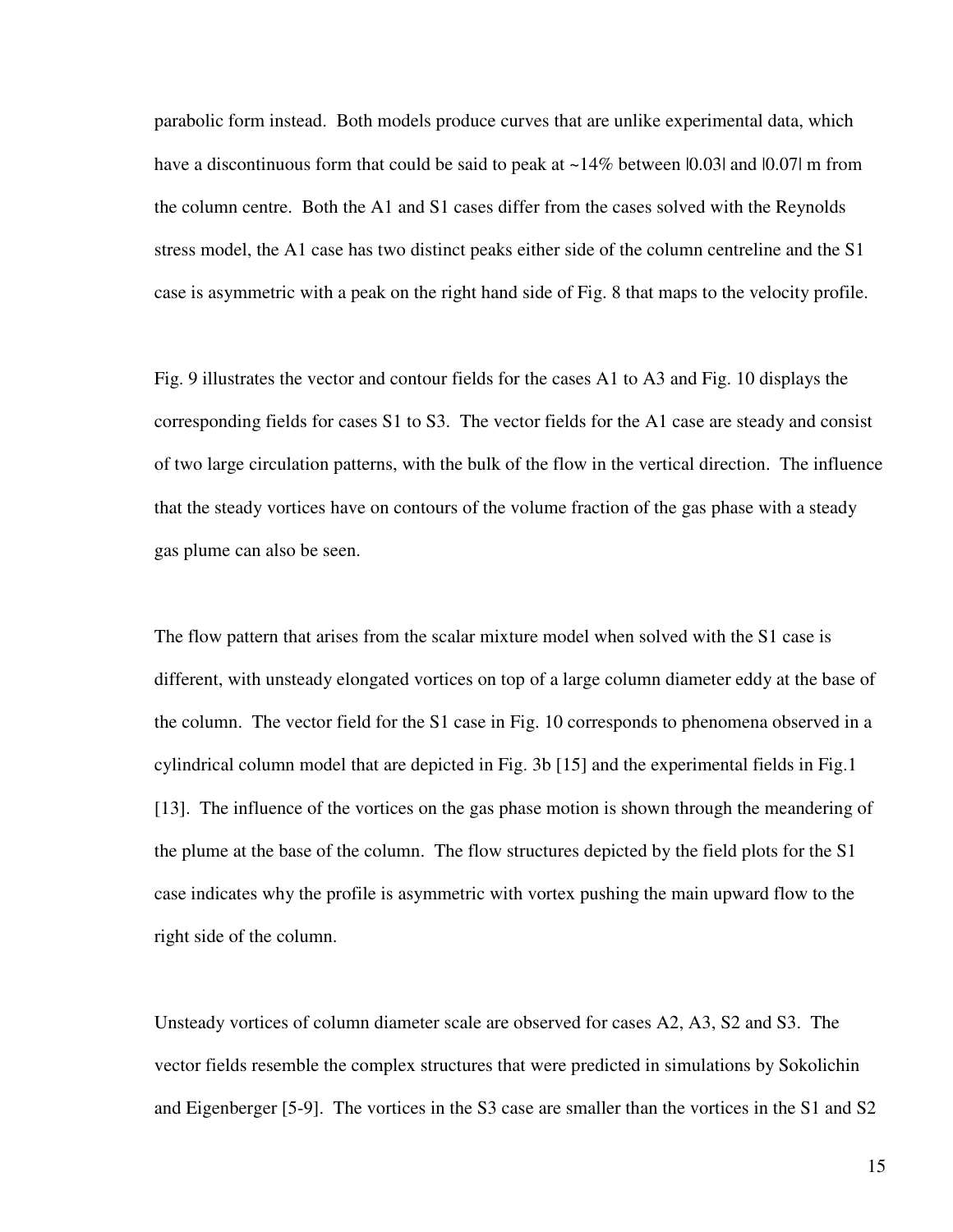cases. The S3 field is comparable to the vector fields for A2 and A3 cases where the velocity 'updating' has little or no influence on the vector field. The S2 case displays elongated vortices that spread either side of the column diameter that are not stationary and grow and collapse as the gas phase is injected. The effect of the vector field for the Reynolds stress model application of the mixture model on the gas fraction is observed in the contour profiles for the volume fraction with meandering plumes. The S2 and S3 cases show a diffuse gas field with subtle influence of the vector field, whereas the A2 and A3 cases show a greater influence of the flow structure with eddies flicking the bubble plume from the left side of the column to right and vice versa. Note that the gas fraction increases in value just below the pressure inlet condition for the S2 and S3 cases. This is most probably due to the lack of bed expansion that occurs with having a fixed liquid surface.

#### Conclusions

The linear thermal transport problem for a large height to width ratio cavity indicates that turbulence models are required to obtain an unsteady flow structure with eddies that have a diameter equivalent to the mesh width. The only method that produced an unsteady flow structure was the Reynolds Stresses model where the 'updating' of vertical velocity profile took place after each time-step. The principles derived from this method of solving thermal convection in a cavity were then applied to gas phase transport through a liquid medium according to the analogy between buoyant thermal convection and multiphase flow in bubble columns [23]. Two modelling approaches testing the solution of the gas-phase transport equations were combined with three turbulence models to predict the unsteady motion of a

16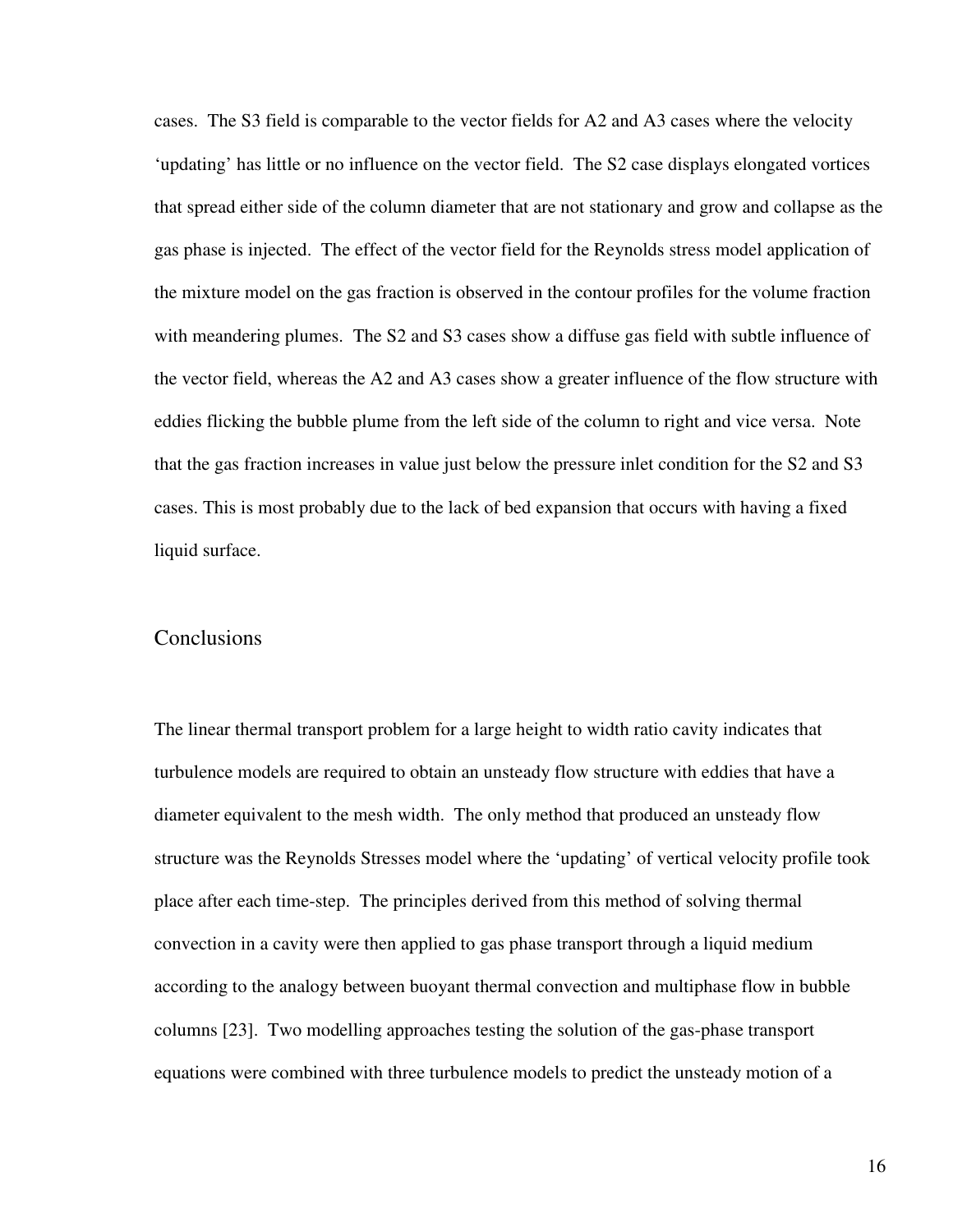continuum gas phase. Comparing the influence of different turbulence modelling methods on the gas phase transport, it was determined that the Reynolds stress model captures the unsteady nature of bubble columns through the variation in the velocity. The S2 was the most accurate model, with gas hold-up and velocity profiles that corresponded to the profiles presented by Sanyal et al. [13] Degaleesan et al. [17-19] and Joshi [2].

Further improvements to bubbly flow models could include predicting the effect of coalescence and break-up of bubbles on the overall gas phase by modelling the transport of multiple gas phases, where each volume fraction equation is solved for a specific bubble size. Other effects that have not been considered here and require further examination are comprehensively discussed in Joshi's review of bubble column investigations. These effects include the influence of multi-dimensional flows, bubble wakes, energy transport due to bubble motion [2].

#### Acknowledgements

We would like to acknowledge the support of Inco-Copernicus Grant number ERB IC15-CT98- 0904 and Fluent Incorporated for enabling this work to be presented.

# Appendix A: Thermal Convection Equations

Energy transport equation,

$$
\frac{\partial}{\partial t} (\rho E) + \frac{\partial}{\partial x_i} (u_i (\rho E + p)) = \frac{\partial}{\partial x_i} \left( \left( \kappa + \frac{c_p \mu_t}{\sigma_t} \right) \frac{\partial \theta}{\partial x_i} + u_j (\tau_{ij})_{eff} \right) + S_h \tag{1}
$$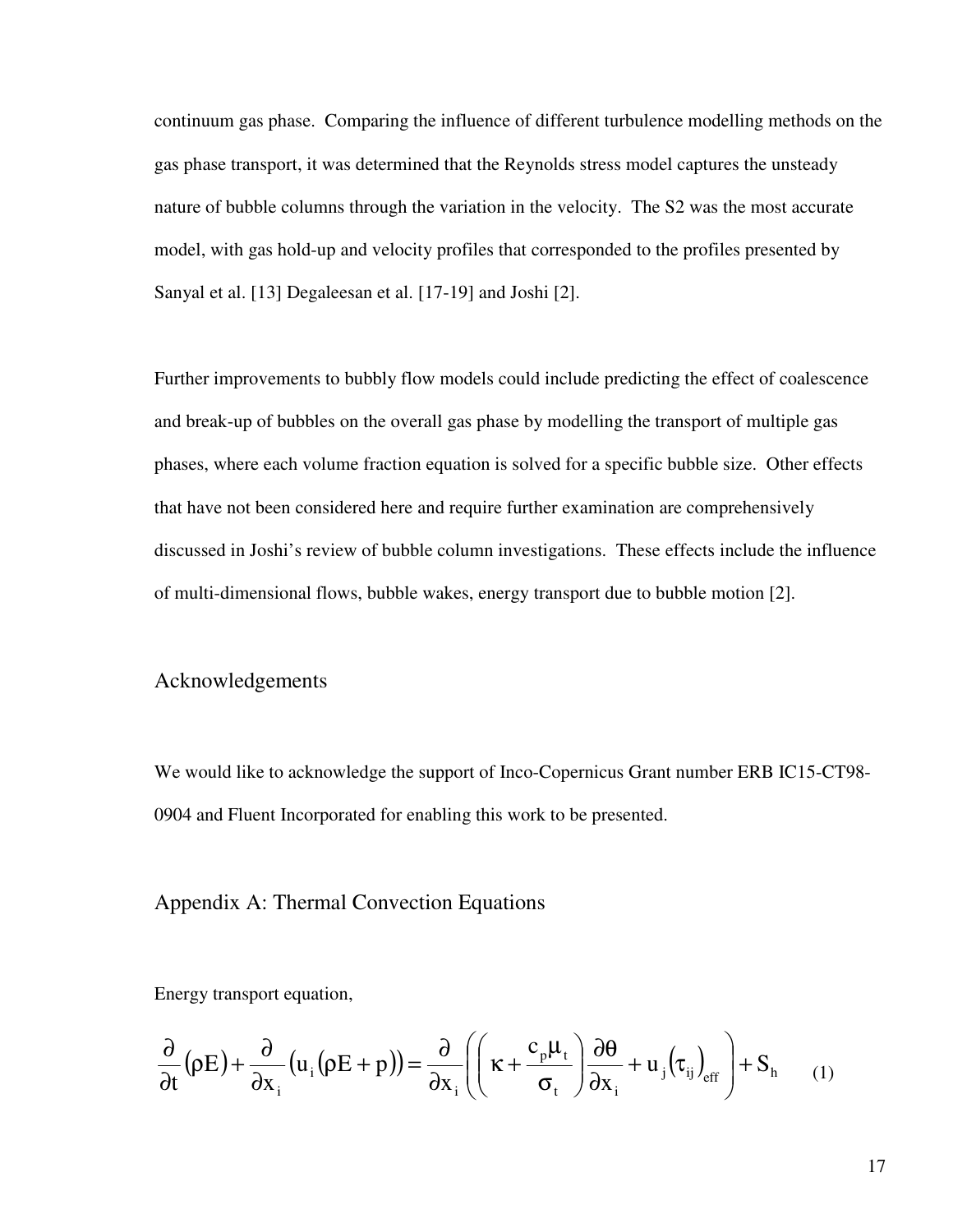conservation of mass equation,

$$
\frac{\partial \rho}{\partial t} + \frac{\partial}{\partial x_i} (\rho u_i) = S_s \tag{2}
$$

conservation of momentum equation,

$$
\frac{\partial}{\partial t}(\rho u_i) + \frac{\partial}{\partial x_j} (u_i u_j) = -\frac{\partial p}{\partial x_i} + \frac{\partial (\tau_{ij})_{eff}}{\partial x_j} - \rho_0 \beta (T - T_0) g_i + F_i \tag{3}
$$

deviatoric stress tensor,

$$
\left(\tau_{ij}\right)_{\rm eff} = \mu_{\rm eff} \left(\frac{\partial u_j}{\partial x_i} + \frac{\partial u_i}{\partial x_j}\right) - \frac{2}{3} \mu_{\rm eff} \frac{\partial u_i}{\partial x_i} \delta_{ij} \tag{4}
$$

Boussinesq approximation,

$$
\rho = \rho_0 (1 - \beta \Delta T) \tag{5}
$$

Grashof Number,

$$
Gr = \frac{g\beta \Delta TL^3}{v^2}
$$
 (6)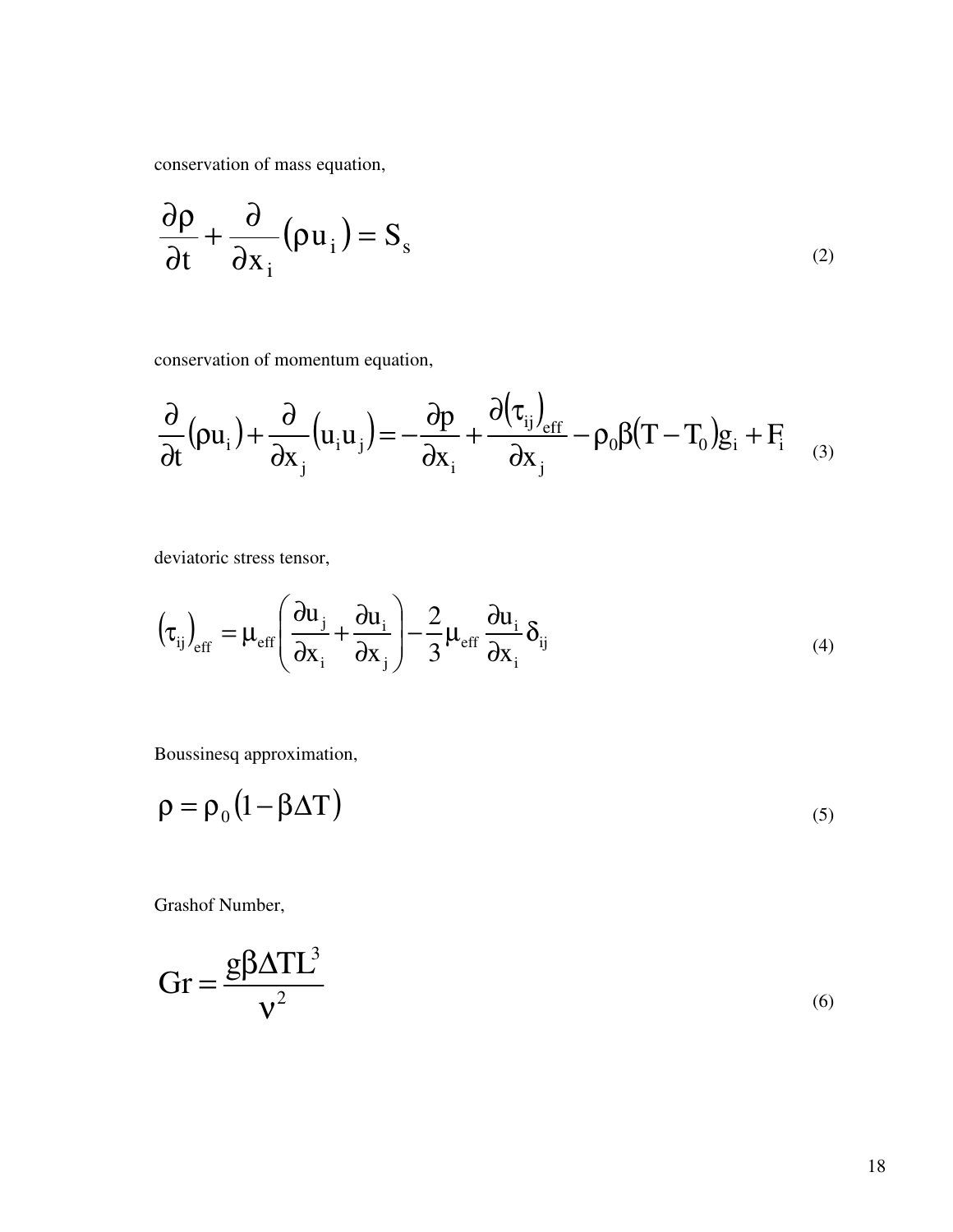characteristic velocity based on the Grashof number,

$$
U = \frac{g\beta \Delta T L^2}{v}
$$
 (7)

temperature difference,

$$
\Delta T = T - T_0 \tag{8}
$$

# Appendix B: Mixture Model Equations

Continuity equation for the mixture phase,

$$
\frac{\partial}{\partial t} \left( \rho_{mp} \right) + \frac{\partial}{\partial x_i} \left( \rho_{mp} u_{mp,i} \right) = 0 \tag{9}
$$

momentum equation for the mixture,

$$
\frac{\partial}{\partial t} \left( \rho_{mp} u_{mp,j} \right) + \frac{\partial}{\partial x_{i}} \left( \rho_{mp} u_{mp,j} u_{mp,j} \right) = \n- \frac{\partial p}{\partial x_{j}} + \frac{\partial}{\partial x_{j}} \mu_{mp} \left( \frac{\partial}{\partial x_{j}} \left( u_{mp,i} \right) + \frac{\partial}{\partial x_{i}} \left( u_{mp,j} \right) \right) \n+ \rho_{mp} g_{j} + F_{j} + \frac{\partial}{\partial x_{i}} \sum_{q=1}^{n} \alpha_{q} \rho_{q} u_{pq,i} u_{pq,j}
$$
\n(10)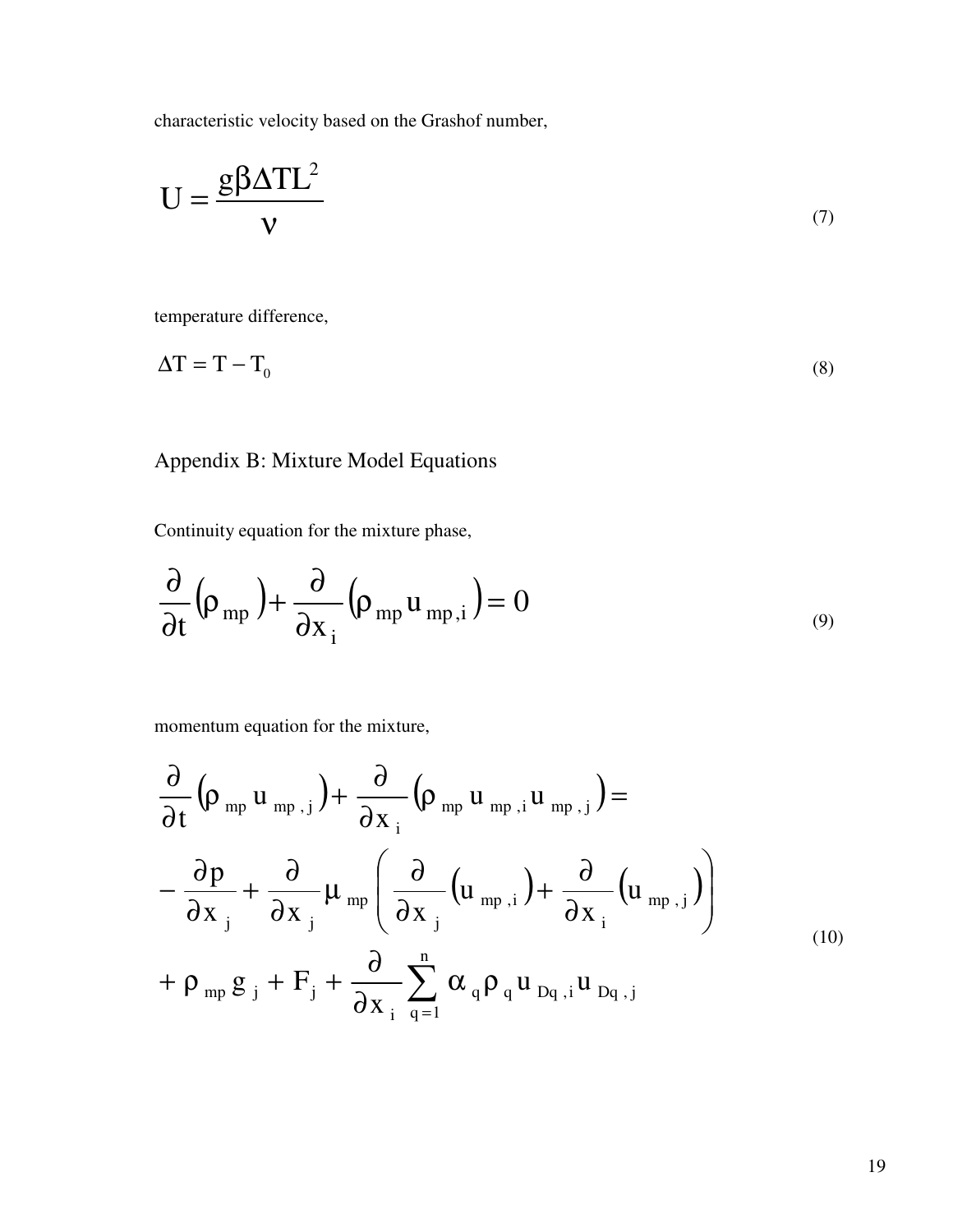volume fraction equation for the mixture model,

$$
\frac{\partial}{\partial t} \left( \alpha_q \rho_q \right) + \frac{\partial}{\partial x_i} \left( \alpha_q \rho_q u_{mp,i} \right) = -\frac{\partial}{\partial x_i} \left( \alpha_q \rho_q u_{Dq,i} \right)
$$
\n(11)

mixture density,

$$
\rho_{\rm mp} = \sum_{q=1}^{n} \alpha_q \rho_q \tag{12}
$$

mixture viscosity,

$$
\mu_{\rm mp} = \sum_{q=1}^{n} \alpha_q \mu_q \tag{13}
$$

mass averaged velocity,

$$
\vec{u}_{mp} = \frac{\sum_{q=1}^{n} \alpha_q \rho_q \vec{u}_q}{\rho_{mp}}
$$
\n(14)

drift velocity,

$$
\vec{u}_{Dq} = \vec{u}_q - \vec{u}_{mp} = \vec{v}_{q,c} - \frac{1}{\rho_{mp}} \sum_{r=1}^{n-1} \alpha_r \rho_r \vec{v}_{r,c}
$$
\n(15)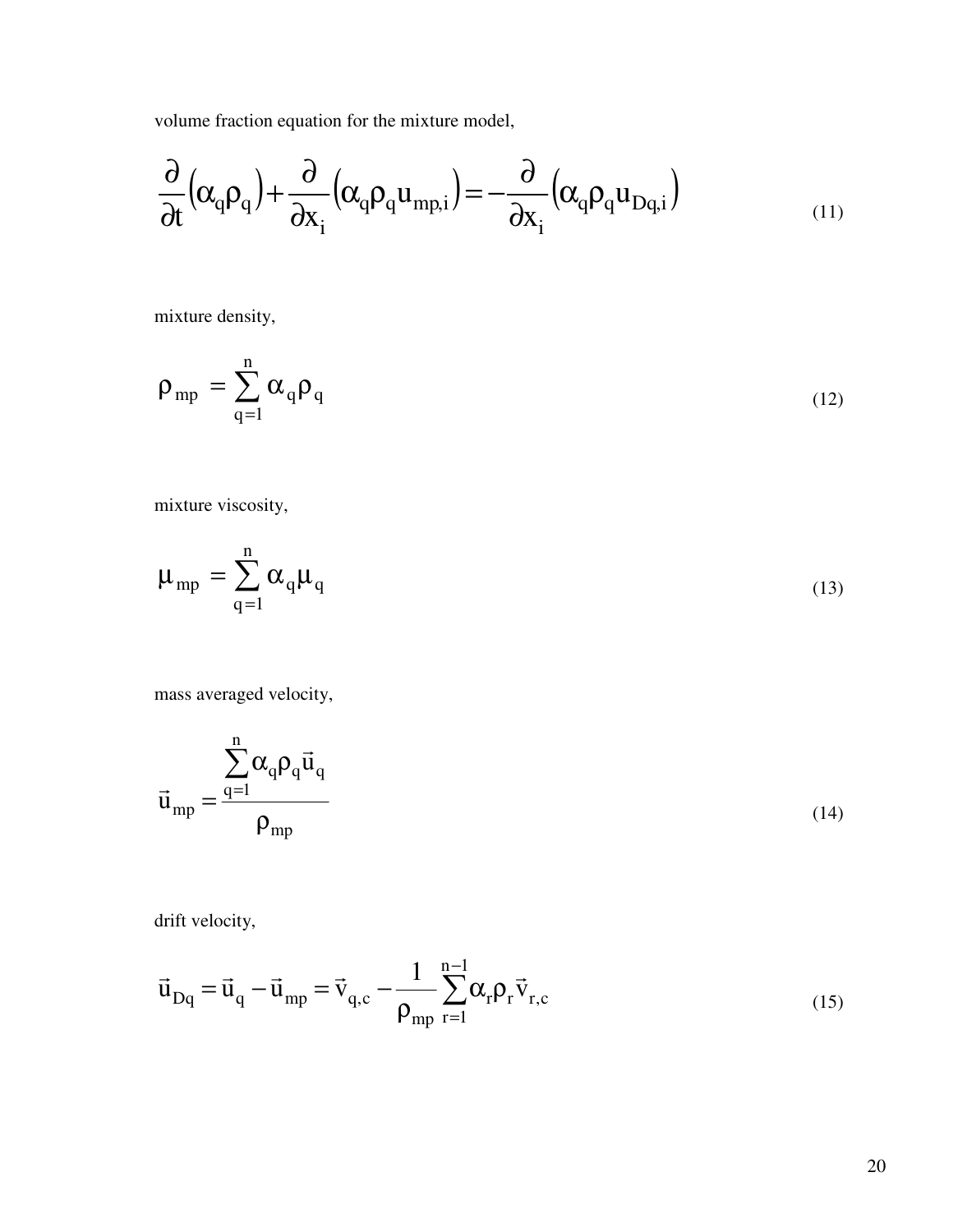slip velocity equation,

$$
\vec{v}_{q,c} = \vec{u}_q - \vec{u}_c = \frac{d_q^2 (\rho_{mp} - \rho_q)}{18 \mu_c f} \left( g_j - \frac{D \vec{u}_{mp}}{Dt} \right)
$$
\n(16)

friction factor for the mixture model,

$$
f = 1 + 0.05 \text{Re}^{0.687} \qquad \text{Re} < 1000 \tag{17a}
$$

 $f = 0.018$ Re Re  $\ge 1000$  (17b)

particle Reynolds number,

$$
Re = \frac{d_q u_{mp} \rho_c}{\mu_c}
$$
 (18)

modified scalar equation,

$$
\frac{\partial \phi_q \rho_q}{\partial t} + \frac{\partial}{\partial x_i} \left( \rho_{mp} u_{mp,i} \phi_q - \Gamma \frac{\partial \phi_q}{\partial x_i} \right) = S_{\phi} + \nabla (\phi_q \rho_q u_{mp,i})
$$
\n
$$
+ \nabla \left( \sum_{p=1}^n \phi_q \rho_q u_{Dq,i} \right) + \nabla \left( \mu_{eff} \left( \frac{\partial}{\partial x_j} (u_i) + \frac{\partial}{\partial x_i} (u_j) \right) \right)
$$
\n(19)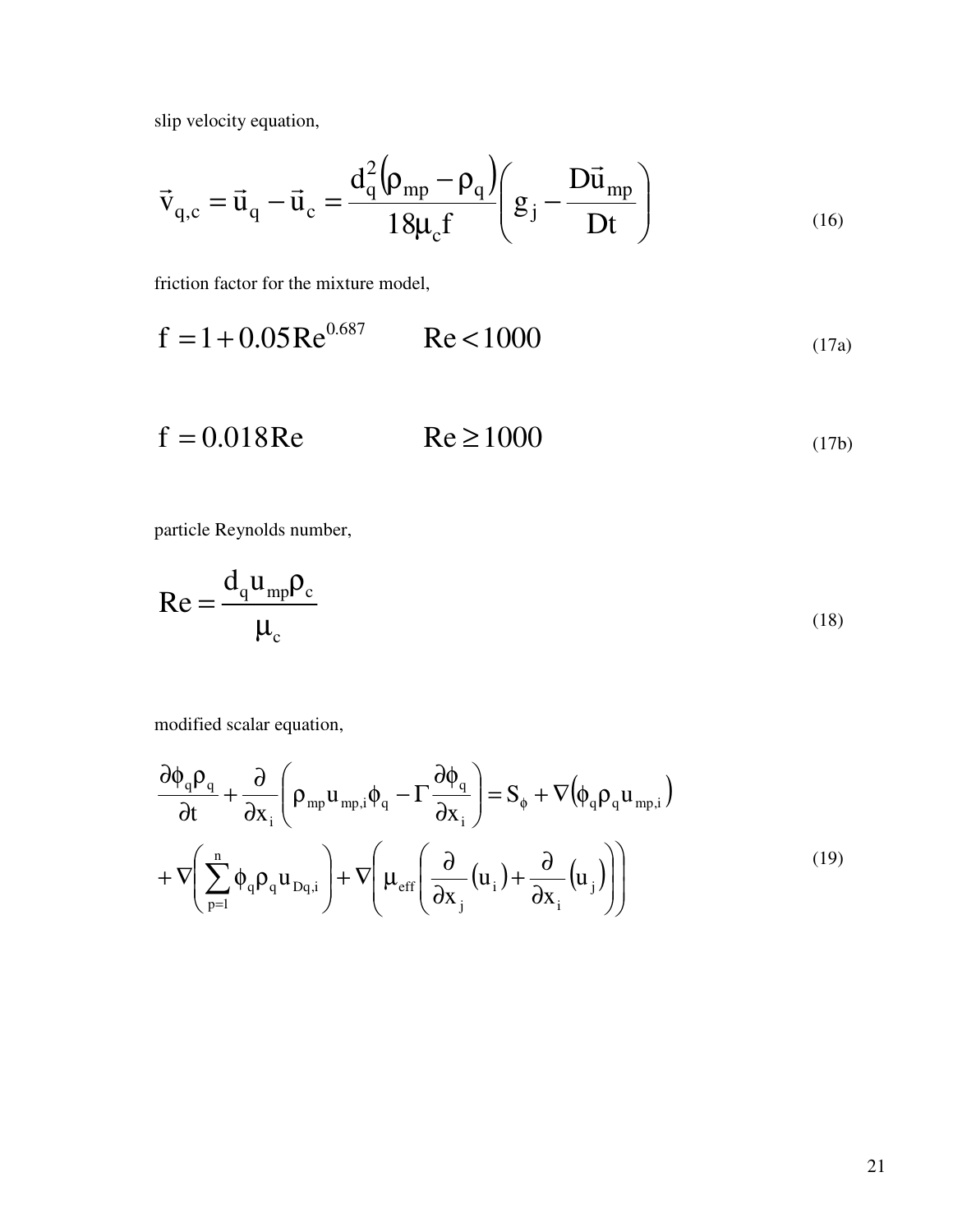mixture viscosity,

$$
\mu_{mp} = \mu_c \left( 1 - \frac{\phi}{\phi_{qm}} \right)^{-2.5\phi_{qm}\mu^*}
$$
\n(20)

gas phase  $\mu^*$ ,

$$
\mu^* = \frac{\mu_q + 0.4\mu_c}{\mu_q + \mu_c}
$$
 (21)

# Appendix C: k-ε Turbulence Transport Equations

turbulent kinetic energy transport equation,

$$
\rho \frac{Dk}{Dt} = \frac{\partial}{\partial x_i} \left[ \left( \mu + \frac{\mu_t}{\sigma_k} \right) \frac{\partial k}{\partial x_i} \right] + G_k + G_b - \rho \epsilon
$$
\n(22)

rate of dissipation of energy from the turbulent flow,

$$
\rho \frac{\mathbf{D}\varepsilon}{\mathbf{D}t} = \frac{\partial}{\partial x_i} \left( \mu + \frac{\mu_t}{\sigma_{\varepsilon}} \right) \frac{\partial \varepsilon}{\partial x_i} + C_{1\varepsilon} \frac{\varepsilon}{k} \left( G_k + C_{3\varepsilon} G_b \right) - C_{2\varepsilon} \frac{\varepsilon^2}{k}
$$
(23)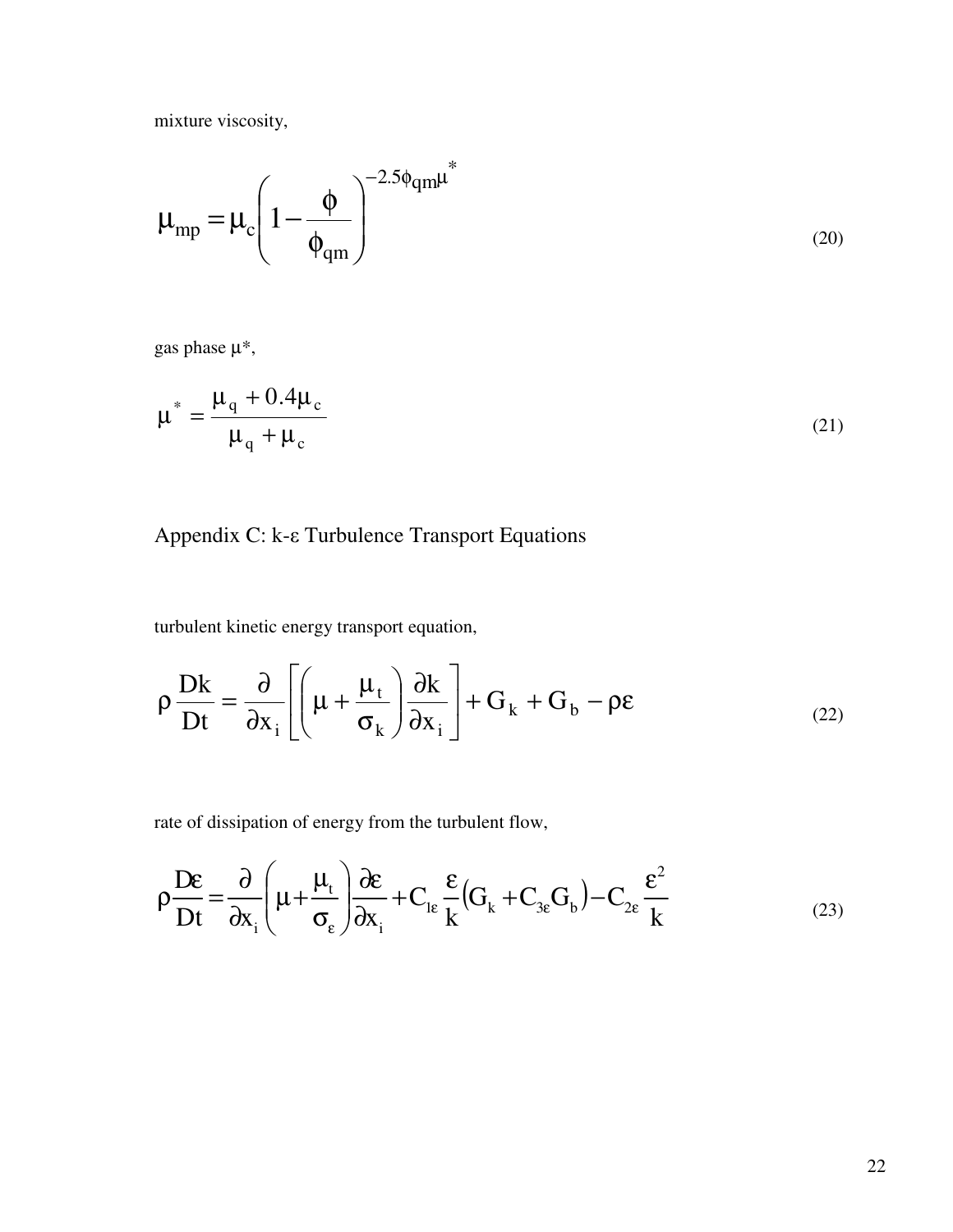turbulent viscosity formulation,

$$
\mu_{t} = \rho C_{\mu} \frac{k^{2}}{\epsilon}
$$
 (24)

total derivative for the turbulent kinetic energy,

$$
\frac{\mathbf{D}\mathbf{k}}{\mathbf{D}\mathbf{t}} = \frac{\partial \mathbf{k}}{\partial \mathbf{t}} + \frac{\partial \mathbf{k}\mathbf{u}}{\partial \mathbf{x}_{i}}
$$
 (25)

total derivative for the rate of dissipation of energy from the turbulent flow,

$$
\frac{\mathbf{D}\varepsilon}{\mathbf{D}t} = \frac{\partial \varepsilon}{\partial t} + \frac{\partial \varepsilon u}{\partial x_i}
$$
 (26)

constant that determines the orientation buoyant shear layers,

$$
C_{3\varepsilon} = \tanh\left|\frac{u_j}{u_i}\right| \tag{27}
$$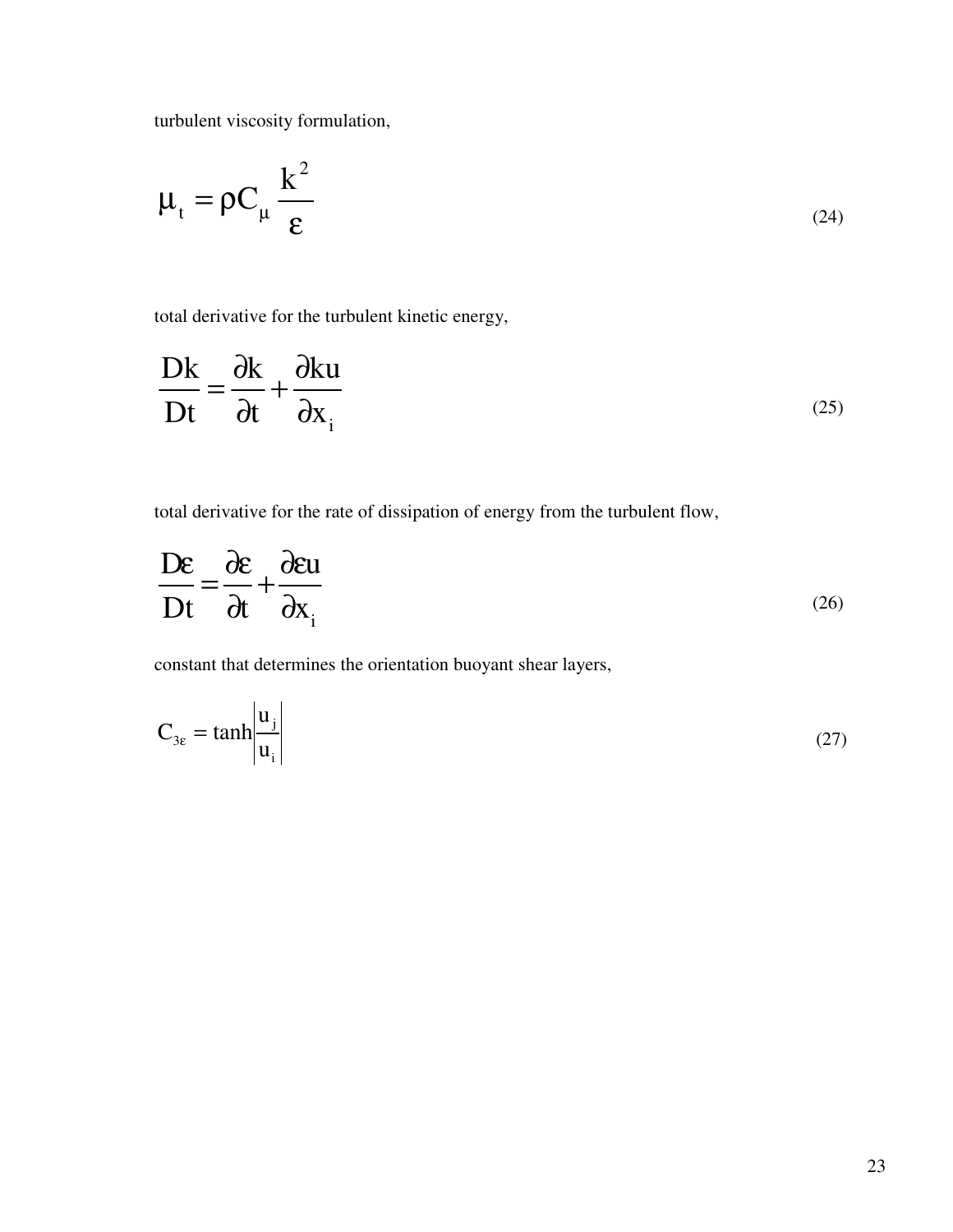exact transport equation for the transport of Reynolds Stresses,

$$
\frac{\partial}{\partial t} \left( \rho \overline{u_i u_j} \right) + \frac{\partial}{\partial x_1} \left( \rho U_1 \overline{u_i u_j} \right) = \n- \frac{\partial}{\partial x_1} \left[ \rho \overline{u_i u_j u_1} + \overline{p} \left( \delta_{ij} u_i + \delta_{il} u_j \right) \right] \n+ \frac{\partial}{\partial x_1} \left[ \mu \frac{\partial}{\partial x_1} \left( \overline{u_i u_j} \right) \right] - \rho \left( \overline{u_i u_1} \frac{\partial U_j}{\partial x_1} + \overline{u_j u_1} \frac{\partial U_i}{\partial x_1} \right) \n- \rho \beta \left( g_i \overline{u_j \theta} + g_j \overline{u_i \theta} \right) + p \left( \frac{\partial u_i}{\partial x_j} + \frac{\partial u_j}{\partial x_i} \right) \n- 2 \mu \frac{\overline{\partial u_i \partial u_j}}{\partial x_1} - 2 \rho \Omega_1 \left( \overline{u_j u_m \varepsilon_{ikm}} + \overline{u_i u_m \varepsilon_{jkm}} \right)
$$
\n(28)

turbulent diffusive transport,

$$
\frac{\partial}{\partial x_1} \left[ \rho \overline{u_i u_j u_1} + \overline{p(\delta_{ij} u_i + \delta_{il} u_j)} \right] = \frac{\partial}{\partial x_1} \left( \frac{\mu_t}{\sigma_k} \frac{\partial}{\partial x_1} (u_i u_j) \right)
$$
(29)

buoyancy effects,

$$
B_{ij} = \rho \beta \left( g_i \overline{u_j \theta} + g_j \overline{u_i \theta} \right) = \beta \frac{\mu_t}{\sigma_t} \left( g_i \frac{\partial \rho}{\partial x_j} + g_j \frac{\partial \rho}{\partial x_i} \right)
$$
(30)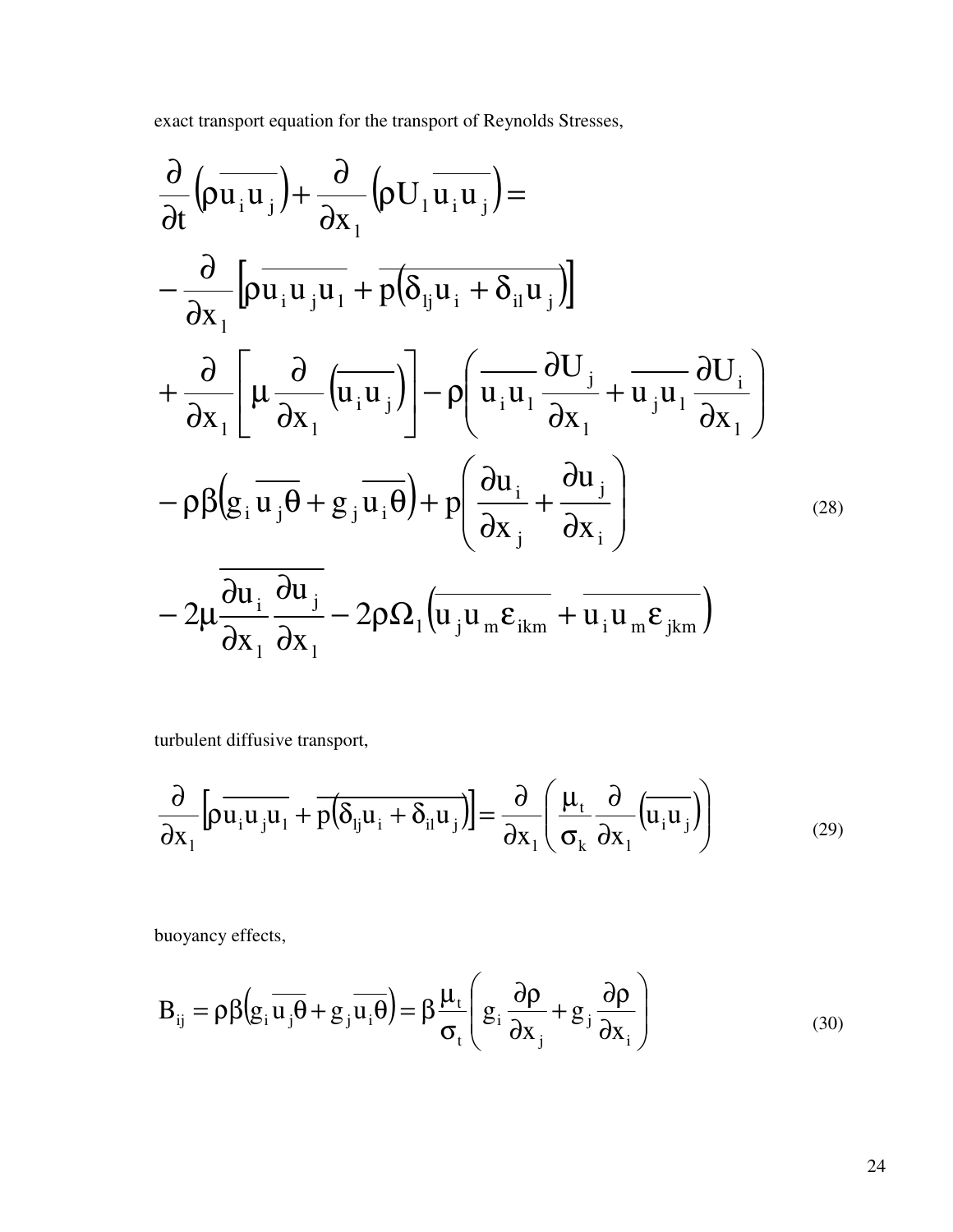stress production,

$$
P_{ij} = \rho \left( \overline{u_i u_1} \frac{\partial U_j}{\partial x_1} + \overline{u_j u_1} \frac{\partial U_i}{\partial x_1} \right)
$$
(31)

system rotation effects,

$$
R_{ij} = 2\rho \Omega_1 \left( \overline{u_j u_m \varepsilon_{ikm}} + \overline{u_i u_m \varepsilon_{jkm}} \right)
$$
\n(32)

pressure-strain term,

$$
\gamma_{ij} = p \left( \frac{\partial u_i}{\partial x_j} + \frac{\partial u_j}{\partial x_i} \right)
$$
 (33)

decomposition of pressure-strain term,

$$
\gamma_{ij} = \gamma_{ij,1} + \gamma_{ij,2} + \gamma_{ij}^w
$$
\n(34)

slow pressure-strain term,

$$
\gamma_{ij,1} = -C_1 \rho \frac{\varepsilon}{k} \left[ \overline{u_i u_j} - \frac{2}{3} \delta_{ij} k \right]
$$
\n(35)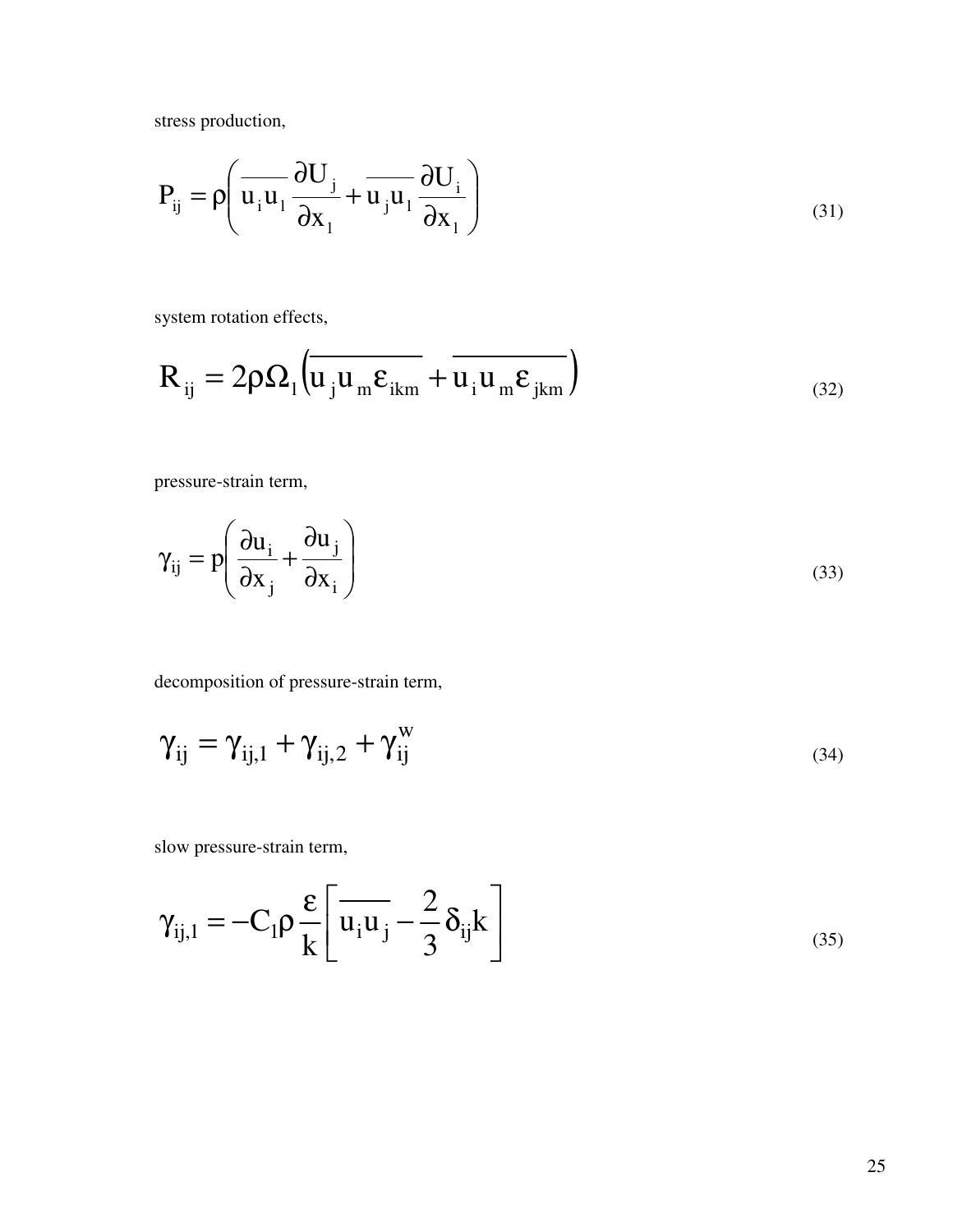rapid pressure-strain term,

$$
\gamma_{ij,2} = -C_2 \left[ \left( P_{ij} + F_{ij} + B_{ij} + \frac{\partial}{\partial x_1} (\rho U_1 \overline{u_i u_j}) \right) + \frac{2}{3} \delta_{ij} \left( \frac{1}{2} P_{ll} + \frac{1}{2} B_{ll} - \frac{1}{2} \frac{\partial}{\partial x_1} (\rho U_1 \overline{u_l u_l}) \right) \right]
$$
(36)

wall reflection term,

$$
\gamma_{ij}^{w} = C_{1}^{\prime} \frac{\varepsilon}{k} \left( \overline{u_{1} u_{m}} n_{1} n_{m} \delta_{ij} - \frac{3}{2} \overline{u_{i} u_{1}} n_{j} n_{1} - \frac{3}{2} \overline{u_{j} u_{1}} n_{i} n_{1} \right) \frac{k^{3/2}}{\left(C_{\mu}^{3/4} / \eta\right) \varepsilon W}
$$

$$
C_{2}^{\prime} \left( \gamma_{lm,2} n_{1} n_{m} \delta_{ij} - \frac{3}{2} \gamma_{il,2} n_{j} n_{1} - \frac{3}{2} \gamma_{jl,2} n_{i} n_{1} \right) \frac{k^{3/2}}{\left(C_{\mu}^{3/4} / \eta\right) \varepsilon W}
$$
(37)

the following equation separates the flow field variables into known and unknown values by referencing a known flow profile  $q'(x_i)$ ,

$$
q(x_i, x_j, t) = q''(x_i, x_j, t) + q'(x_i)
$$
\n(38)

velocity profile for the lateral convection problem,

$$
u = -\frac{x_i}{24} + \frac{x_i^3}{6}
$$
 (39)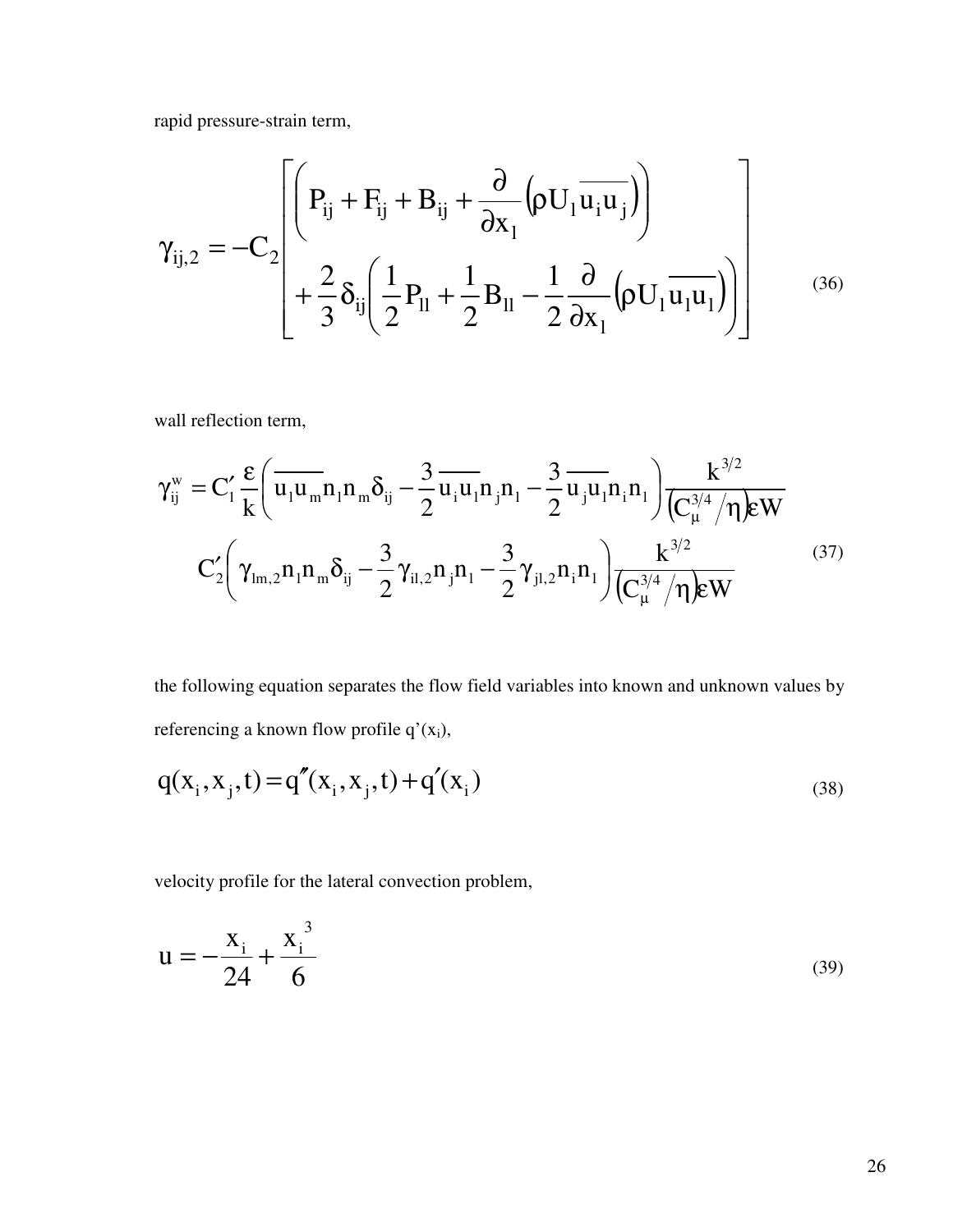empirical velocity profile for air-water flow in a bubble column,

$$
u = -0.9254 \times x_i^2 - 0.1076 \times x_i + 0.1425
$$
 (40)

Prandtl number,

$$
\sigma = \frac{v}{\kappa} \tag{41}
$$

Nomenclature

# General Symbols

B = buoyancy effect term from Reynolds stress model

 $C = coefficient$ 

- $C_1'$  $=$  constant in the linear pressure-strain model, for the wall reflection term  $= 0.5$
- $C_2'$  $=$  constant in the linear pressure-strain model, for the wall reflection term  $= 0.3$
- $c_p$  = specific heat capacity (J kg<sup>-1</sup> K<sup>-1</sup>)
- $d =$  particle diameter (m)

 $E$  = enthalpy

- F = external forces (kg m s<sup>-2</sup>)
- $f =$  dimensionless friction factor  $(-)$
- $G =$  generation of turbulent energy

 $Gr =$ Grashof Number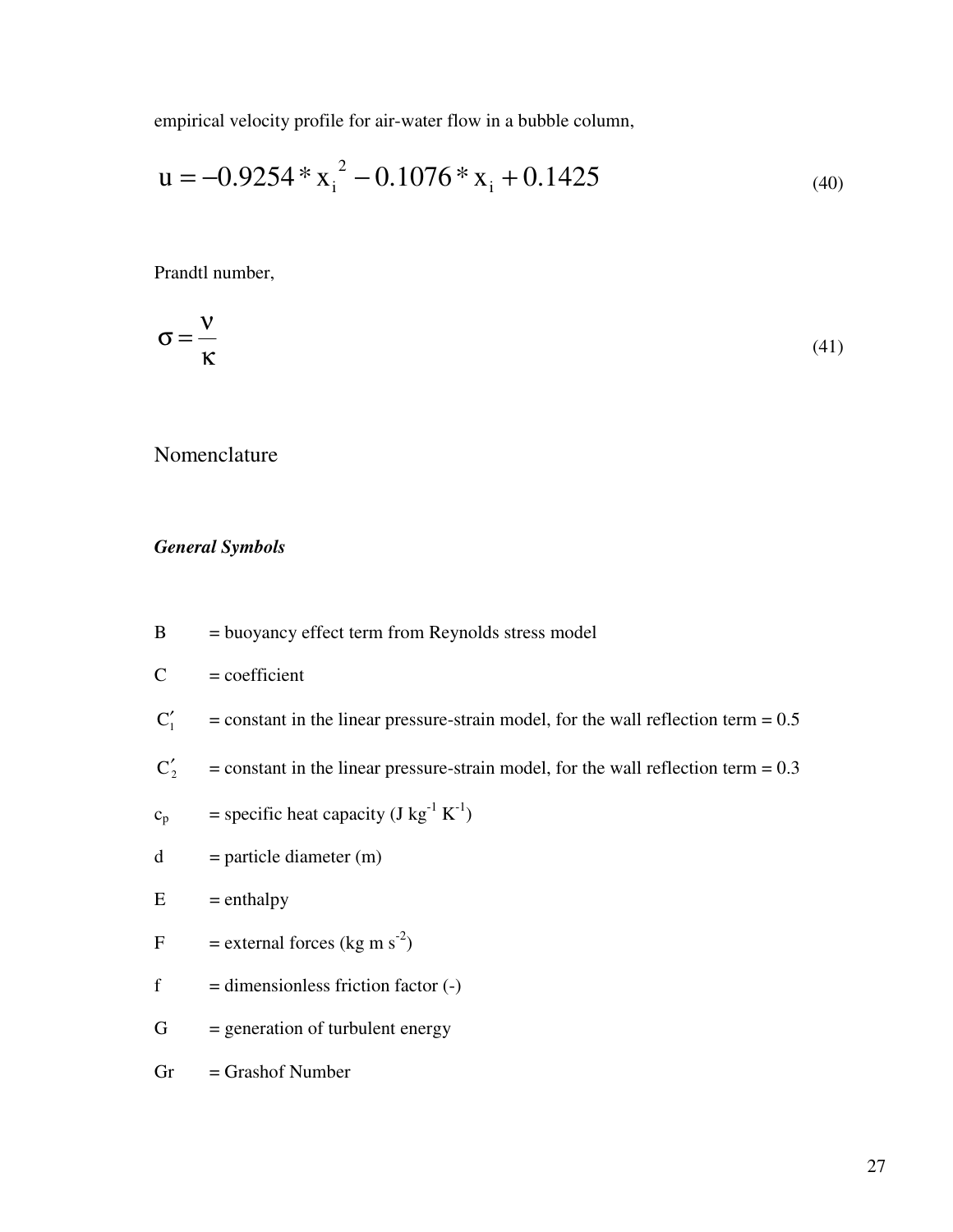g = acceleration due to gravity vector  $(0 - 9.810 \text{ m s}^2)$ 

$$
k = kinetic energy (m2 s-2)
$$

$$
L = characteristic length (m)
$$

 $n =$  unit normal vector (where the subscript defines the direction of the vector)

$$
P = stress production term for the Reynolds Stress model
$$

$$
p = pressure (N m-2)
$$

$$
q = variable (i.e. velocity)
$$

- $q'$  = primary flow variable (i.e. velocity)
- $q'' =$  secondary flow variable (i.e. velocity)
- $R =$  effect of system rotation of the Reynolds stress model

$$
Re = Reynolds number (-)
$$

$$
S = source term (kg m-3 s-1)
$$

$$
t = time (s)
$$

- U = mean velocity  $(m s<sup>-1</sup>)$
- u = velocity component  $(m s<sup>-1</sup>)$
- v = slip velocity component  $(m s<sup>-1</sup>)$

 $W =$  distance to the wall (m)

 $x = spatial co-ordinate (m)$ 

#### Mathematical Operators

- $D = total differential operator$
- tanh = hyperbolic tangent function
- $\partial$  = partial differential operator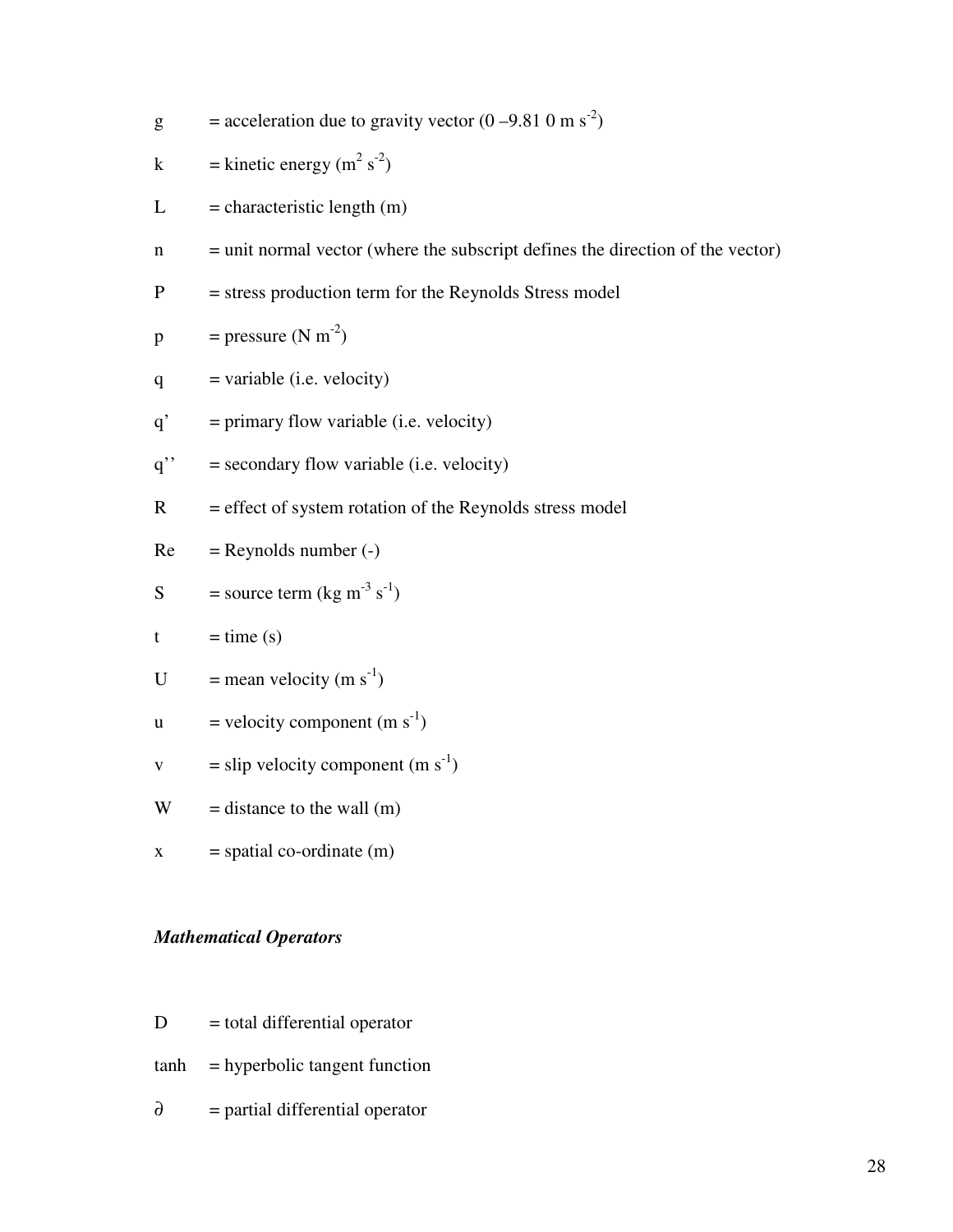- $\nabla$  = del operator
- $\Delta$  = difference between two quantities of a variable
- $\Sigma$  = summation
- $\rightarrow$  = vector form of variable (i.e. representing i, j and k forms of the variable as a matrix)
- $\equiv$  = bar denoting an averaged product

# Greek symbols

- $\alpha$  = volume fraction (-)
- $\beta$ = coefficient of thermal expansion  $(K^{-1})$
- $\delta$  = Kronecker symbol
- $\varepsilon$  = rate of dissipation of turbulent energy (m<sup>2</sup> s<sup>-2</sup>)
- $\phi$  = scalar function variable, in this case representing the volume fraction of the discrete

phase (-)

$$
\Gamma
$$
 = diffusion coefficient for the scalar function = 0.1 m<sup>2</sup> s<sup>-1</sup>

$$
\gamma
$$
 = pressure strain (N m<sup>-2</sup> s<sup>-1</sup>)

 $\eta$  = constant for the linear pressure-strain model wall reflection term = 0.41

$$
\theta = \text{temperature (K)}
$$

$$
\kappa
$$
 = thermal conductivity (W m<sup>-1</sup> K<sup>-1</sup>)

$$
\mu = \text{dynamic viscosity (kg m}^{-1} \text{ s}^{-1})
$$

$$
v = kinematic viscosity (m2 s-1)
$$

$$
\rho = density (kg m-3)
$$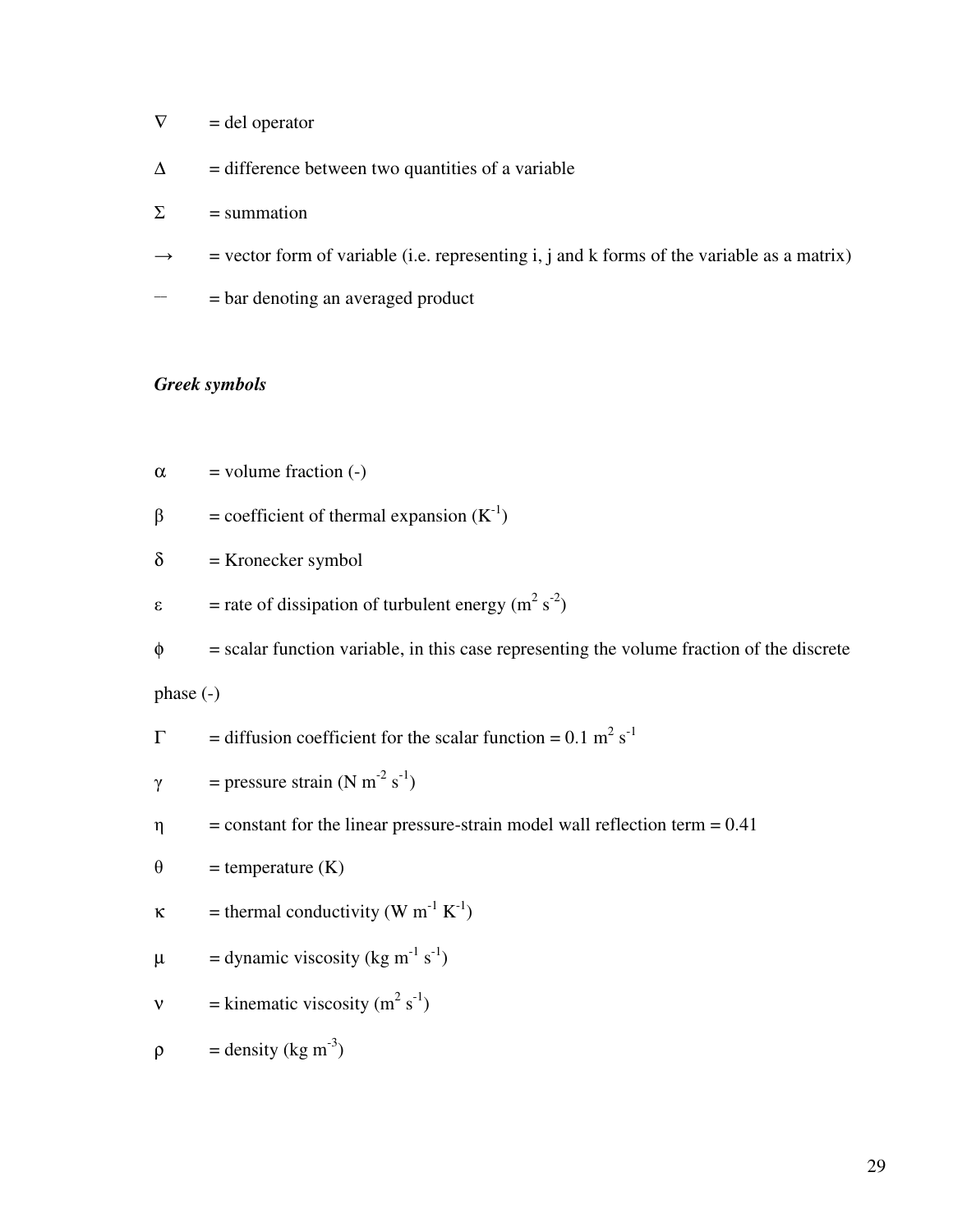$\sigma$  = Prandtl number (for the kinetic energy equation is 1 for k- $\epsilon$  turbulence transport or 0.82 for the Reynolds stresses and 1.3 for the dissipation rate)

- $\tau$  = deviatoric stress tensor
- $\Omega$  = mean rate of rotation tensor

#### Subscripts and Superscripts

 $0 =$  reference value for a physical property at a corresponding quantity for an associated

variable i.e. density of fluid at a specific temperature

| $=$ constant for the linear pressure-strain model $= 1.8$ |
|-----------------------------------------------------------|
|                                                           |

- $2 =$  constant for the linear pressure-strain model =  $0.6$
- $1\varepsilon$  = constant for the turbulent dissipation of energy = 1.44
- $2\varepsilon$  = constant for the turbulent dissipation of energy = 1.92
- $3\varepsilon$  = constant for the turbulent dissipation of energy

$$
b = buoyancy
$$

$$
c
$$
 = continuous phase

 $Dq =$  drift velocity of the qth phase

 $eff = effective value in reference to the addition of turbulent and non-turbulent contributions$ of a variable

$$
h = heat source for the conservation of heat
$$

- $i = \text{co-ordinate index}$
- $j = \text{co-ordinate index normal to } i$
- $k =$  kinetic energy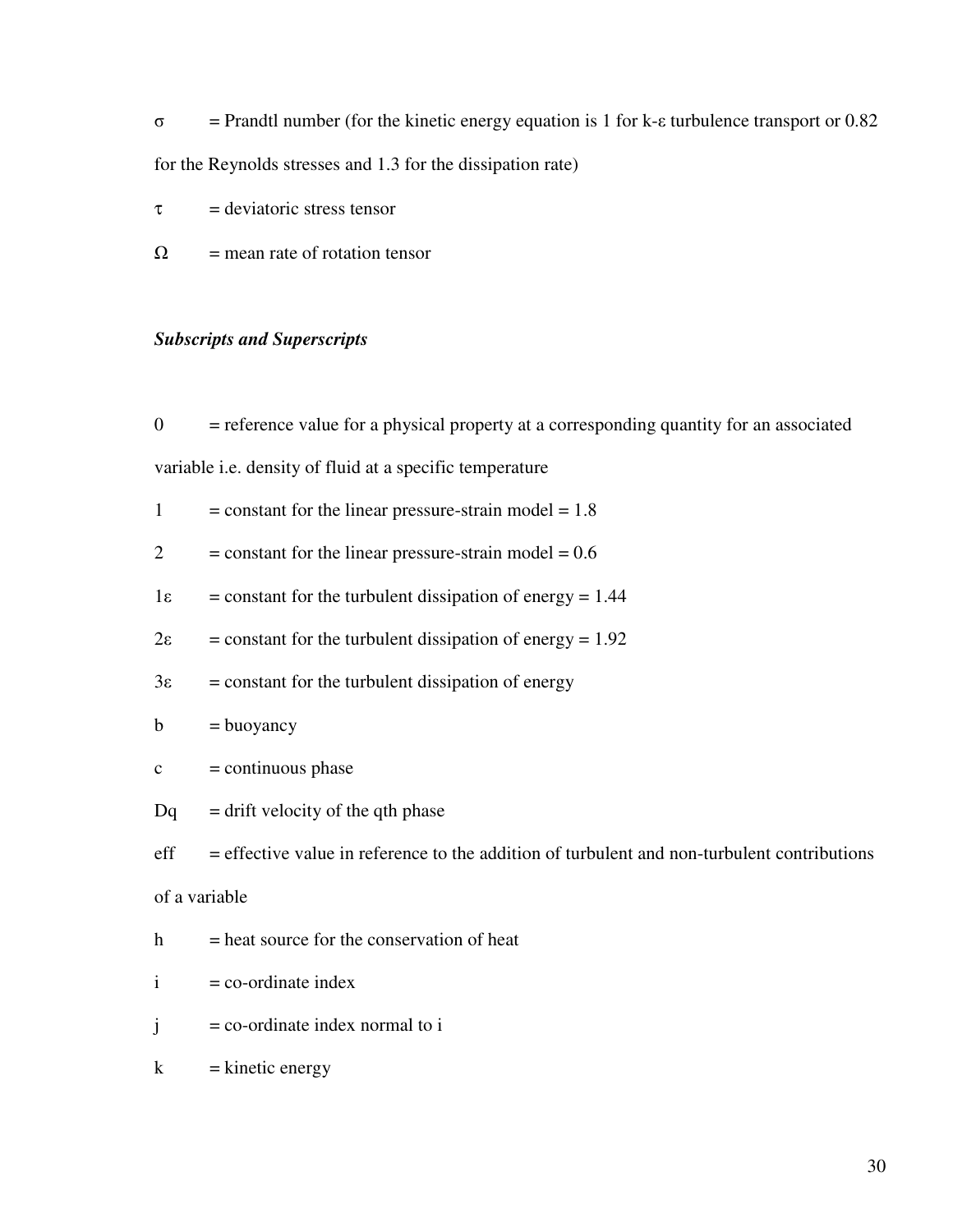| $=$ co-ordinate index |
|-----------------------|
|                       |

- $mp =$  mixture phase index
- $n$  = number of phases
- $p = pressure \text{ context for the specific heat capacity}$
- q = discrete or particulate phase (including bubbles, drops and particles)
- $qm = maximum discrete phase fraction (i.e. 0.62 for solids and 1 for bubbles)$
- $r =$  phase index
- $s =$  mass source for the conservation of mass

$$
t = turbulent context
$$

$$
w = wall effects
$$

- $\epsilon$  = rate of dissipation of turbulent energy
- $\mu$  = turbulent viscosity constant = 0.09
- \* = viscosity power function, different for solid and gas phases

# References

- [1] Deckwer, W. -D. Bubble Column Reactors, Jon Wiley and Sons Ltd, Chichester, England, 1992
- [2] Joshi, J. B. Computational flow modelling and design of bubble column reactors, Chem. Eng. Sci. 56 (2001) 5893-5933
- [3] Torvik, R. and Svendsen, H. F. Modeling of slurry reactors: A fundamental approach, Chem. Eng. Sci. 45(8) (1990) 2325-2332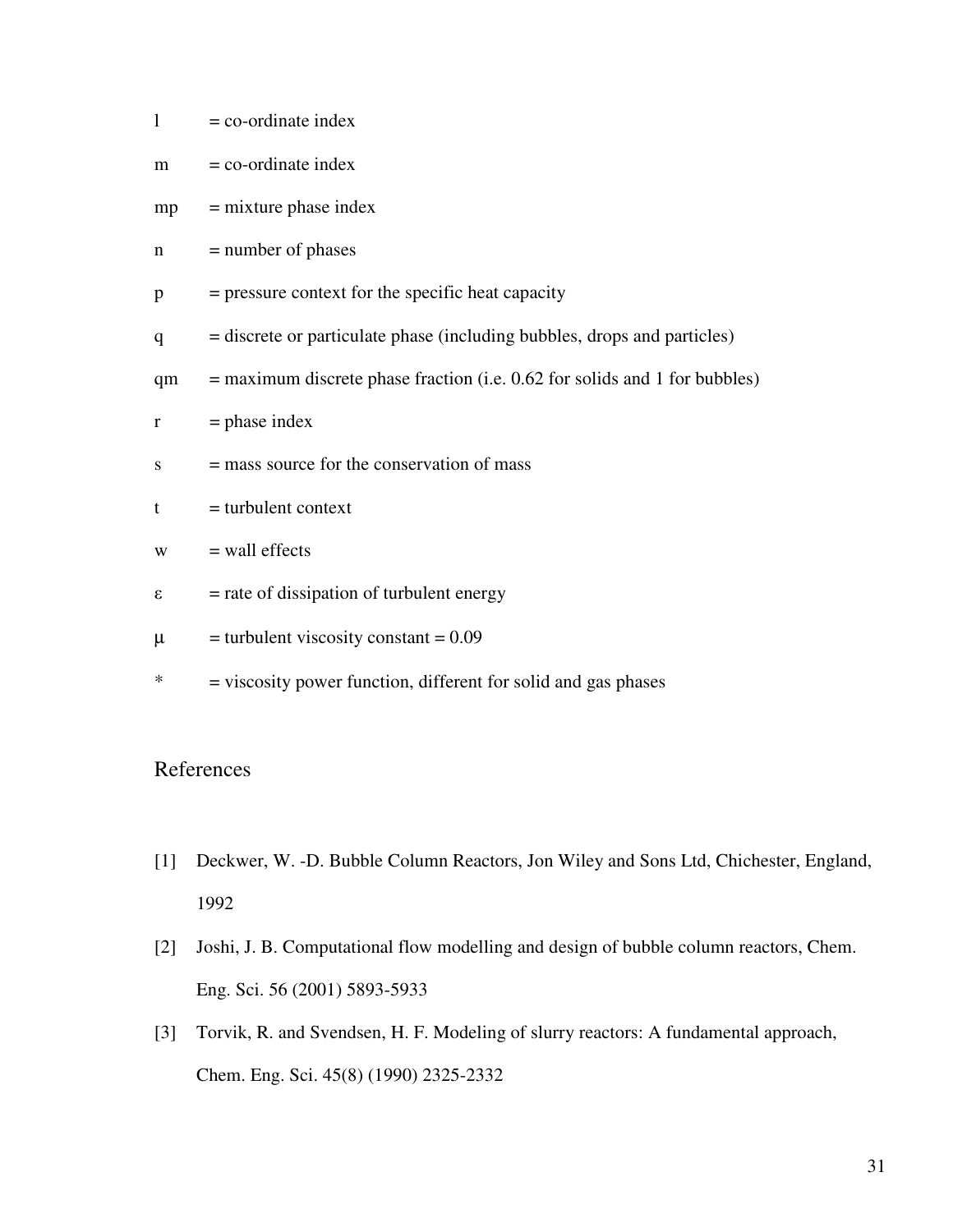- [4] Svendsen, H. F. Jakobsen, H. A. and Torvik, R. Local flow structure in internal loop and bubble column reactors, Chem. Eng. Sci. 47(13-14) (1992) 3297-3304
- [5] Sokolichin, A. and Eigenberger, G. Gas-liquid flow in bubble columns and loop reactors: Part I. Detailed modelling and numerical simulation, Chem. Eng. Sci. 49(24) (1994) 5735- 5746
- [6] Becker, S. Sokolichin, A. and Eigenberger, G. Gas-liquid flow in bubble columns and loop reactors: Part II. Comparisons of detailed experiments and flow simulations, Chem. Eng. Sci. 49(24) (1994) 5747-5762
- [7] Sokolichin, A. Eigenberger, G. Lapin, A. and Lüebbert, A. Dynamic numerical simulation of gas-liquid two-phase flows, Chem. Eng. Sci. 52(4) (1997) 611-626
- [8] Sokolichin, A. and Eigenberger, G. Applicability of the standard k- $\varepsilon$  turbulence model to the dynamic simulation of bubble columns: Part I. Detailed numerical simulations, Chem. Eng. Sci. 54(13-14) (1999) 2273-2284
- [9] Borchers, O. Busch, A. Sokolichin, A. and Eigenberger, G. Application of the standard k turbulence model to the dynamic simulation of bubble columns. Part II: Comparison of detailed experiments and flow simulations, Chem. Eng. Sci. 54(24) (1999) 5927-5935
- [10] Lapin, A. and Lüebbert, A. Numerical simulation of the dynamics of two-phase gas-liquid flows in bubble columns, Chem. Eng. Sci. 49(21) (1994) 3661-3674.
- [11] Delnoij, E. Fluid dynamics of gas-liquid bubble columns a theoretical and experimental study, PhD Thesis, Twente University, The Netherlands, 1998, ISBN 90-36512085
- [12] Ranade, V. V. Modeling of turbulent flow in a bubble column reactor, Chem. Eng. Res. and Des. 75A, (1997) 14-23
- [13] Sanyal, J. Vásquez, S. Roy, S. and Dudukovic, M. P. Numerical simulation of gas-liquid dynamics in cylindrical bubble column reactors, Chem. Eng. Sci. 54(21) (1999) 5071-5083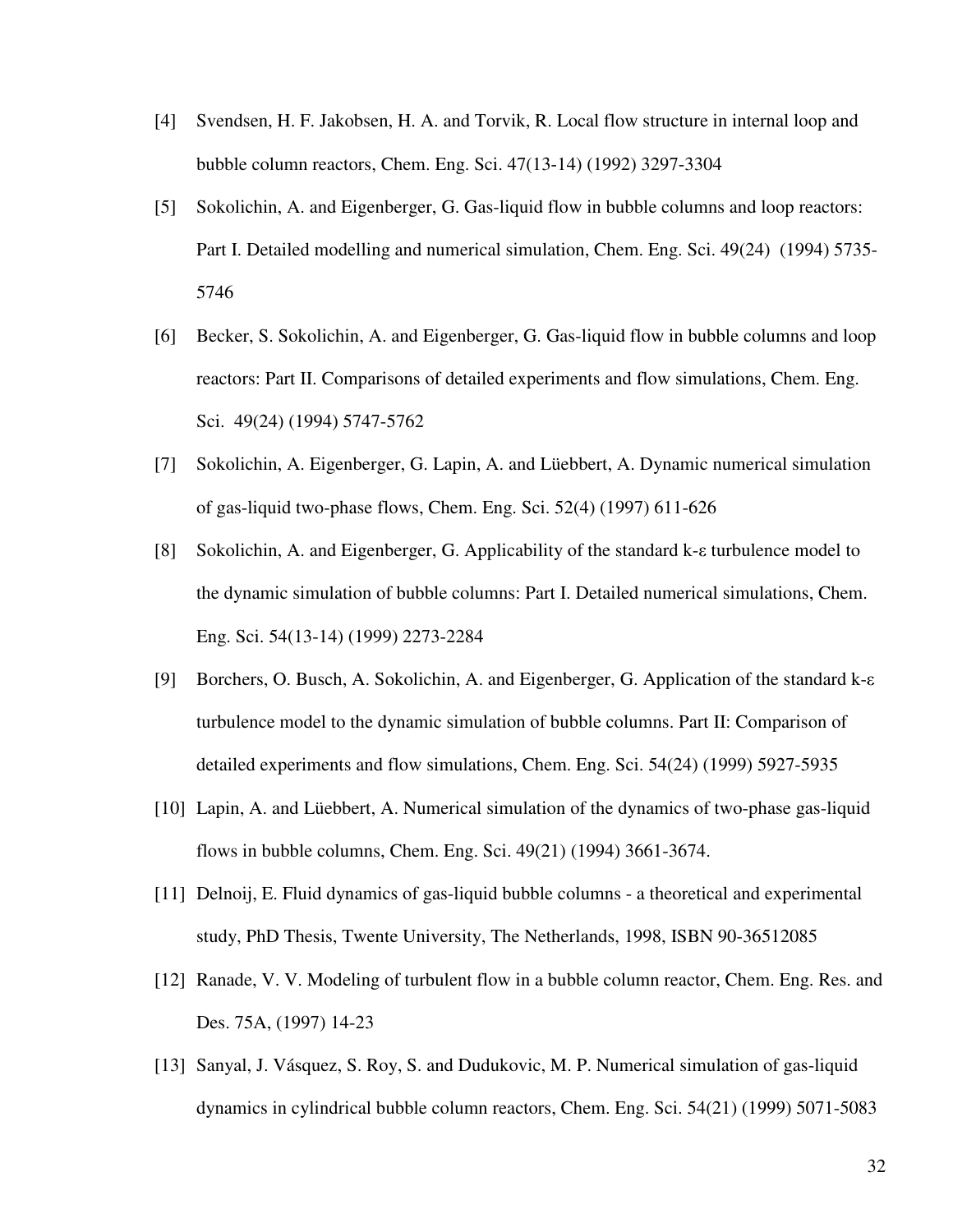- [14] Cartland Glover, G. M., Generalis, S. C. and Thomas, N. H. CFD and Bubble Column Reactors: Simulation and Experiment, Chem. Pap. 54(6) (2000) 361-370
- [15] Cartland Glover, G. M., Generalis, S. C. and Thomas, N. H. Dynamic simulations of multiphase flow in bubble columns, Proceedings of the  $14<sup>th</sup>$  International Congress of Chemical and Process Engineering, CHISA 2000, 27-31 August 2000, Prague, Czech Republic, Lecture G5.5, ISBN 80-86059-30-8
- [16] Cartland Glover, G. M., Generalis, S. C. and Thomas, N. H. Three phase flow in bubble columns, 3rd European Congress of Chemical Engineering, Session 16 Multiphase Flows, Posters,  $26^{th}$ - $28^{th}$  June 2001, Nuremberg, Germany, (http://www.dechema.de/veranstaltung/ecce/cd/table16.htm)
- [17] Degaleesan, S. Fluid dynamic measurements and modelling of liquid mixing in bubble columns. D.Sc. Thesis, Washington University, St Louis, Missouri, USA, 1997
- [18] Degaleesan, S. Dudukovic, M. P. and Yan, P. Experimental study of gas-induced liquidflow structures in bubble columns, AIChE J. 47(9) (2001) 1913-1931
- [19] Kumar, S. B. Computed tomographic measurements of void fraction and modelling of the flow in bubble columns. PhD Thesis, Florida Atlantic University: Boca Raton, Florida, USA, 1994
- [20] Launder, B. E. and Spalding, D. B. The numerical computation of turbulent flows, Comp. Methods in App. Mech. and Eng. 3 (1974) 269-289
- [21] Nagata, M. and Busse, F. H. Three-dimensional tertiary motions in a plane shear layer, J. Fluid Mech. 135 (1983) 1-26
- [22] Chait, A. and Korpela, S. A. The secondary flow and its stability for natural convection in a tall vertical enclosure, J. Fluid Mech. 200 (1989) 189-216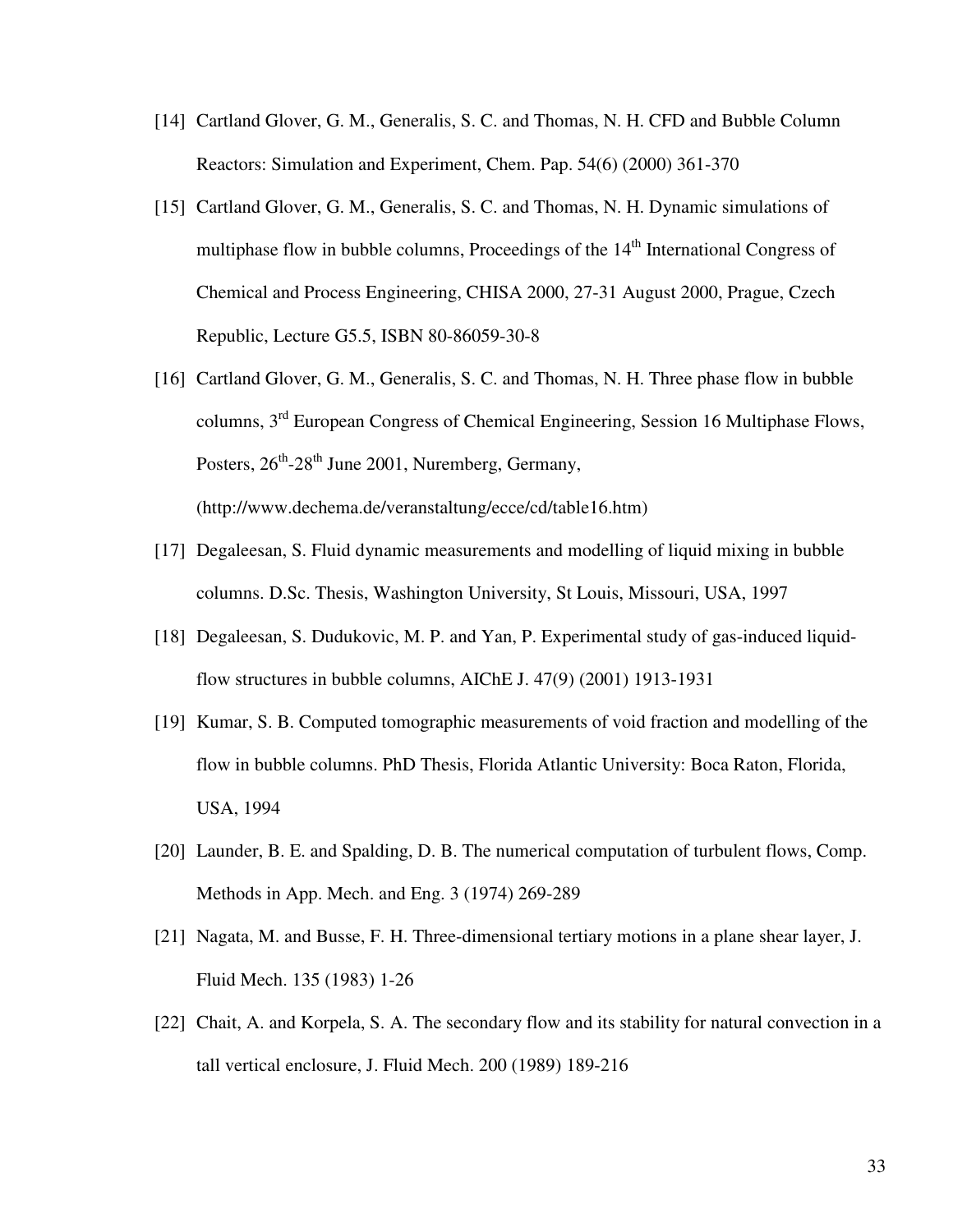- [23] Van Den Akker, H. A. Coherent structures in multiphase flows, Powder Tech. 100 (1998) 123-136
- [24] Zuber, N. and Findlay, J. A. Average volumetric concentrations in two-phase flow systems, J. Heat Transfer 87 (1965) 453-468
- [25] Ishii, M. and Zuber, N. Drag coefficient and relative velocity in bubbly, droplet and particulate flow, AIChE J. 25 (1979) 843-854
- [26] Ishii, M. and Mishima, K. Two-fluid model and hydrodynamic constitutive relations, Nuclear Eng. and Des. 82 (1984) 107-126
- [27] Manninen, M. Taivassalo V. and Kallio, S. On the mixture model for multiphase flow, VTT Publications, Paper 288 (1996) IBSN 951-38-4946-5
- [28] Fluent Solvers, Fluent Europe Ltd, Sheffield Airport Business Park, Europa Link, Sheffield S9 1XU (www.fluent.co.uk)
- [29] FLUENT 5 Users Guide, Fluent Incorporated, Centerra Park, 10 Cavendish Court, Lebanon, NH03766, USA, 1998
- [30] Leonard, B. P. A stable and accurate convective modelling procedure based on quadratic upstream interpolation, Comp. Methods in Appl. Mech. and Eng. 19 (1979) 59-98
- [31] Patanakar, S. V., Numerical Heat Transfer and Fluid-Flow, Hemisphere Publishing, New York, London, 1980
- [32] Barth, T. J. and Jespersen, D. The design and application of upwind schemes on unstructured meshes, Technical Report AIAA-890366, AIAA  $27<sup>th</sup>$  Aerospace Sciences Meeting, Reno, Nevada, USA, 1989
- [33] Vandoormaal, J. P. and Raithby, G. D. Enhancement of the SIMPLE method for predicting incompressible fluid-flows, Num. Heat Transfer 7 (1984) 147-163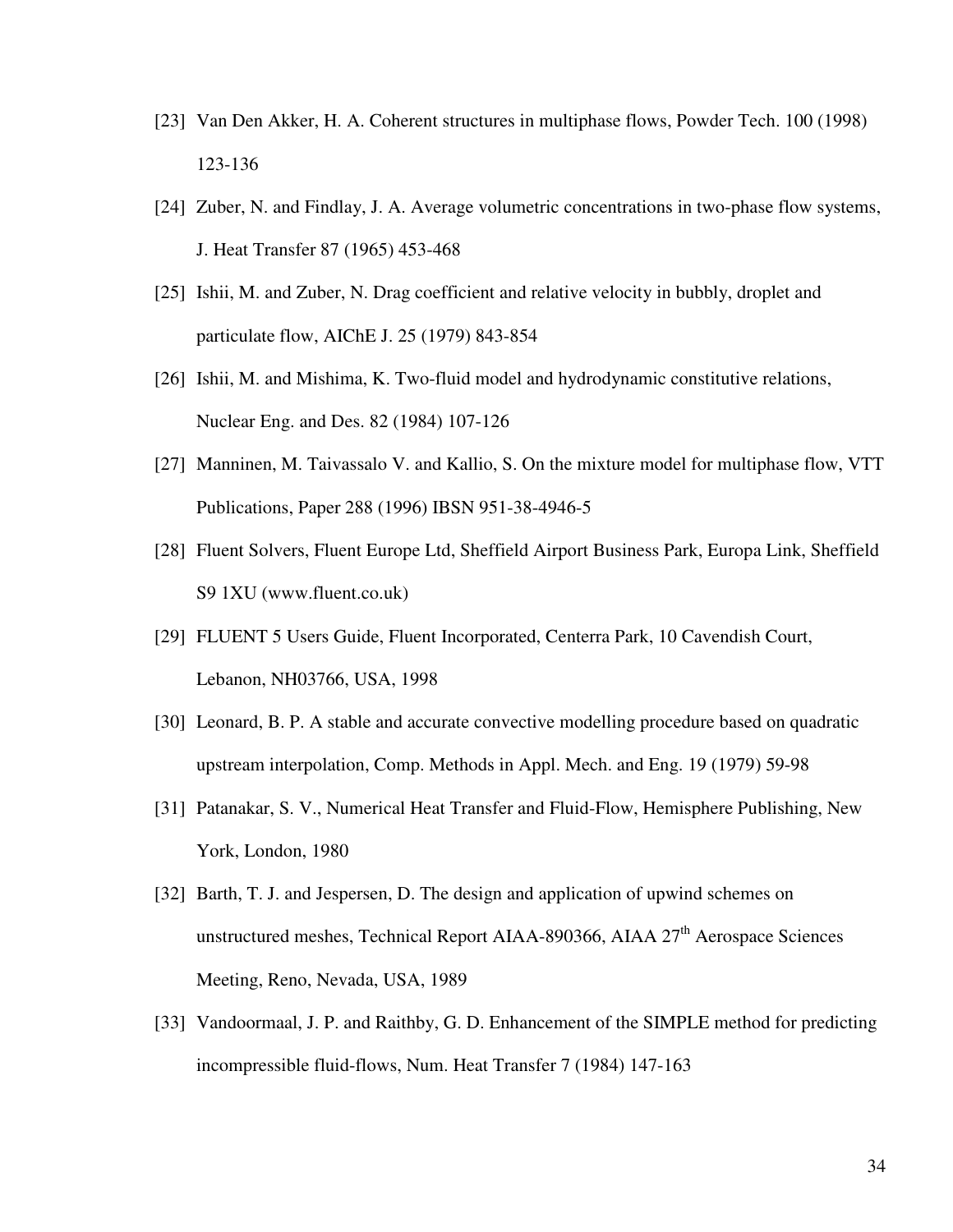[34] Versteeg, H.K. and Malalasekera, W., An introduction to Computational Fluid Dynamics, Longman Group Ltd, London, England, 1995

# Figures

Fig. 1. Longitudinal plots of vectors of velocity obtain from tracking of a radioactive source at a superficial gas velocity of 2 cm  $s^{-1}$  [17];

Fig. 2. Corresponding vector fields obtained from two-dimensional axi-symmetric simulations [13] at two superficial gas velocities; a:  $2 \text{ cm s}^{-1}$ ; b:  $12 \text{ cm s}^{-1}$ ;

Fig. 3. Vector fields obtained at a superficial gas velocity of 2 cm s<sup>-1</sup> utilising the k- $\varepsilon$  turbulence model [15]; A: two-dimensional plane; B: vertical slice from a cylindrical simulation of the bubble column;

Fig. 4. Vectors of velocity (m  $s^{-1}$ ) obtained from the lateral convection of heat simulations. The scale on the left is for the colour of the vectors for the 50:1 height to width aspect ratio mesh where the turbulence models were different for each case; A: k-ε turbulence model; B: Reynolds Stresses model with no basic flow profiles; C: Reynolds Stresses model with velocity profile updated after each time-step;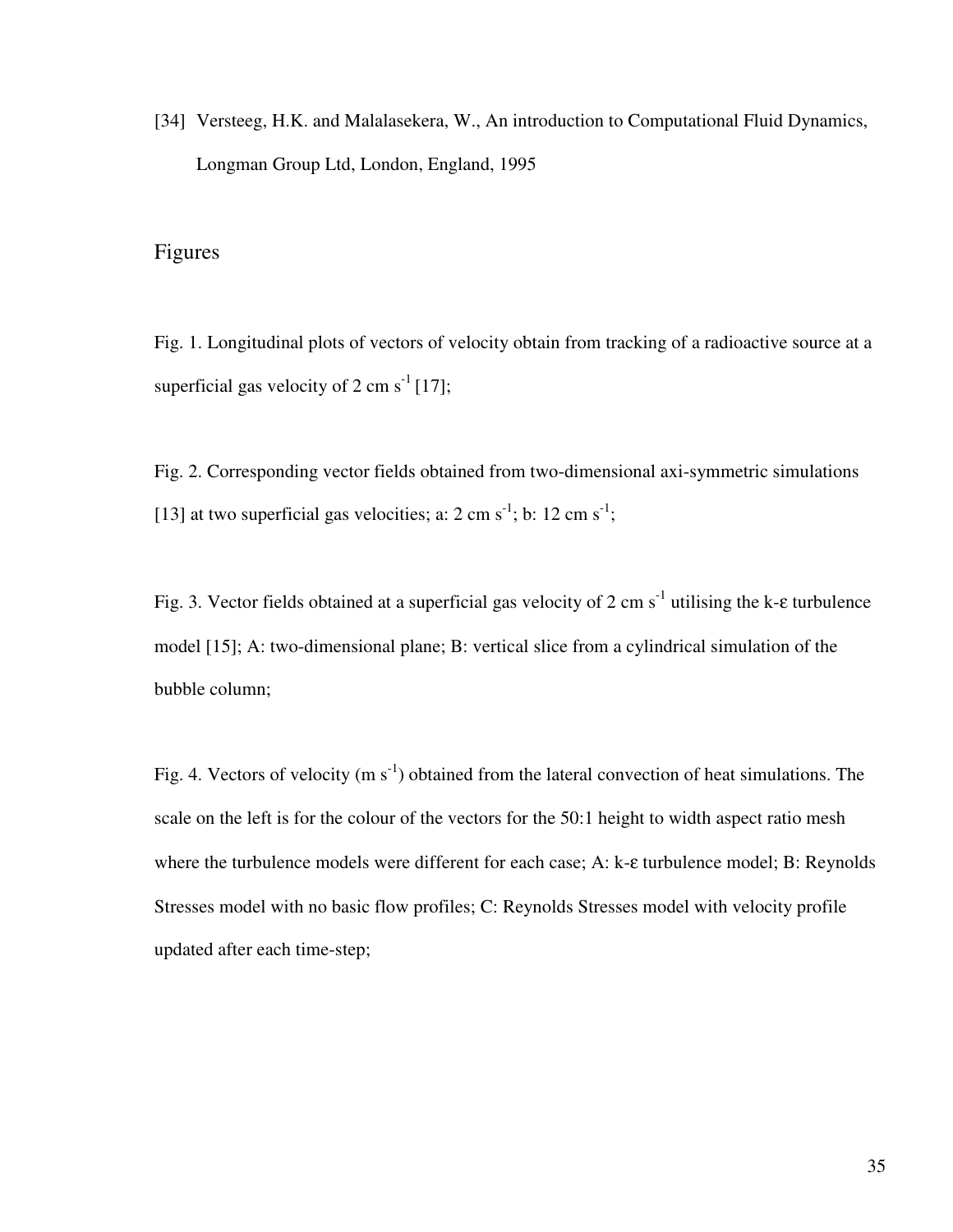Fig. 5. Contours of stream function (kg  $s^{-1}$ ) obtained from the lateral convection of heat simulations. The scale on the left is for the colour of the stream function contours for the 50:1 height to width aspect ratio mesh where the turbulence models were different for each case; A: kε turbulence model; B: Reynolds Stresses model with no basic flow profiles; C: Reynolds Stresses model with velocity profile updated after each time-step;

Fig. 6. Time series of the vertical mixture velocity (m  $s^{-1}$ ) for gas-liquid flow on the column centre line at a height of 2.5 column widths;  $A1:$   $\rightarrow$ ;  $A2:$   $\rightarrow$   $\cdot$ ;  $S1:$   $\rightarrow$ ;  $S2:$   $\cdots$ ...;

Fig. 7. Profile plots of the vertical mixture velocity (m s<sup>-1</sup>) for gas-liquid flow at a height of 2.5 column widths; A1:  $\rightarrow$ ; A2:  $\rightarrow$ ; A3:  $\rightarrow$ ; S1:  $\rightarrow$ ; S2:  $\leftrightarrow$ ; S3:  $\leftrightarrow$ ; Experimental:  $\bullet$ ;

Fig 8. Profile plots of the gas volume fraction (-) for gas-liquid flow at a height of 2.5 column widths; A1:  $\rightarrow$ ; A2:  $\rightarrow$ ; A3:  $\rightarrow$ ; S1:  $\rightarrow$ ; S2:  $\leftrightarrow$ ; S3:  $\leftrightarrow$ ; Experimental:  $\bullet$ ;

Fig. 9. A1 to A3 field plots at 300 seconds; A: A1 velocity vectors, scale from 0 m s<sup>-1</sup> for small vectors to 0.5 m s<sup>-1</sup> for large vectors; B: A1 gas fractions, scale from 0 for black contours to 0.15 for light grey contours; C: A2 velocity vectors, scale from 0 m s<sup>-1</sup> for small vectors to 0.5 m s<sup>-1</sup> for large vectors; D: A2 gas fractions, scale from 0 for black contours to 0.15 for light grey contours; E: A3 velocity vectors, scale from 0 m  $s^{-1}$  for small vectors to 1.0 m  $s^{-1}$  for large vectors; F: A3 gas fractions, scale from 0 for black contours to 0.15 for light grey contours;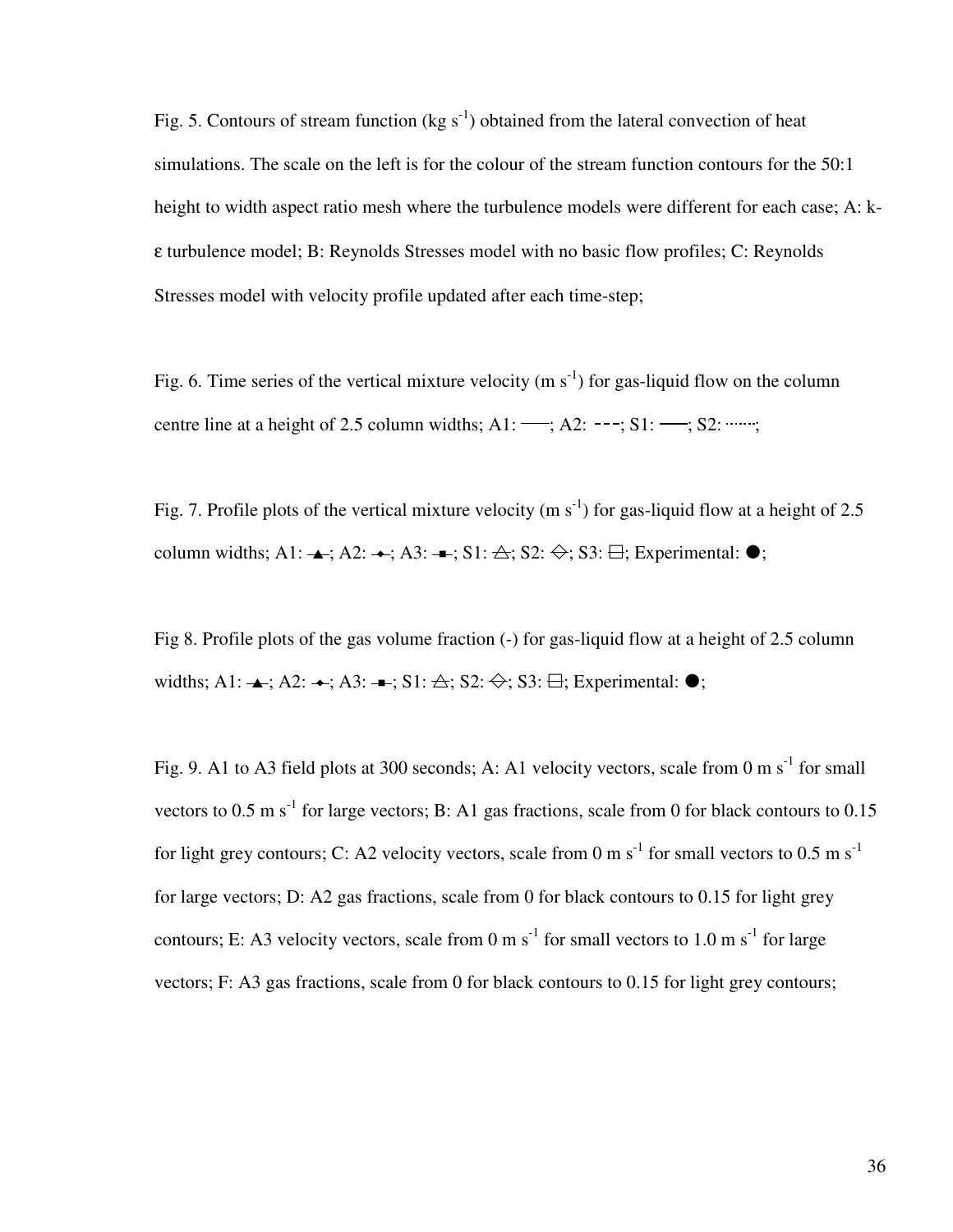Fig. 10. S1 to S3 field plots at 300 seconds; A: S1 velocity vectors, scale from 0 m s<sup>-1</sup> for small vectors to  $0.4 \text{ m s}^{-1}$  for large vectors; B: S1 gas fractions, scale from 0 for black contours to  $0.5$ for light grey contours; C: S2 velocity vectors, scale from 0 m s<sup>-1</sup> for small vectors to 0.5 m s<sup>-1</sup> for large vectors; D: S2 gas fractions, scale from 0 for black contours to 0.5 for light grey contours; E: S3 velocity vectors, scale from 0 m s<sup>-1</sup> for small vectors to 0.6 m s<sup>-1</sup> for large vectors; F: S2 gas fractions, scale from 0 for black contours to 0.5 for light grey contours;

Table 1 Lateral convection case specifications

Table 2 Gas-liquid flow case specifications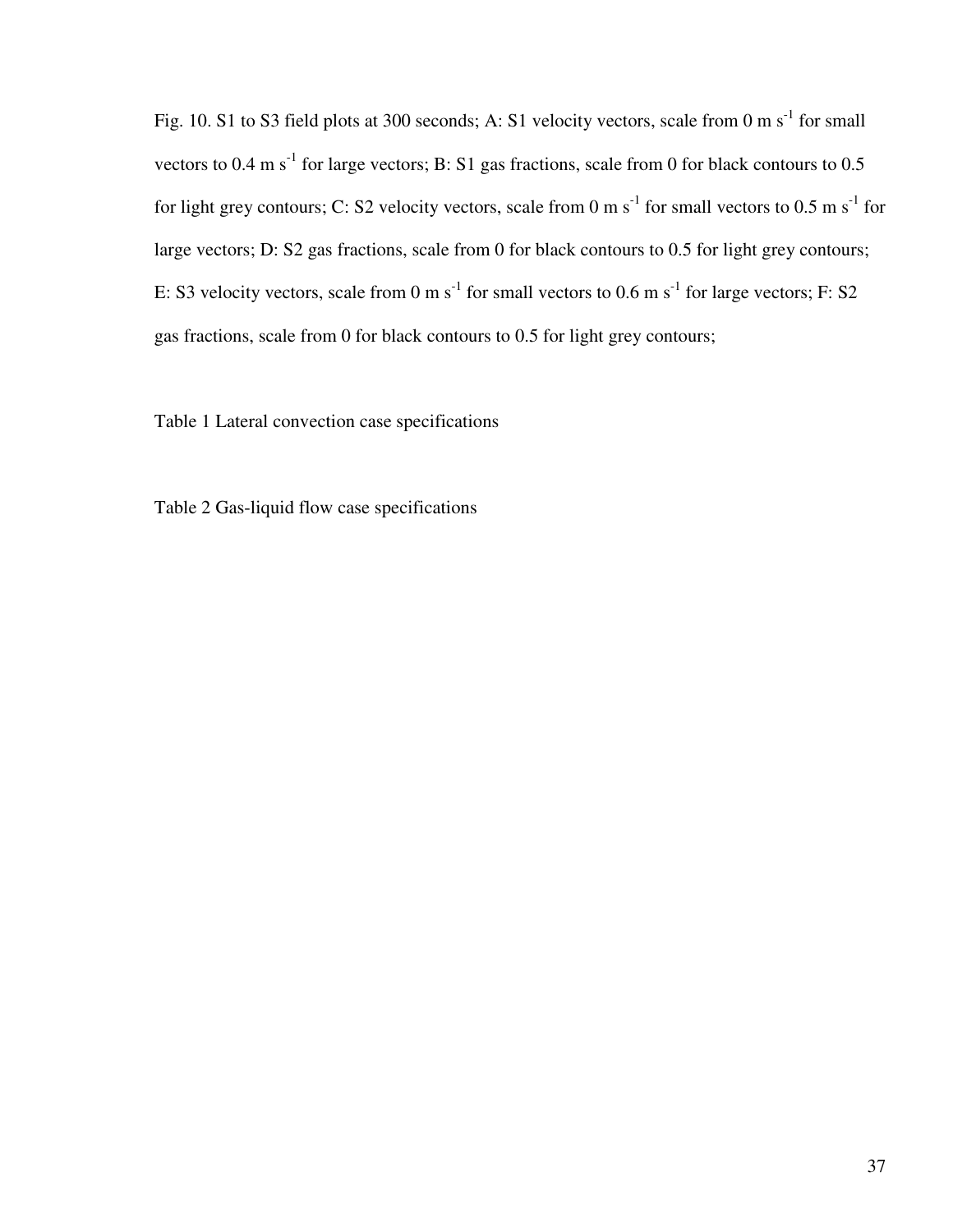

Fig. 1.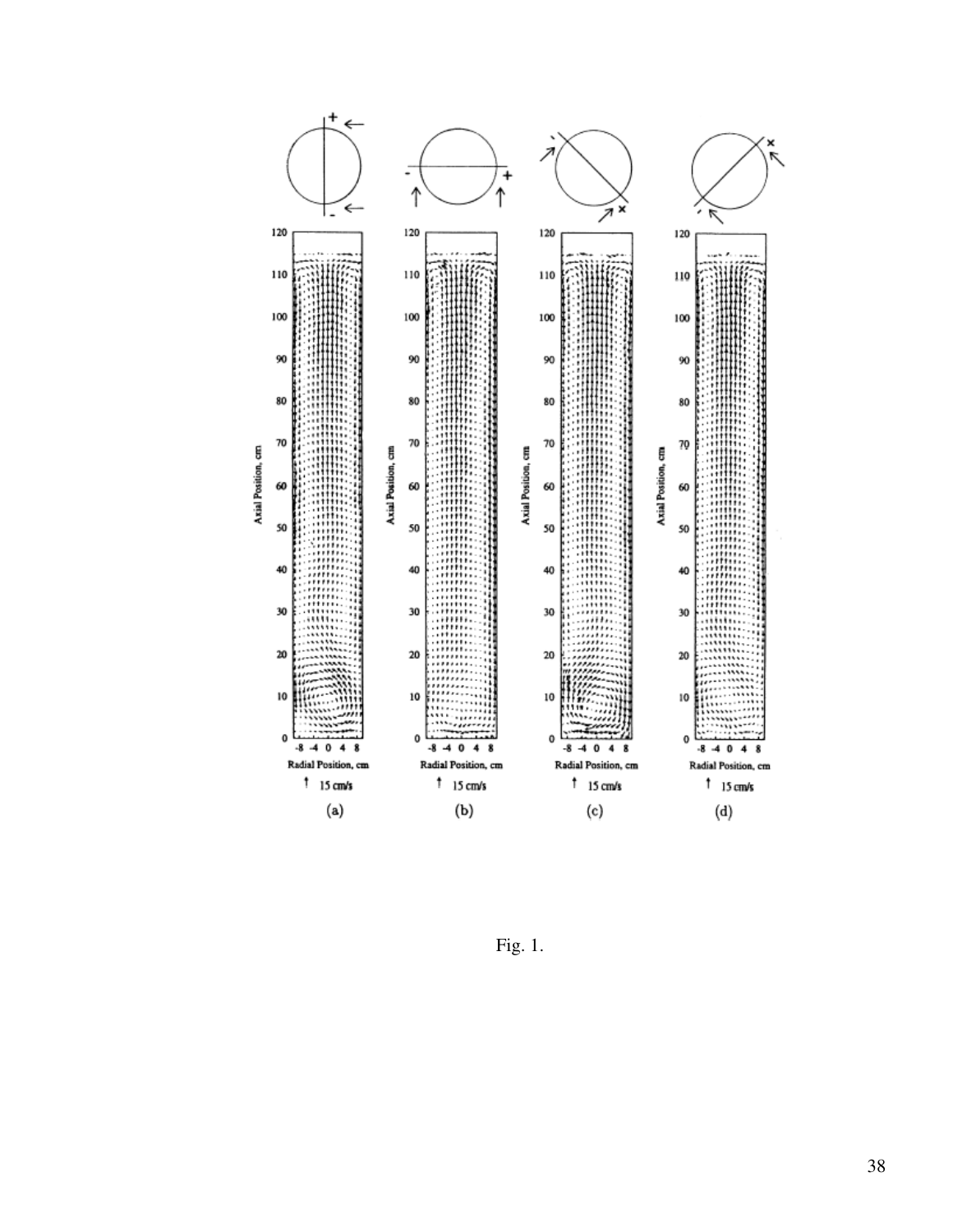

Fig. 2.

 $\left(\mathrm{b}\right)$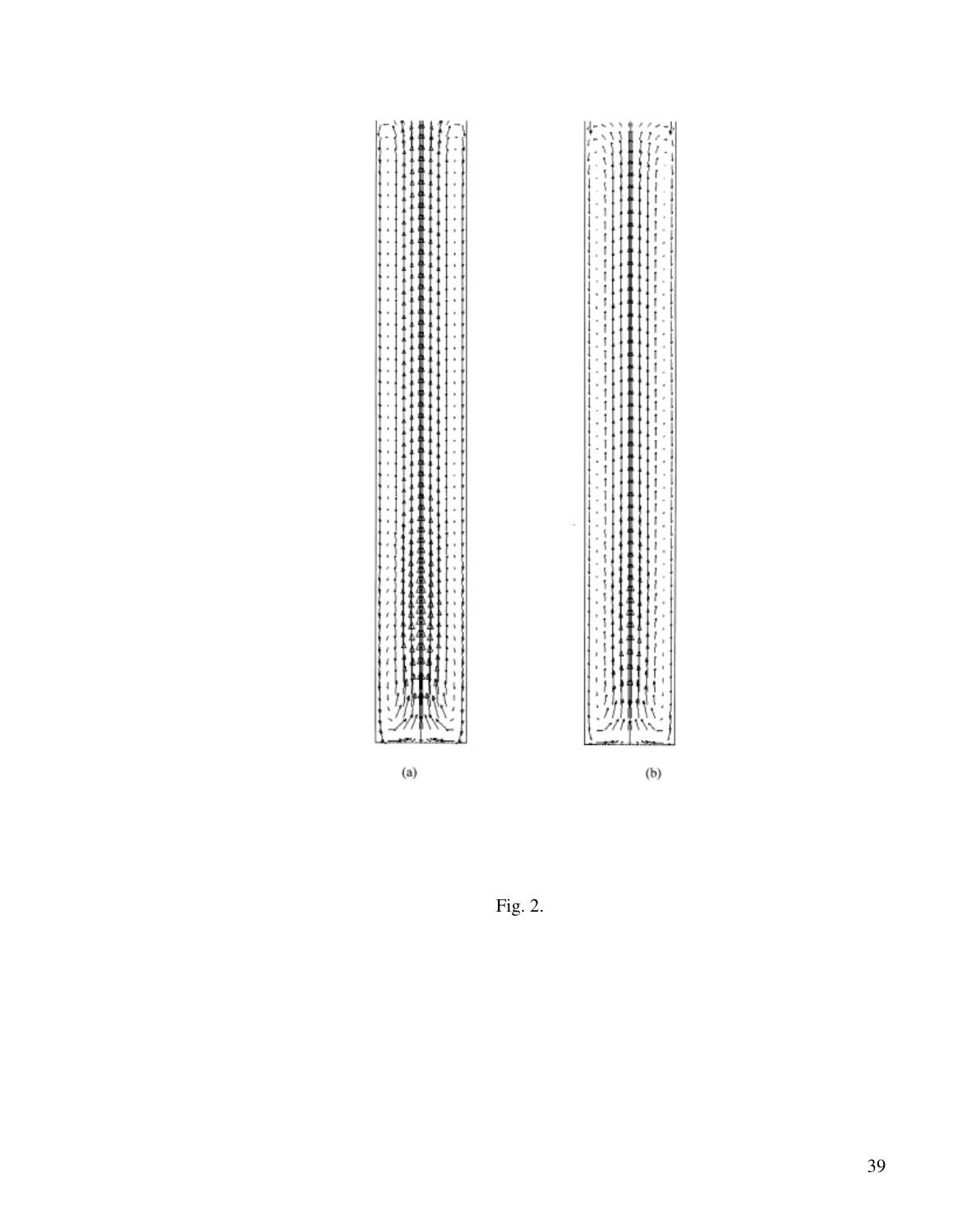

Fig. 3.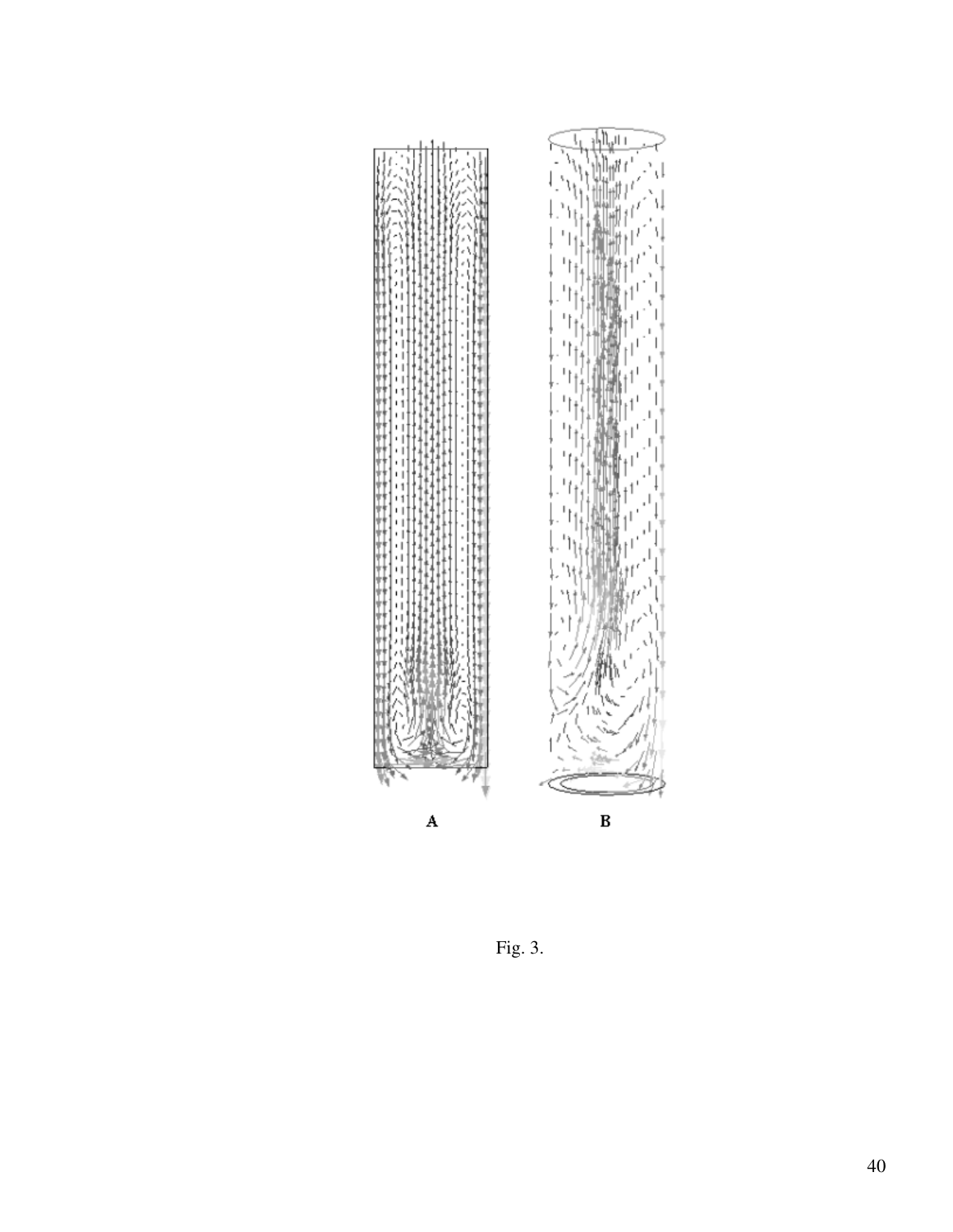| 0.60     |  |        |
|----------|--|--------|
| 0.54     |  |        |
| 0.48     |  |        |
| 0.42     |  |        |
| 0.36     |  |        |
| 0.30     |  |        |
| 0.24     |  |        |
| 0.18     |  |        |
| 0.12     |  |        |
| $0.06\,$ |  |        |
| 0.00     |  | J<br>ï |

Fig. 4.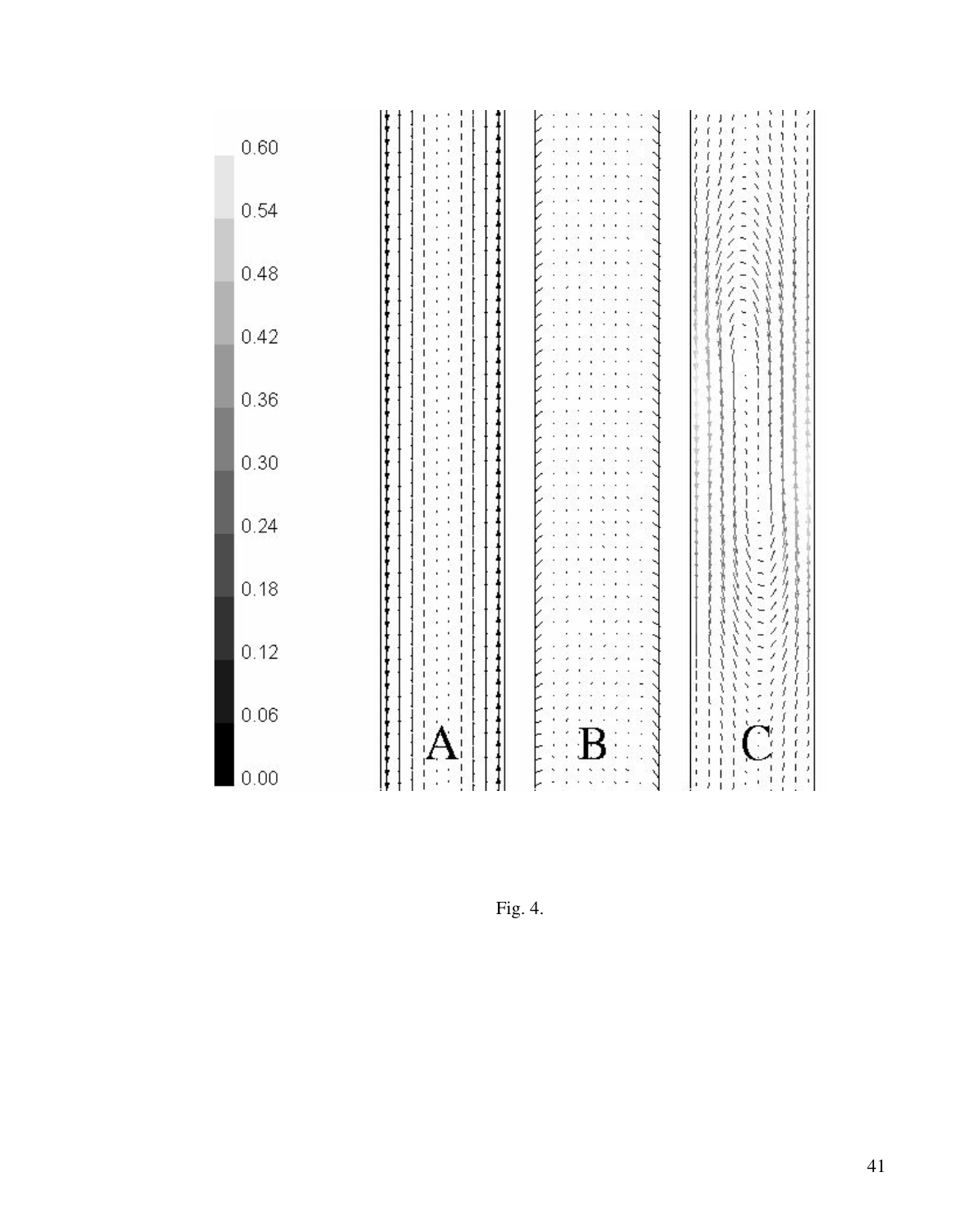

Fig. 5.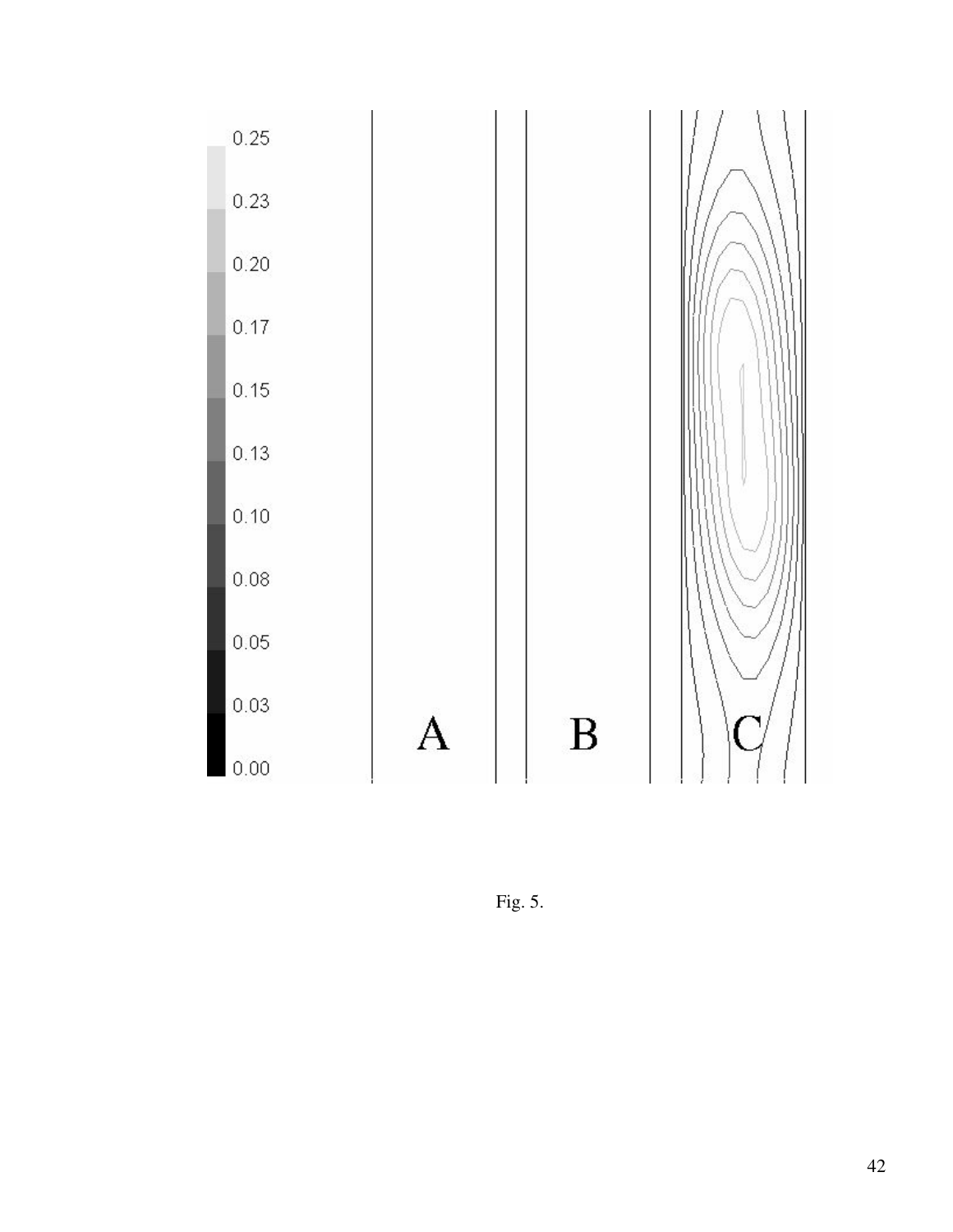

Fig. 6.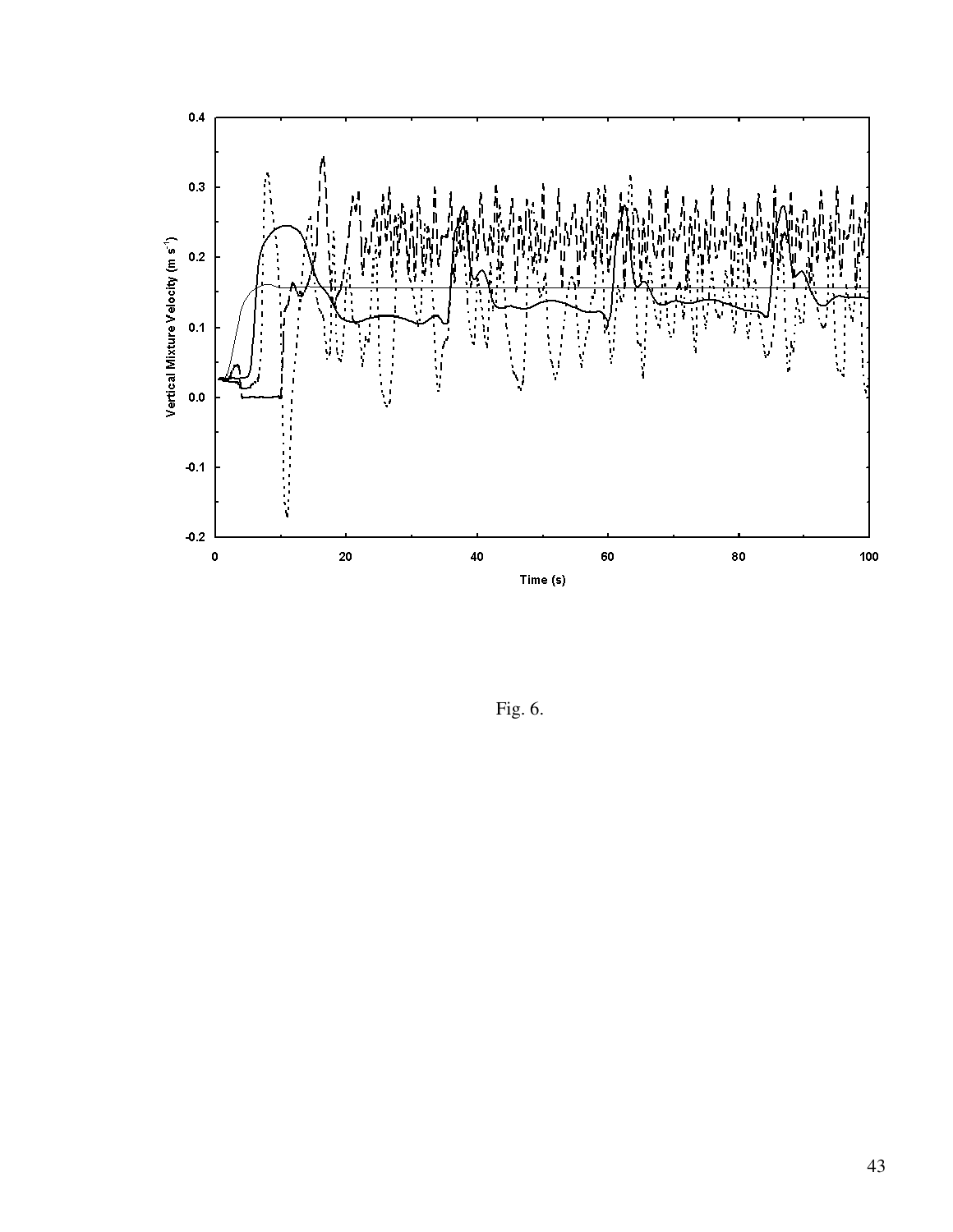

Fig. 7.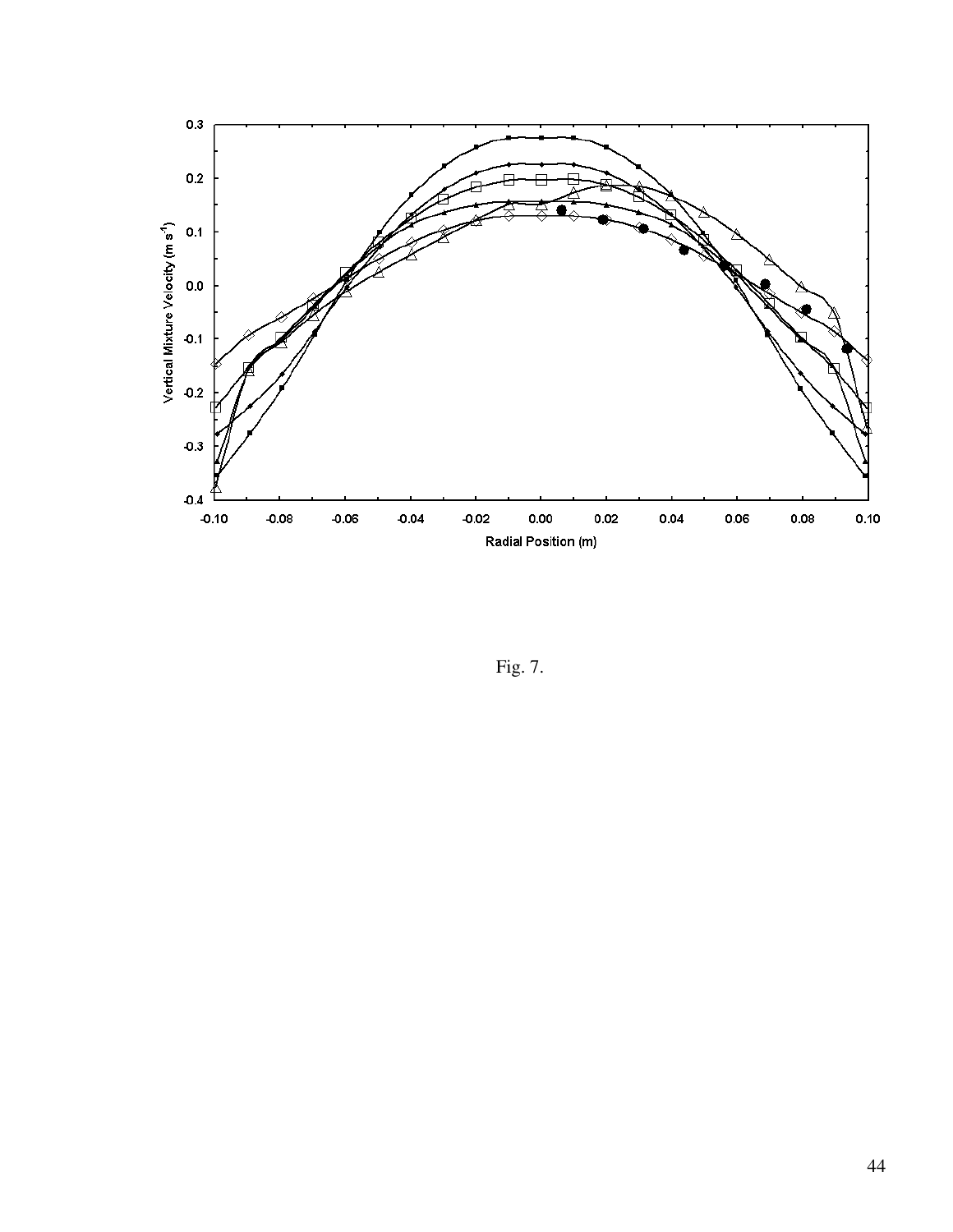

Fig. 8.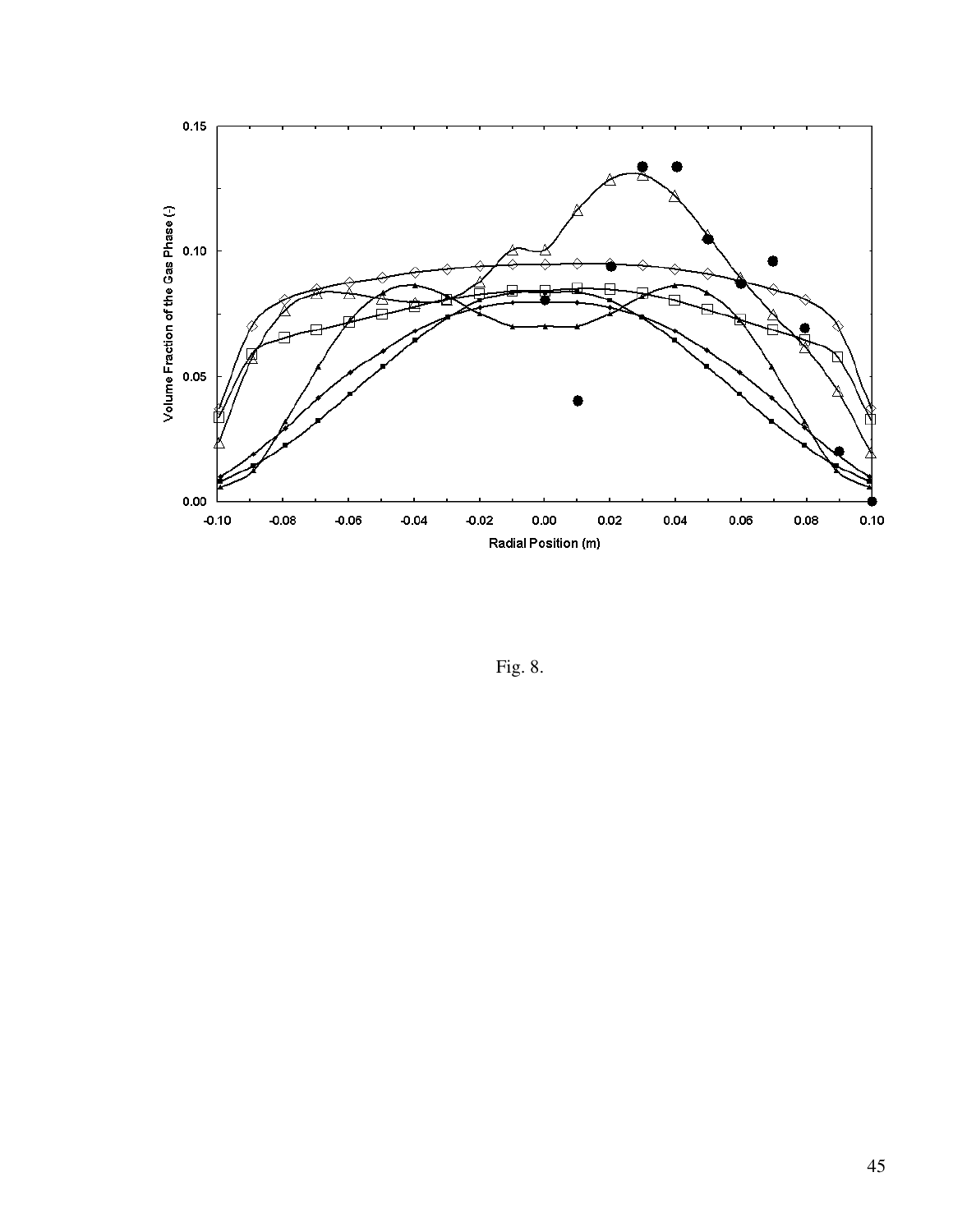

Fig. 9.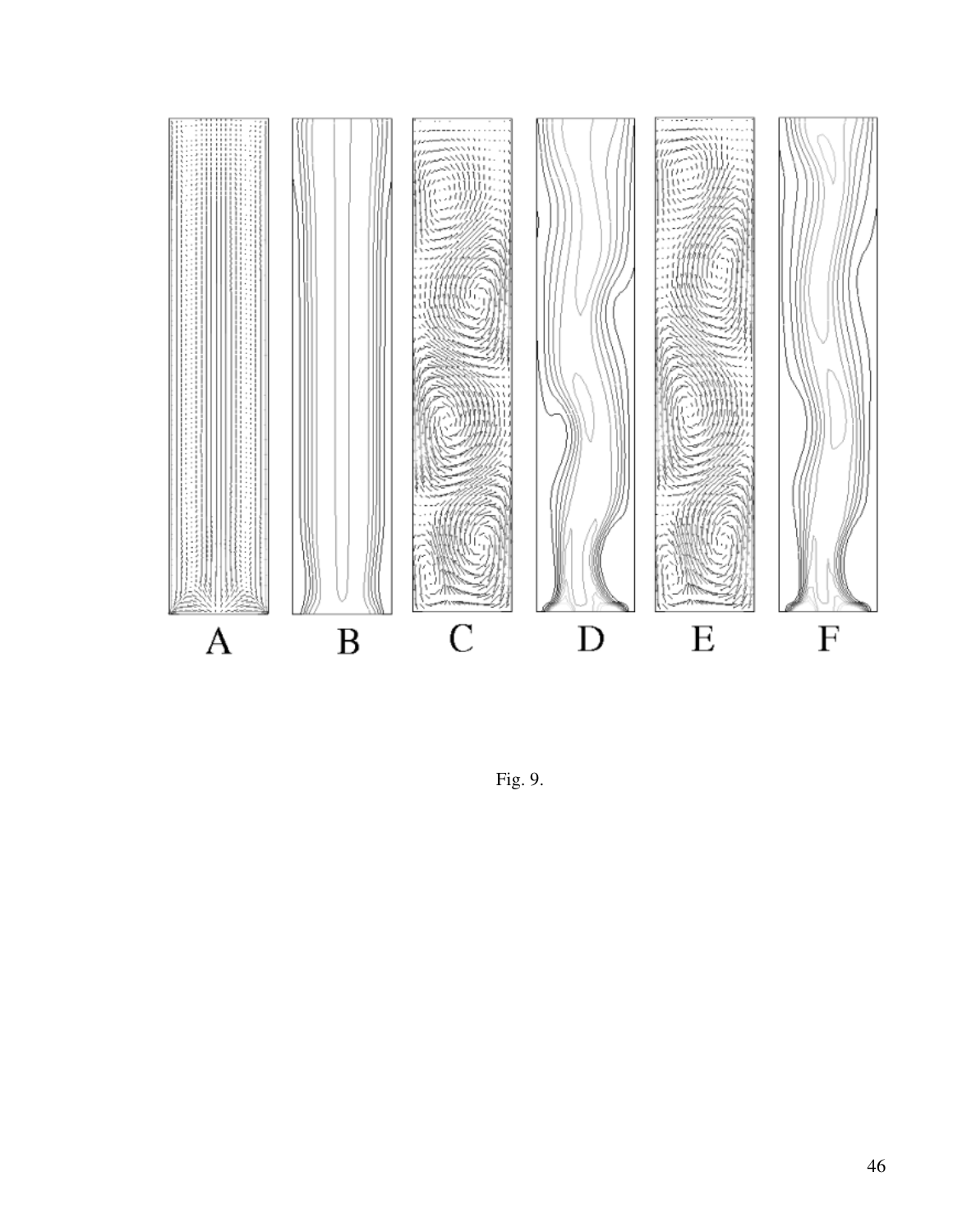

Fig. 10.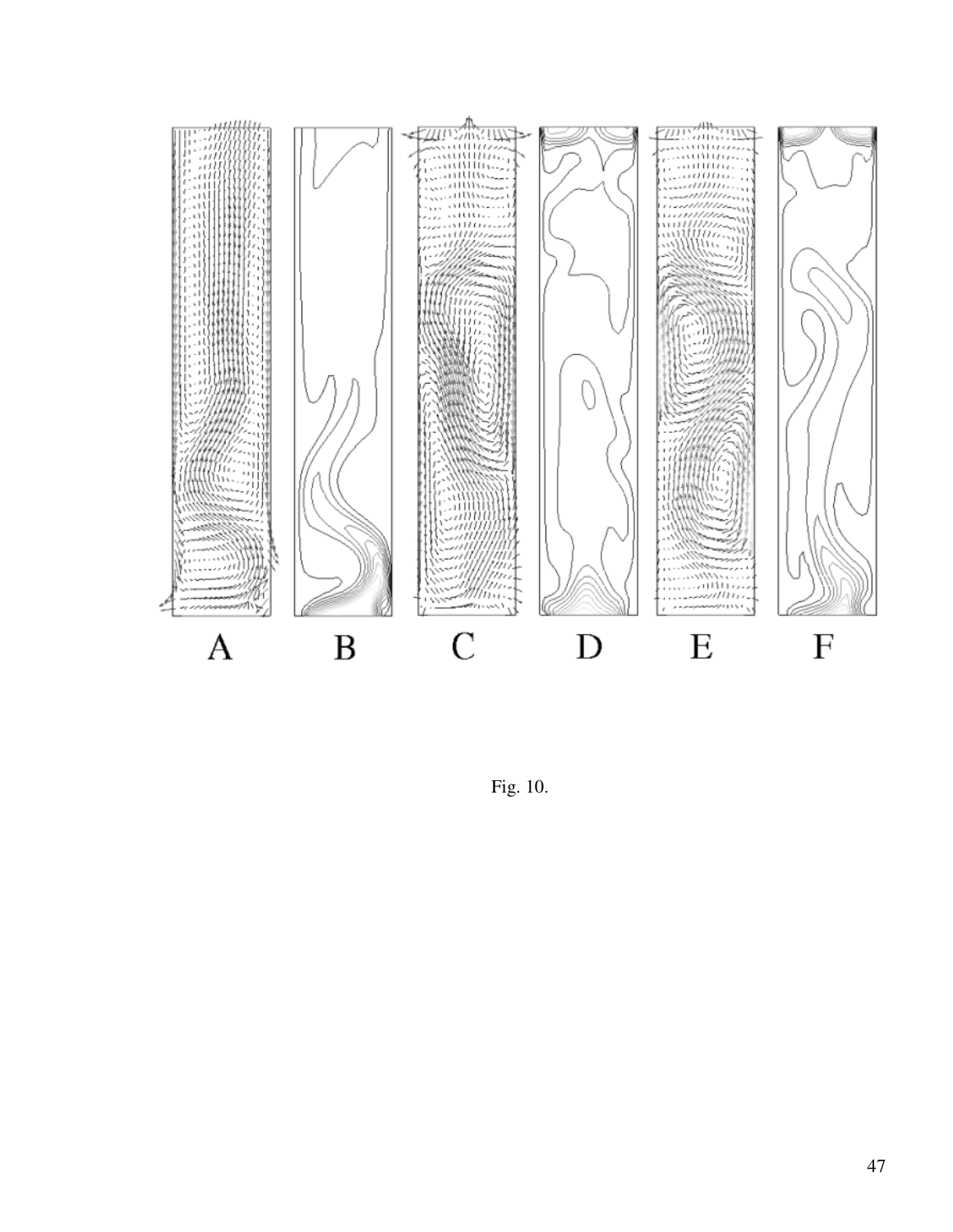| Case | Phenomena  | Flow<br>Equation | Turbulence<br>Model | Temperature Condition (K) |                |            |  |
|------|------------|------------------|---------------------|---------------------------|----------------|------------|--|
|      |            |                  |                     | Left Wall                 | Fluid/Top/Base | Right Wall |  |
|      | Lateral    | Energy           | k-e                 |                           |                |            |  |
| A    | Convection | Equation         | turbulence          | 300                       | 305            | 310        |  |
|      | Lateral    | Energy           | Reynolds            |                           |                |            |  |
| B    | Convection | Equation         | stresses            | 300                       | 305            | 310        |  |
|      |            |                  | Reynolds            |                           |                |            |  |
|      |            |                  | stresses            |                           |                |            |  |
|      |            |                  | with a              |                           |                |            |  |
|      |            |                  | laminar             |                           |                |            |  |
|      | Lateral    | Energy           | flow                |                           |                |            |  |
| C    | Convection | Equation         | profile             | 300                       | 305            | 310        |  |

| апіє |  |
|------|--|
|------|--|